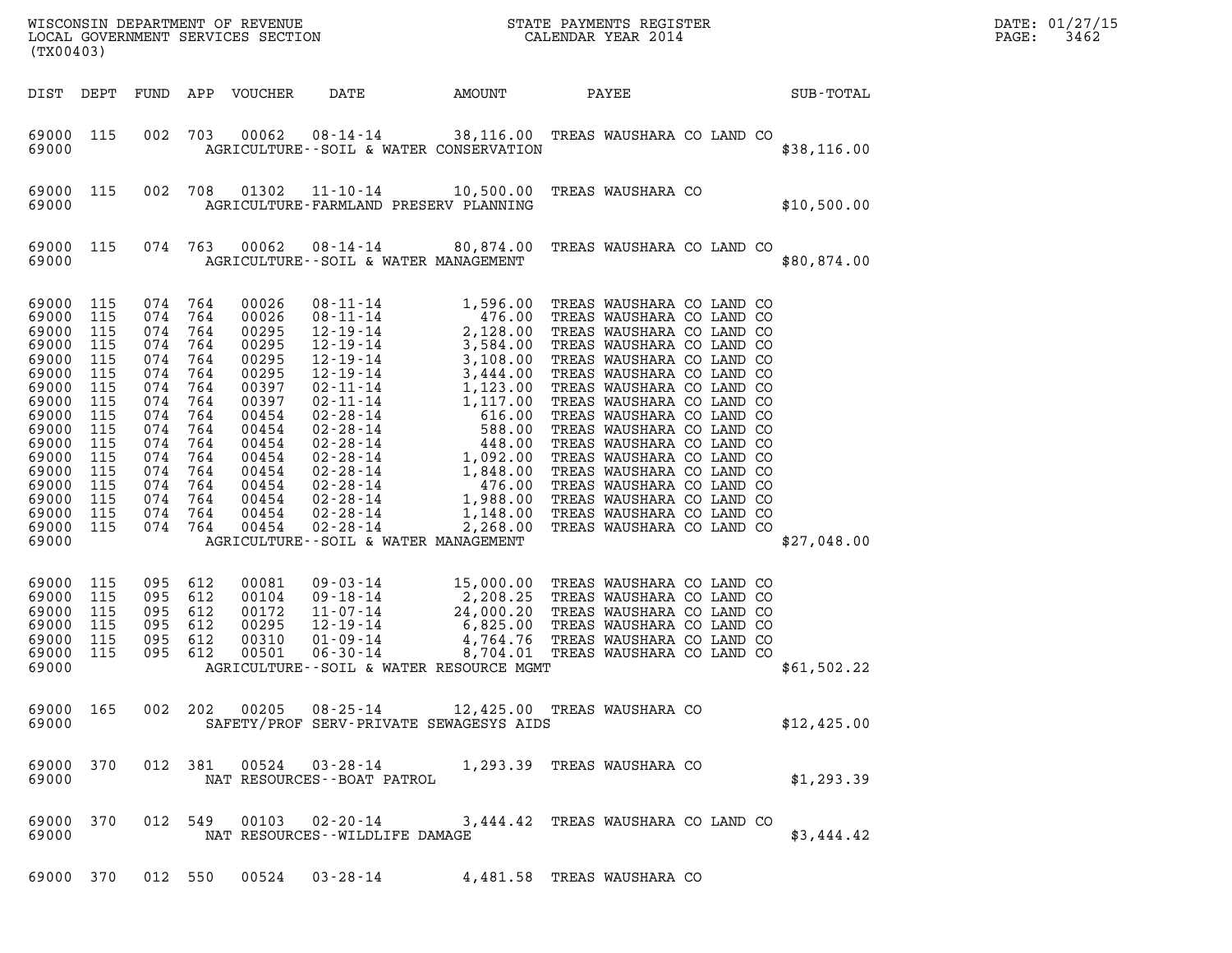| DATE: | 01/27/15 |
|-------|----------|
| PAGE: | 3463     |

| DATE: 01/27/15                                                                                                                                                              |                                                                                                                     |                                                                                                                                                    |                                                                                  |                                                                                                                                                                |                                                                                                                                                                                                                                        |                                                                                                                                                                               |                                                                                                                                                                                                                                                                                                                                                                                                                                                                                                                            |                  |              |               |
|-----------------------------------------------------------------------------------------------------------------------------------------------------------------------------|---------------------------------------------------------------------------------------------------------------------|----------------------------------------------------------------------------------------------------------------------------------------------------|----------------------------------------------------------------------------------|----------------------------------------------------------------------------------------------------------------------------------------------------------------|----------------------------------------------------------------------------------------------------------------------------------------------------------------------------------------------------------------------------------------|-------------------------------------------------------------------------------------------------------------------------------------------------------------------------------|----------------------------------------------------------------------------------------------------------------------------------------------------------------------------------------------------------------------------------------------------------------------------------------------------------------------------------------------------------------------------------------------------------------------------------------------------------------------------------------------------------------------------|------------------|--------------|---------------|
| (TX00403)                                                                                                                                                                   |                                                                                                                     |                                                                                                                                                    |                                                                                  |                                                                                                                                                                |                                                                                                                                                                                                                                        |                                                                                                                                                                               |                                                                                                                                                                                                                                                                                                                                                                                                                                                                                                                            |                  |              | PAGE:<br>3463 |
|                                                                                                                                                                             |                                                                                                                     |                                                                                                                                                    |                                                                                  | DIST DEPT FUND APP VOUCHER                                                                                                                                     | DATE                                                                                                                                                                                                                                   | AMOUNT                                                                                                                                                                        | PAYEE                                                                                                                                                                                                                                                                                                                                                                                                                                                                                                                      | <b>SUB-TOTAL</b> |              |               |
| 69000                                                                                                                                                                       |                                                                                                                     |                                                                                                                                                    |                                                                                  |                                                                                                                                                                |                                                                                                                                                                                                                                        |                                                                                                                                                                               | NAT RESOURCES--BOATING ENFORCEMENT AIDS                                                                                                                                                                                                                                                                                                                                                                                                                                                                                    |                  | \$4,481.58   |               |
| 69000 370<br>69000                                                                                                                                                          |                                                                                                                     |                                                                                                                                                    | 012 552                                                                          |                                                                                                                                                                | NAT RESOURCES - - SNOWMOBILE ENFORCEMENT                                                                                                                                                                                               |                                                                                                                                                                               | 00152  09-29-14  2,251.82  TREAS WAUSHARA CO                                                                                                                                                                                                                                                                                                                                                                                                                                                                               |                  | \$2,251.82   |               |
| 69000 370<br>69000<br>69000<br>69000                                                                                                                                        | 370<br>370<br>370                                                                                                   | 012 553<br>012 553<br>012 553<br>012 553                                                                                                           |                                                                                  |                                                                                                                                                                |                                                                                                                                                                                                                                        |                                                                                                                                                                               | 00049  10-29-14  4,782.70 TREAS WAUSHARA CO LAND CO<br>00067  11-26-14  2,412.26 TREAS WAUSHARA CO LAND CO<br>00067  11-26-14  631.92 TREAS WAUSHARA CO LAND CO<br>00094  02-03-14  4,794.83 TREAS WAUSHARA CO LAND CO<br>00103  02-20                                                                                                                                                                                                                                                                                     |                  |              |               |
| 69000 370<br>69000                                                                                                                                                          |                                                                                                                     | 012 553                                                                                                                                            |                                                                                  |                                                                                                                                                                | NAT RESOURCES - - WILDLIFE DAMAGE CLAIMS                                                                                                                                                                                               |                                                                                                                                                                               |                                                                                                                                                                                                                                                                                                                                                                                                                                                                                                                            |                  | \$17,872.59  |               |
| 69000 370<br>69000                                                                                                                                                          |                                                                                                                     | 012 563                                                                                                                                            |                                                                                  |                                                                                                                                                                |                                                                                                                                                                                                                                        | NAT RESOURCES - COUNTY CONSERVATION AIDS                                                                                                                                      | 01201  12-03-14  2,900.00 TREAS WAUSHARA CO                                                                                                                                                                                                                                                                                                                                                                                                                                                                                |                  | \$2,900.00   |               |
| 69000 370<br>69000                                                                                                                                                          |                                                                                                                     | 012 566                                                                                                                                            |                                                                                  | 00001                                                                                                                                                          |                                                                                                                                                                                                                                        | NAT RESOURCES-FOREST CROP/MANAGED FOREST                                                                                                                                      | 09-16-14 18,771.40 TREAS WAUSHARA CO                                                                                                                                                                                                                                                                                                                                                                                                                                                                                       |                  | \$18,771.40  |               |
| 69000 370<br>69000                                                                                                                                                          |                                                                                                                     | 012 569                                                                                                                                            |                                                                                  | 00550                                                                                                                                                          | NAT RESOURCES - - SNOWMOBILE TRAIL AIDS                                                                                                                                                                                                |                                                                                                                                                                               | 09-16-14 22, 236.75 TREAS WAUSHARA CO                                                                                                                                                                                                                                                                                                                                                                                                                                                                                      |                  | \$22, 236.75 |               |
| 69000 370<br>69000 370<br>69000                                                                                                                                             |                                                                                                                     | 012 575<br>012 575                                                                                                                                 |                                                                                  | 00131<br>01450                                                                                                                                                 | NAT RESOURCES - - SNOWMOBILE TRAIL AIDS                                                                                                                                                                                                |                                                                                                                                                                               | 08-07-14 72,250.00 TREAS WAUSHARA CO<br>01-28-14 11,283.91 TREAS WAUSHARA CO                                                                                                                                                                                                                                                                                                                                                                                                                                               |                  | \$83,533.91  |               |
| 69000 370<br>69000<br>69000<br>69000<br>69000<br>69000<br>69000<br>69000<br>69000<br>69000<br>69000<br>69000<br>69000<br>69000<br>69000<br>69000<br>69000<br>69000<br>69000 | 370<br>370<br>370<br>370<br>370<br>370<br>370<br>370<br>370<br>370<br>370<br>370<br>370<br>370<br>370<br>370<br>370 | 012 663<br>012<br>012 663<br>012 663<br>012 663<br>012 663<br>012 663<br>012<br>012<br>012<br>012<br>012<br>012<br>012<br>012<br>012<br>012<br>012 | 663<br>663<br>663<br>663<br>663<br>663<br>663<br>663<br>663<br>663<br>663<br>663 | 00992<br>00993<br>01018<br>01400<br>01401<br>01501<br>01903<br>01905<br>01906<br>01907<br>01908<br>01909<br>02000<br>02009<br>02979<br>02980<br>02981<br>02982 | $10 - 27 - 14$<br>$03 - 10 - 14$<br>$03 - 11 - 14$<br>$03 - 11 - 14$<br>$03 - 11 - 14$<br>$03 - 11 - 14$<br>$03 - 11 - 14$<br>$03 - 21 - 14$<br>$03 - 21 - 14$<br>$06 - 17 - 14$<br>$06 - 17 - 14$<br>$06 - 17 - 14$<br>$06 - 17 - 14$ | 484.38<br>12,092.54<br>10,586.80<br>3,202.03<br>3,202.04<br>3,799.62<br>3,799.63<br>1,812.76<br>1,723.96<br>9,031.84<br>8,220.18<br>NAT RESOURCES - - LAKES MANAGEMENT GRANTS | 19,147.36 TREAS WAUSHARA CO<br>10-27-14<br>19,147.41 TREAS WAUSHARA CO<br>10-30-14<br>28,534.70 TREAS WAUSHARA CO<br>12-26-14<br>20,881.89 TREAS WAUSHARA CO<br>12-26-14<br>861.14 TREAS WAUSHARA CO<br>01-31-14<br>11,043.00 TREAS WAUSHARA CO LAND CO<br>484.38 TREAS WAUSHARA CO<br>TREAS WAUSHARA CO<br>TREAS WAUSHARA CO<br>TREAS WAUSHARA CO<br>TREAS WAUSHARA CO<br>TREAS WAUSHARA CO<br>TREAS WAUSHARA CO<br>TREAS WAUSHARA CO<br>TREAS WAUSHARA CO<br>TREAS WAUSHARA CO<br>TREAS WAUSHARA CO<br>TREAS WAUSHARA CO |                  | \$158,055.66 |               |
| 69000 370                                                                                                                                                                   |                                                                                                                     | 074 670                                                                                                                                            |                                                                                  | 42183                                                                                                                                                          | $05 - 23 - 14$                                                                                                                                                                                                                         | 80,910.29                                                                                                                                                                     | TREAS WAUSHARA CO                                                                                                                                                                                                                                                                                                                                                                                                                                                                                                          |                  |              |               |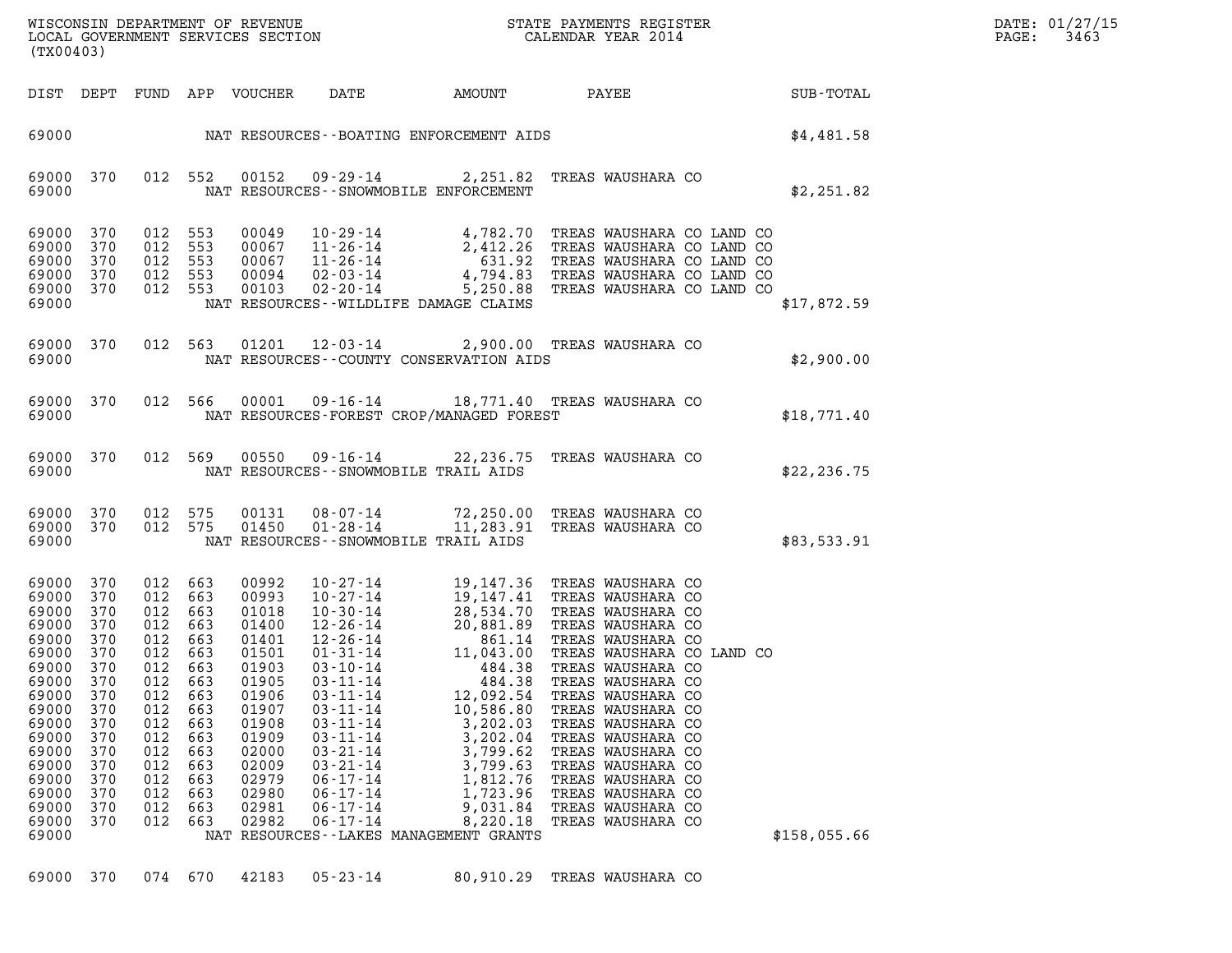|                                                                                                          |                                                                                  |                                                                                  |                                                                                  |                                                                                                          |                                                                                                                                                                                                                      |                                                                                                                                                                 | DATE: 01/27/15<br>3464<br>PAGE:                                                                                                                                                                                                  |              |  |
|----------------------------------------------------------------------------------------------------------|----------------------------------------------------------------------------------|----------------------------------------------------------------------------------|----------------------------------------------------------------------------------|----------------------------------------------------------------------------------------------------------|----------------------------------------------------------------------------------------------------------------------------------------------------------------------------------------------------------------------|-----------------------------------------------------------------------------------------------------------------------------------------------------------------|----------------------------------------------------------------------------------------------------------------------------------------------------------------------------------------------------------------------------------|--------------|--|
| (TX00403)                                                                                                |                                                                                  |                                                                                  |                                                                                  |                                                                                                          |                                                                                                                                                                                                                      |                                                                                                                                                                 |                                                                                                                                                                                                                                  |              |  |
|                                                                                                          |                                                                                  |                                                                                  |                                                                                  | DIST DEPT FUND APP VOUCHER                                                                               | DATE                                                                                                                                                                                                                 | AMOUNT                                                                                                                                                          | PAYEE                                                                                                                                                                                                                            | SUB-TOTAL    |  |
| 69000                                                                                                    |                                                                                  |                                                                                  |                                                                                  |                                                                                                          | NAT RESOURCES--RU RECYCLING GRANT                                                                                                                                                                                    |                                                                                                                                                                 |                                                                                                                                                                                                                                  | \$80,910.29  |  |
| 69000 370<br>69000                                                                                       |                                                                                  |                                                                                  | 074 673                                                                          |                                                                                                          | 42183 05-23-14                                                                                                                                                                                                       | NAT RESOURCES - - RU CONSOLIDATED GRANT                                                                                                                         | 6,167.46 TREAS WAUSHARA CO                                                                                                                                                                                                       | \$6,167.46   |  |
| 69000 370<br>69000 370<br>69000                                                                          |                                                                                  |                                                                                  | 095 517<br>095 517                                                               | 02241                                                                                                    | $04 - 07 - 14$<br>NAT RESOURCES - - POLLUTION CONTROL                                                                                                                                                                | $.00\,$                                                                                                                                                         | TREAS WAUSHARA CO<br>02241  04-07-14  140,740.00 TREAS WAUSHARA CO                                                                                                                                                               | \$140,740.00 |  |
| 69000 395<br>69000                                                                                       |                                                                                  |                                                                                  |                                                                                  | 011 168 14069                                                                                            | TRANSPORTATION--ELDERLY & DISABLED                                                                                                                                                                                   |                                                                                                                                                                 | 05-05-14 78,369.00 COUNTY OF WAUSHARA                                                                                                                                                                                            | \$78,369.00  |  |
| 69000<br>69000<br>69000<br>69000<br>69000<br>69000<br>69000 395<br>69000                                 | 395<br>395<br>395<br>395<br>395<br>395                                           | 011 185<br>011 185<br>011 185<br>011 185<br>011 185<br>011 185<br>011 185        |                                                                                  | 20737<br>25648<br>30765<br>30765<br>30765<br>30765<br>31465                                              | 08-11-14<br>11-12-14<br>11-12-14<br>11-12-14<br>11-12-14<br>11-19-14                                                                                                                                                 | TRANSPORTATION - - HIGHWAY SAFETY - FEDERAL                                                                                                                     | 1,692.42 TREAS WAUSHARA CO<br>09-29-14<br>11-12-14<br>11-12-14<br>1,747.31 TREAS WAUSHARA CO<br>11-12-14<br>2,532.54 TREAS WAUSHARA CO<br>1,362.81 TREAS WAUSHARA CO<br>1,989.18 TREAS WAUSHARA CO<br>3,649.61 TREAS WAUSHARA CO | \$16,973.87  |  |
| 69000 395<br>69000<br>69000 395<br>69000                                                                 | 395                                                                              | 011 190                                                                          | 011 190<br>011 190                                                               | 02069<br>18069<br>28069                                                                                  | $01 - 06 - 14$<br>07-07-14<br>$10 - 06 - 14$                                                                                                                                                                         | TRANSPORTATION--GENERAL TRANSP AIDS-GTA                                                                                                                         | 205,947.24 COUNTY OF WAUSHARA<br>411,894.48 COUNTY OF WAUSHARA<br>205,947.27 COUNTY OF WAUSHARA                                                                                                                                  | \$823,788.99 |  |
| 69000 395<br>69000 395<br>69000                                                                          |                                                                                  | 011 278<br>011 278                                                               |                                                                                  | 00020<br>19299                                                                                           | 01-07-14                                                                                                                                                                                                             | TRANSPORTATION - - LRIP/TRIP/MSIP GRANTS                                                                                                                        | 3,579.91 TREAS WAUSHARA CO<br>07-23-14 3,666.38 TREAS WAUSHARA CO                                                                                                                                                                | \$7,246.29   |  |
| 69000 410<br>69000                                                                                       |                                                                                  |                                                                                  | 002 116                                                                          |                                                                                                          | 11261 11-05-14<br>CORRECTIONS - - LOCAL AID                                                                                                                                                                          |                                                                                                                                                                 | 54,777.12 TREAS WAUSHARA CO                                                                                                                                                                                                      | \$54,777.12  |  |
| 69000<br>69000<br>69000<br>69000<br>69000<br>69000<br>69000<br>69000<br>69000<br>69000<br>69000<br>69000 | 435<br>435<br>435<br>435<br>435<br>435<br>435<br>435<br>435<br>435<br>435<br>435 | 005<br>005<br>005<br>005<br>005<br>005<br>005<br>005<br>005<br>005<br>005<br>005 | 000<br>000<br>000<br>000<br>000<br>000<br>000<br>000<br>000<br>000<br>000<br>000 | 90412<br>90415<br>90416<br>90417<br>90419<br>90420<br>90421<br>90500<br>90502<br>90506<br>90508<br>90509 | $01 - 01 - 14$<br>$02 - 01 - 14$<br>$03 - 01 - 14$<br>$04 - 01 - 14$<br>$05 - 01 - 14$<br>$06 - 01 - 14$<br>$06 - 30 - 14$<br>$07 - 01 - 14$<br>$08 - 01 - 14$<br>$09 - 01 - 14$<br>$10 - 01 - 14$<br>$11 - 01 - 14$ | 80,900.00<br>195,105.00<br>135,205.00<br>86,896.00<br>147,091.00<br>23, 231.00<br>2,364.00<br>749,394.00<br>175,698.00<br>166,557.00<br>95,553.00<br>252,516.00 | WAUSHARA CO<br>WAUSHARA CO<br>WAUSHARA CO<br>WAUSHARA CO<br>WAUSHARA CO<br>WAUSHARA CO<br>WAUSHARA CO<br>WAUSHARA CO<br>WAUSHARA CO<br>WAUSHARA CO<br>WAUSHARA CO<br>WAUSHARA CO                                                 |              |  |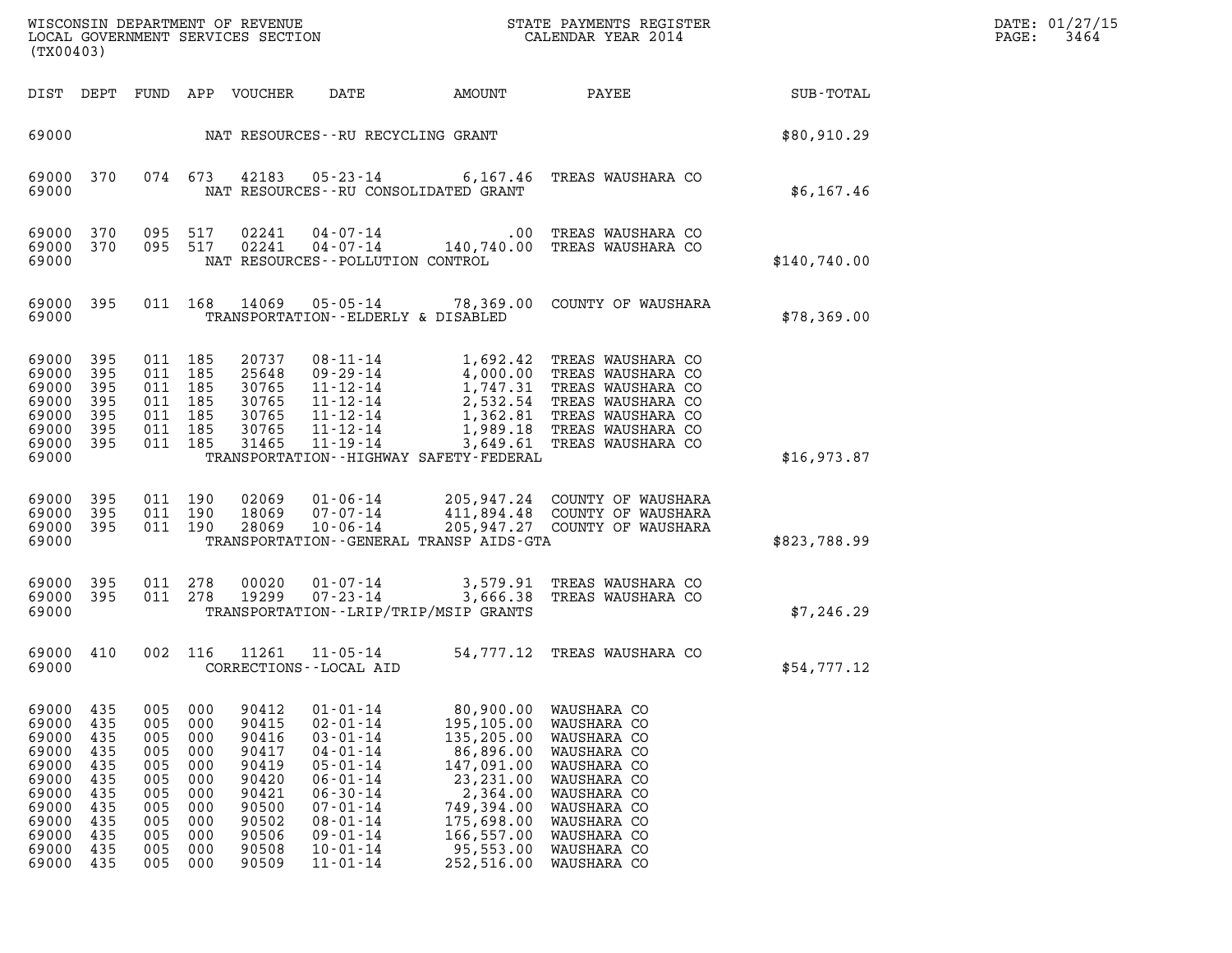| (TX00403)                                                                                                                                                                                              |                                                                                                                                          |                                                                                                                                                 |                                                                                                                                                 |                                                                                                                                                                                           |                                                                                     |                                         |                                                                                                                                                                                                                                           |                  | DATE: 01/27/15<br>3465<br>PAGE: |
|--------------------------------------------------------------------------------------------------------------------------------------------------------------------------------------------------------|------------------------------------------------------------------------------------------------------------------------------------------|-------------------------------------------------------------------------------------------------------------------------------------------------|-------------------------------------------------------------------------------------------------------------------------------------------------|-------------------------------------------------------------------------------------------------------------------------------------------------------------------------------------------|-------------------------------------------------------------------------------------|-----------------------------------------|-------------------------------------------------------------------------------------------------------------------------------------------------------------------------------------------------------------------------------------------|------------------|---------------------------------|
| DIST DEPT                                                                                                                                                                                              |                                                                                                                                          |                                                                                                                                                 |                                                                                                                                                 | FUND APP VOUCHER                                                                                                                                                                          | DATE                                                                                | AMOUNT                                  | PAYEE                                                                                                                                                                                                                                     | <b>SUB-TOTAL</b> |                                 |
| 69000 435<br>69000                                                                                                                                                                                     |                                                                                                                                          | 005 000                                                                                                                                         |                                                                                                                                                 | 90510                                                                                                                                                                                     | $12 - 01 - 14$<br>HEALTH SERVICES - - STATE/FED AIDS                                |                                         | 135,257.00 WAUSHARA CO                                                                                                                                                                                                                    | \$2,245,767.00   |                                 |
| 69000 435<br>69000                                                                                                                                                                                     |                                                                                                                                          | 005 162                                                                                                                                         |                                                                                                                                                 | 01HSD                                                                                                                                                                                     | HS--AMBULANCE FUNDING ASSISTANCE GRANTS                                             |                                         | 09-08-14 7,301.15 TREAS WAUSHARA COUNTY                                                                                                                                                                                                   | \$7,301.15       |                                 |
| 69000 435<br>69000                                                                                                                                                                                     |                                                                                                                                          |                                                                                                                                                 | 005 163                                                                                                                                         | 01LGS                                                                                                                                                                                     | HS--PREPAID MEDICAL TRANSPORT REIMBURSE                                             |                                         | 11-17-14 48,400.00 WAUSHARA COUNTY SERVICES                                                                                                                                                                                               | \$48,400.00      |                                 |
| 69000<br>69000<br>69000<br>69000<br>69000<br>69000<br>69000<br>69000<br>69000<br>69000<br>69000<br>69000<br>69000<br>69000<br>69000<br>69000<br>69000<br>69000<br>69000<br>69000<br>69000 437<br>69000 | 437<br>437<br>437<br>437<br>437<br>437<br>437<br>437<br>437<br>437<br>437<br>437<br>437<br>437<br>437<br>437<br>437<br>437<br>437<br>437 | 005<br>005<br>005<br>005<br>005<br>005<br>005<br>005<br>005<br>005<br>005<br>005<br>005<br>005<br>005<br>005<br>005<br>005<br>005<br>005<br>005 | 000<br>000<br>000<br>000<br>000<br>000<br>000<br>000<br>000<br>000<br>000<br>000<br>000<br>000<br>000<br>000<br>000<br>000<br>000<br>000<br>000 | 00000<br>00000<br>00000<br>00000<br>00000<br>00000<br>00000<br>00000<br>00000<br>00000<br>00000<br>00000<br>00000<br>00000<br>00000<br>00000<br>00000<br>00000<br>00000<br>00000<br>00000 | $01 - 06 - 14$<br>$12 - 05 - 14$<br>CHILDREN & FAMILIES - - STATE/FEDERAL AIDS      | 9,997.86 WAUSHARA<br>11,137.11 WAUSHARA | 01-06-14 9,997.86 WAUSHARA<br>01-30-14 53,825.74 WAUSHARA CHILD SUPPORT<br>02-05-14 31,460.31 WAUSHARA<br>03-05-14 83,111.64 WAUSHARA<br>04-07-14 49,070.93 WAUSHARA<br>04-10-14 1,631 WAUSHARA CHILD SUPPORT<br>04-30-14 1,631.69 WAUSHA | \$797,190.37     |                                 |
| 69000 455<br>69000<br>69000 455<br>69000                                                                                                                                                               | 455                                                                                                                                      | 002 217<br>002<br>002 217                                                                                                                       | 217                                                                                                                                             | 00306<br>02051<br>02778                                                                                                                                                                   | $08 - 05 - 14$<br>$10 - 28 - 14$<br>$05 - 12 - 14$<br>JUSTICE -- COUNTY DRUG COURTS |                                         | 11,658.01 TREAS WAUSHARA CO<br>13,761.98 TREAS WAUSHARA CO<br>6,468.17 TREAS WAUSHARA CO                                                                                                                                                  | \$31,888.16      |                                 |
| 69000 455<br>69000                                                                                                                                                                                     |                                                                                                                                          |                                                                                                                                                 |                                                                                                                                                 |                                                                                                                                                                                           | JUSTICE -- LAW ENFORCEMENT SERVICES AID                                             |                                         | 002 221 13 07-30-14 620.00 TREAS WAUSHARA CNTY                                                                                                                                                                                            | \$620.00         |                                 |
| 69000 455<br>69000                                                                                                                                                                                     |                                                                                                                                          |                                                                                                                                                 |                                                                                                                                                 |                                                                                                                                                                                           | JUSTICE - - LAW ENFORCEMENT TRAINING                                                |                                         | 002 231 01826 02-26-14 6,080.00 TREAS WAUSHARA CNTY                                                                                                                                                                                       | \$6,080.00       |                                 |
| 69000 455<br>69000 455<br>69000 455                                                                                                                                                                    |                                                                                                                                          | 002 251<br>002 251<br>002 251                                                                                                                   |                                                                                                                                                 | 00665<br>00665<br>01223                                                                                                                                                                   | 08-25-14<br>02-18-14                                                                |                                         | 2,192.09 TREAS WAUSHARA CO<br>08-25-14 1,472.61 TREAS WAUSHARA CO<br>1,790.59 TREAS WAUSHARA CO                                                                                                                                           |                  |                                 |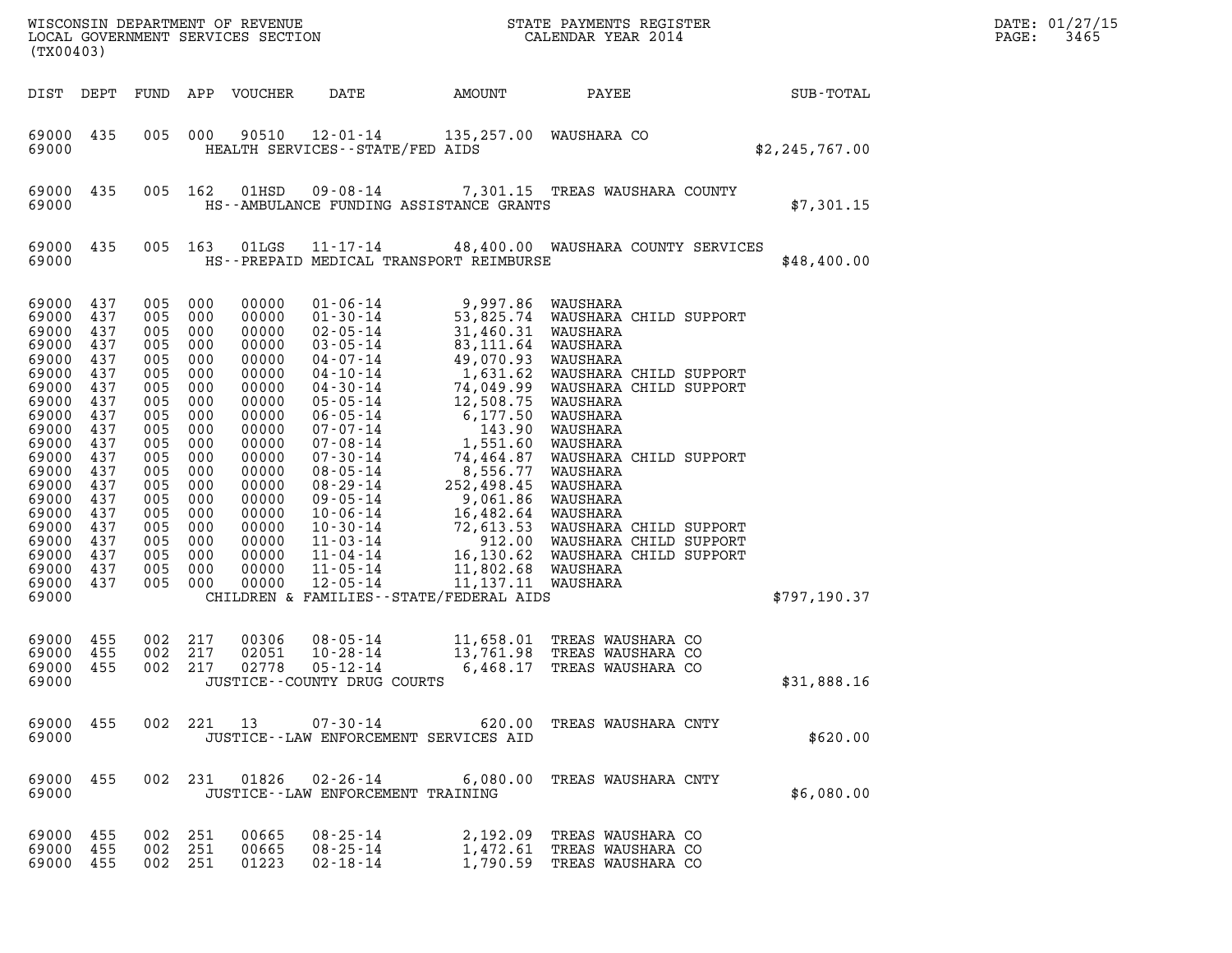| WISCONSIN DEPARTMENT OF REVENUE<br>LOCAL GOVERNMENT SERVICES SECTION<br>(TX00403) | STATE PAYMENTS REGISTER<br>CALENDAR YEAR 2014 | DATE: 01/27/15<br>3466<br>PAGE: |
|-----------------------------------------------------------------------------------|-----------------------------------------------|---------------------------------|

| (TX00403)                                                                                      |                                                                                                |                                                                                                |                                                                                                                            |                                                                                                                                                                                                                                                          |                                                                                                                                                             |                                                                                                                                                                                  |                                                                                                                                                                                                                    |                                                                                                                                                                                                                                                                                                                                                                                                                                                                                                                                                                                                                                                    |
|------------------------------------------------------------------------------------------------|------------------------------------------------------------------------------------------------|------------------------------------------------------------------------------------------------|----------------------------------------------------------------------------------------------------------------------------|----------------------------------------------------------------------------------------------------------------------------------------------------------------------------------------------------------------------------------------------------------|-------------------------------------------------------------------------------------------------------------------------------------------------------------|----------------------------------------------------------------------------------------------------------------------------------------------------------------------------------|--------------------------------------------------------------------------------------------------------------------------------------------------------------------------------------------------------------------|----------------------------------------------------------------------------------------------------------------------------------------------------------------------------------------------------------------------------------------------------------------------------------------------------------------------------------------------------------------------------------------------------------------------------------------------------------------------------------------------------------------------------------------------------------------------------------------------------------------------------------------------------|
| DEPT                                                                                           | FUND                                                                                           |                                                                                                |                                                                                                                            | DATE                                                                                                                                                                                                                                                     |                                                                                                                                                             |                                                                                                                                                                                  |                                                                                                                                                                                                                    | SUB-TOTAL                                                                                                                                                                                                                                                                                                                                                                                                                                                                                                                                                                                                                                          |
| 455<br>455                                                                                     | 002<br>002                                                                                     | 251<br>251                                                                                     | 02110<br>02363                                                                                                             | $03 - 19 - 14$<br>$11 - 12 - 14$                                                                                                                                                                                                                         |                                                                                                                                                             |                                                                                                                                                                                  |                                                                                                                                                                                                                    | \$58, 223.73                                                                                                                                                                                                                                                                                                                                                                                                                                                                                                                                                                                                                                       |
| 455<br>455                                                                                     | 002<br>002                                                                                     | 532<br>532                                                                                     | 009                                                                                                                        | $07 - 22 - 14$<br>$03 - 10 - 14$                                                                                                                                                                                                                         |                                                                                                                                                             |                                                                                                                                                                                  |                                                                                                                                                                                                                    | \$20,015.12                                                                                                                                                                                                                                                                                                                                                                                                                                                                                                                                                                                                                                        |
| 465                                                                                            | 002                                                                                            | 337                                                                                            | 01590                                                                                                                      |                                                                                                                                                                                                                                                          |                                                                                                                                                             |                                                                                                                                                                                  |                                                                                                                                                                                                                    | \$4,860.00                                                                                                                                                                                                                                                                                                                                                                                                                                                                                                                                                                                                                                         |
| 465<br>465                                                                                     | 002<br>002                                                                                     | 342<br>342                                                                                     | 01022<br>01657                                                                                                             | $01 - 15 - 14$<br>$07 - 11 - 14$                                                                                                                                                                                                                         |                                                                                                                                                             |                                                                                                                                                                                  |                                                                                                                                                                                                                    | \$31,330.38                                                                                                                                                                                                                                                                                                                                                                                                                                                                                                                                                                                                                                        |
| 465                                                                                            | 072                                                                                            | 364                                                                                            | 00963                                                                                                                      | $01 - 10 - 14$                                                                                                                                                                                                                                           |                                                                                                                                                             |                                                                                                                                                                                  |                                                                                                                                                                                                                    | \$4,658.00                                                                                                                                                                                                                                                                                                                                                                                                                                                                                                                                                                                                                                         |
| 485                                                                                            | 002                                                                                            | 127                                                                                            | 05465                                                                                                                      | $05 - 12 - 14$                                                                                                                                                                                                                                           |                                                                                                                                                             |                                                                                                                                                                                  |                                                                                                                                                                                                                    | \$1,000.00                                                                                                                                                                                                                                                                                                                                                                                                                                                                                                                                                                                                                                         |
| 485                                                                                            | 082                                                                                            | 267                                                                                            | 05465                                                                                                                      | $05 - 12 - 14$                                                                                                                                                                                                                                           |                                                                                                                                                             |                                                                                                                                                                                  |                                                                                                                                                                                                                    | \$4,500.00                                                                                                                                                                                                                                                                                                                                                                                                                                                                                                                                                                                                                                         |
| 485                                                                                            | 082                                                                                            | 280                                                                                            | 03433                                                                                                                      | $01 - 30 - 14$                                                                                                                                                                                                                                           | 2,429.66                                                                                                                                                    |                                                                                                                                                                                  |                                                                                                                                                                                                                    | \$2,429.66                                                                                                                                                                                                                                                                                                                                                                                                                                                                                                                                                                                                                                         |
| 485                                                                                            | 083                                                                                            | 370                                                                                            | 05465                                                                                                                      | $05 - 12 - 14$                                                                                                                                                                                                                                           | 4,500.00                                                                                                                                                    |                                                                                                                                                                                  |                                                                                                                                                                                                                    | \$4,500.00                                                                                                                                                                                                                                                                                                                                                                                                                                                                                                                                                                                                                                         |
| 505<br>505<br>505<br>505<br>505<br>505<br>505<br>505<br>505<br>505<br>505<br>505<br>505<br>505 | 002<br>002<br>002<br>002<br>002<br>002<br>002<br>002<br>002<br>002<br>002<br>002<br>002<br>002 | 155<br>155<br>155<br>155<br>155<br>155<br>155<br>155<br>155<br>155<br>155<br>155<br>155<br>155 | 60051<br>60051<br>60127<br>60127<br>60163<br>60163<br>60214<br>60439<br>60439<br>60586<br>60586<br>60586<br>60760<br>60760 | $08 - 06 - 14$<br>$08 - 06 - 14$<br>$09 - 08 - 14$<br>$09 - 08 - 14$<br>$09 - 23 - 14$<br>$09 - 23 - 14$<br>$11 - 25 - 14$<br>$02 - 06 - 14$<br>$02 - 06 - 14$<br>$04 - 08 - 14$<br>$04 - 08 - 14$<br>$04 - 08 - 14$<br>$06 - 24 - 14$<br>$06 - 24 - 14$ | 6,758.14<br>2,078.60<br>35.67<br>1,102.83<br>35.67<br>1,887.94<br>10,691.85<br>1,044.60<br>1,990.00<br>12,407.32<br>113.06<br>366.88<br>15,775.57<br>174.16 |                                                                                                                                                                                  |                                                                                                                                                                                                                    |                                                                                                                                                                                                                                                                                                                                                                                                                                                                                                                                                                                                                                                    |
| 69000<br>69000                                                                                 |                                                                                                |                                                                                                | APP                                                                                                                        | VOUCHER                                                                                                                                                                                                                                                  | VETERANS AFFAIRS GRANTS                                                                                                                                     | JUSTICE - - TRUANCY PROGRAM - GRANT FUNDS<br>$07 - 09 - 14$<br>VETERANS AFFAIRS - - GRANTS TO COUNTIES<br>VETERANS AFFAIRS - - GRANTS<br>VETERANS AFFAIRS - - GRANTS TO COUNTIES | 51,757.11<br>1,011.33<br>JUSTICE - - VICTIM/WITNESS ASSISTANCE SERV<br>MILITARY AFFAIRS-EMERGENCY MGMT PLANNING<br>MILITARY AFFAIRS-EMERGENCY MGMT-FED FUND<br>MILITARY AFFAIRS-EMER MGMT-PLANNING AID<br>4,500.00 | AMOUNT PAYEE<br>TREAS WAUSHARA CNTY<br>TREAS WAUSHARA CO<br>9,079.94 TREAS WAUSHARA CO<br>10,935.18 TREAS WAUSHARA CO<br>4,860.00 TREAS WAUSHARA CO<br>15,391.69 TREAS WAUSHARA CO<br>15,938.69 TREAS WAUSHARA CO<br>4,658.00 TREAS WAUSHARA CO<br>1,000.00 TREAS WAUSHARA CO<br>TREAS WAUSHARA CO<br>TREAS WAUSHARA CO<br>TREAS WAUSHARA CO<br>TREAS WAUSHARA CO<br>TREAS WAUSHARA CO<br>TREAS WAUSHARA CO<br>TREAS WAUSHARA CO<br>TREAS WAUSHARA CO<br>TREAS WAUSHARA CO<br>TREAS WAUSHARA CO<br>TREAS WAUSHARA CO<br>TREAS WAUSHARA CO<br>TREAS WAUSHARA CO<br>TREAS WAUSHARA CO<br>TREAS WAUSHARA CO<br>TREAS WAUSHARA CO<br>TREAS WAUSHARA CO |

(TX00403)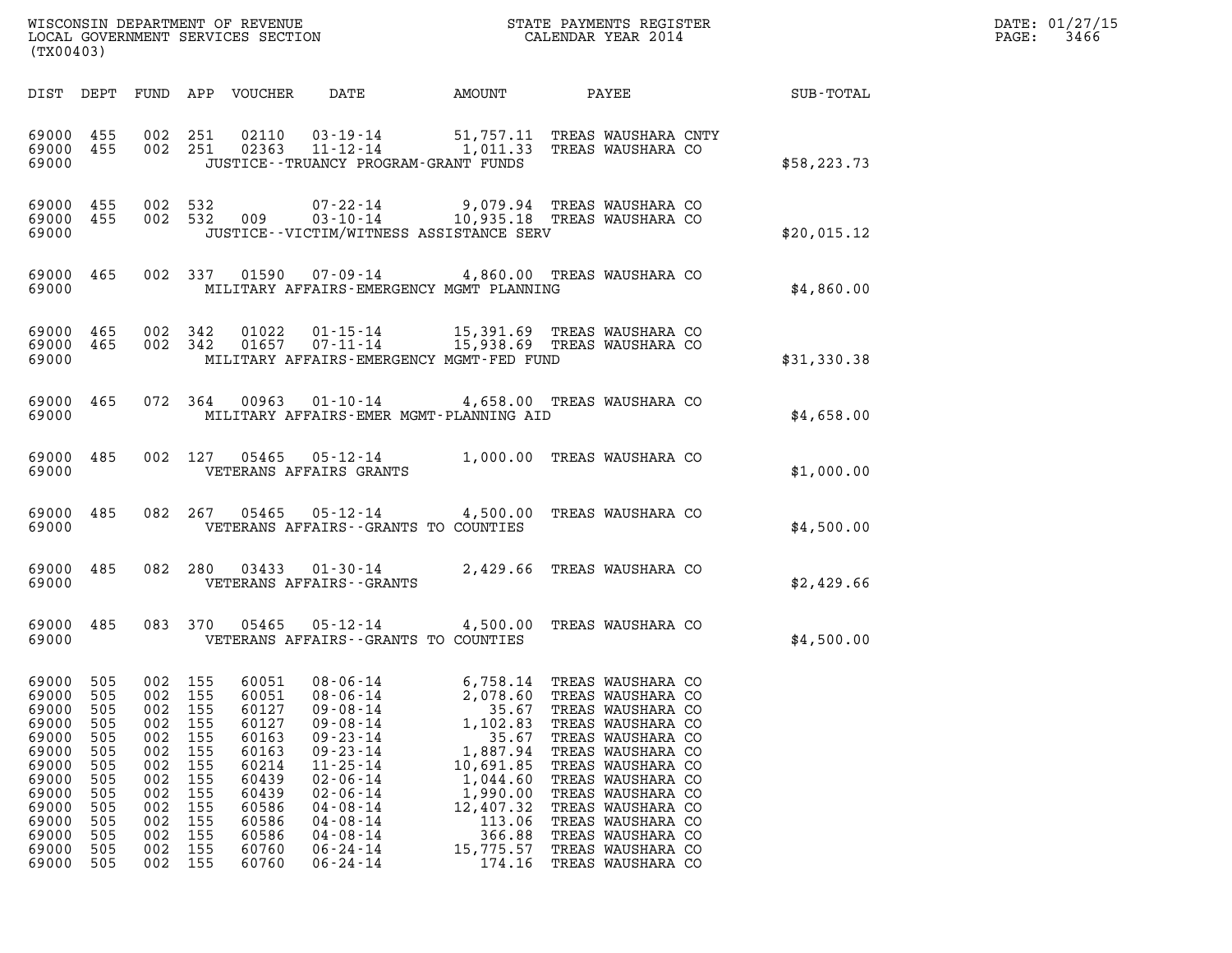WISCONSIN DEPARTMENT OF REVENUE<br>LOCAL GOVERNMENT SERVICES SECTION STATE PAYMENTS REGISTER SECONDER STATE PASS: SAGTE: 2014 WISCONSIN DEPARTMENT OF REVENUE<br>LOCAL GOVERNMENT SERVICES SECTION CALENDAR YEAR 2014<br>(TX00403) (TX00403) DIST DEPT FUND APP VOUCHER DATE AMOUNT PAYEE SUB-TOTAL 69000 DOA-HOUSING ASSISTANCE-FEDERAL FUNDS \$54,462.29 69000 505 035 371 60051 08-06-14 2,078.61 TREAS WAUSHARA CO 69000 505 035 371 60051 08-06-14 2,078.61 TREAS WAUSHARA CO<br>69000 505 035 371 60051 08-06-14 2,078.62 TREAS WAUSHARA CO<br>69000 505 035 371 60127 09-08-14 1,102.83 TREAS WAUSHARA CO 69000 505 035 371 60051 08-06-14 2,078.61 TREAS WAUSHARA CO<br>69000 505 035 371 60051 08-06-14 2,078.62 TREAS WAUSHARA CO<br>69000 505 035 371 60127 09-08-14 1,102.83 TREAS WAUSHARA CO<br>69000 505 035 371 60127 09-08-14 2.742.73 69000 505 035 371 60051 08-06-14 2,078.61 TREAS WAUSHARA CO<br>69000 505 035 371 60051 08-06-14 2,078.62 TREAS WAUSHARA CO<br>69000 505 035 371 60127 09-08-14 1,102.83 TREAS WAUSHARA CO<br>69000 505 035 371 60127 09-08-14 2,742.73 69000 505 035 371 60051 08-06-14 2,078.62 TREAS WAUSHARA CO<br>69000 505 035 371 60127 09-08-14 1,102.83 TREAS WAUSHARA CO<br>69000 505 035 371 60127 09-08-14 2,742.73 TREAS WAUSHARA CO<br>69000 505 035 371 60127 09-08-14 1,887.94 69000 505 035 371 60127 09-08-14 1,102.83 TREASWAUSHARA CO<br>69000 505 035 371 60127 09-08-14 2,742.73 TREASWAUSHARA CO<br>69000 505 035 371 60163 09-08-14 1,102.83 TREASWAUSHARA CO<br>69000 505 035 371 60163 09-23-14 1,887.94 TRE 69000 505 035 371 60127 09-08-14 2,742.73 TREAS WAUSHARA CO<br>69000 505 035 371 60127 09-08-14 1,102.83 TREAS WAUSHARA CO<br>69000 505 035 371 60163 09-23-14 3,223.35 TREAS WAUSHARA CO<br>69000 505 035 371 60163 09-23-14 3,223.35 69000 505 035 371 60127 09-08-14 1,102.83 TREASWAUSHARA CO<br>69000 505 035 371 60163 09-23-14 1,887.94 TREASWAUSHARA CO<br>69000 505 035 371 60163 09-23-14 3,223.35 TREASWAUSHARA CO<br>69000 505 035 371 60163 09-23-14 1,887.94 TRE 69000 505 035 371 60163 09-23-14 1,887.94 TREAS WAUSHARA CO<br>69000 505 035 371 60163 09-23-14 3,223.35 TREAS WAUSHARA CO<br>69000 505 035 371 60163 09-23-14 1,887.94 TREAS WAUSHARA CO<br>69000 505 035 371 60214 11-25-14 5,115.85 69000 505 035 371 60163 09-23-14 3,223.35 TREASWAUSHARA CO<br>69000 505 035 371 60163 09-23-14 1,887.94 TREASWAUSHARA CO<br>69000 505 035 371 60214 11-25-14 5,115.85 TREASWAUSHARA CO<br>69000 505 035 371 60214 11-25-14 1,990.00 TRE 69000 505 035 371 60163 09-23-14 1,887.94 TREAS WAUSHARA CO<br>69000 505 035 371 60214 11-25-14 5,115.85 TREAS WAUSHARA CO<br>69000 505 035 371 60214 11-25-14 856.85 TREAS WAUSHARA CO<br>69000 505 035 371 60439 02-06-14 1,989.00 TR 69000 505 035 371 60214 11-25-14 5,115.85 TREASWAUSHARA CO<br>69000 505 035 371 60214 11-25-14 856.85 TREASWAUSHARA CO<br>69000 505 035 371 60439 02-06-14 1,990.00 TREASWAUSHARA CO<br>69000 505 035 371 60439 02-06-14 1,989.04 TREAS 69000 505 035 371 60214 11-25-14 1656.85 TREAS WAUSHARA CO<br>69000 505 035 371 60439 02-06-14 1,990.00 TREAS WAUSHARA CO<br>69000 505 035 371 60439 02-06-14 1,989.04 TREAS WAUSHARA CO<br>69000 505 035 371 60439 02-06-14 1,989.04 T 69000 505 035 371 60439 02-06-14 1,990.00 TREASWAUSHARA CO<br>69000 505 035 371 60439 02-06-14 1,989.04 TREASWAUSHARA CO<br>69000 505 035 371 60586 04-06-14 1,989.04 TREASWAUSHARA CO<br>69000 505 035 371 60586 04-08-14 676.33 TREAS 69000 505 035 371 60439 02-06-14 1,989.04 TREASWAUSHARA CO<br>69000 505 035 371 60439 02-06-14 1,989.04 TREASWAUSHARA CO<br>69000 505 035 371 60586 04-08-14 676.33 TREASWAUSHARA CO<br>69000 505 035 371 60586 04-08-14 713.08 TREASWA 69000 505 035 371 60439 02-06-14 1,989.04 TREASWAUSHARA CO<br>69000 505 035 371 60586 04-08-14 676.33 TREASWAUSHARA CO<br>69000 505 035 371 60760 06-24-14 713.08 TREASWAUSHARA CO<br>69000 505 035 371 60760 06-24-14 389.10 TREASWAUS 69000 505 035 371 60586 04-08-14 676.33 TREASWAUSHARA CO<br>69000 505 035 371 60586 04-08-14 713.08 TREASWAUSHARA CO<br>69000 505 035 371 60760 06-24-14 389.10 TREASWAUSHARA CO<br>69000 505 035 371 60760 06-24-14 426.80 TREASWAUSHA 69000 DOA--PUBLIC BENEFITS FUND \$30,250.94 69000 505 089 166 00187 08-11-14 25,627.00 TREAS WAUSHARA CO 69000 505 089 166 00187 08-11-14 25,627.00 TREAS WAUSHARA CO<br>69000 505 089 166 05155 01-28-14 1,000.00 TREAS WAUSHARA CO<br>69000 DOA--LAND INFORMATION FUND 69000 DOA--LAND INFORMATION FUND \$26,627.00 69000 835 002 105 44751 07-28-14 14,227.09 TREAS WAUSHARA CO 69000 835 002 105 44751 07-28-14 14,227.09 TREAS WAUSHARA CO<br>69000 835 002 105 81860 11-17-14 32,168.62 TREAS WAUSHARA CO<br>69000 REVENUE--STATE SHARED REVENUES 69000 REVENUE--STATE SHARED REVENUES \$46,395.71 69000 835 002 109 01069 07-28-14 12,996.00 TREAS WAUSHARA CO 69000 REVENUE--EXEMPT COMPUTER AID \$12,996.00

69000 835 002 302 10137 07-28-14 3,290,367.91 TREAS WAUSHARA CO 69000 835 002 302 10137 07-28-14 3,290,367.91 TREAS WAUSHARA CO<br>69000 835 002 302 11136 07-28-14 909,120.85 TREAS WAUSHARA CO<br>69000 REVENUE-FIRST DOLLAR/SCHOOL LEVY CREDITS 69000 835 002 302 10137 07-28-14 3,290,367.91 TREASWAUSHARACO<br>69000 835 002 302 11136 07-28-14 909,120.85 TREASWAUSHARACO \$4,199,488.76<br>69000 REVENUE-FIRSTDOLLAR/SCHOOL LEVYCREDITS \$4,199,488.76

69000 835 021 363 37416 03-24-14 738,812.65 TREAS WAUSHARA CO 69000 835 021 363 37416 03-24-14 738,812.65 TREAS WAUSHARA CO<br>69000 REVENUE--LOTTERY CREDIT -69000 REVENUE - LOTTERY CREDIT -<br>69000 DISTRICT TOTAL APPROPRIATIONS \$10,132,076.68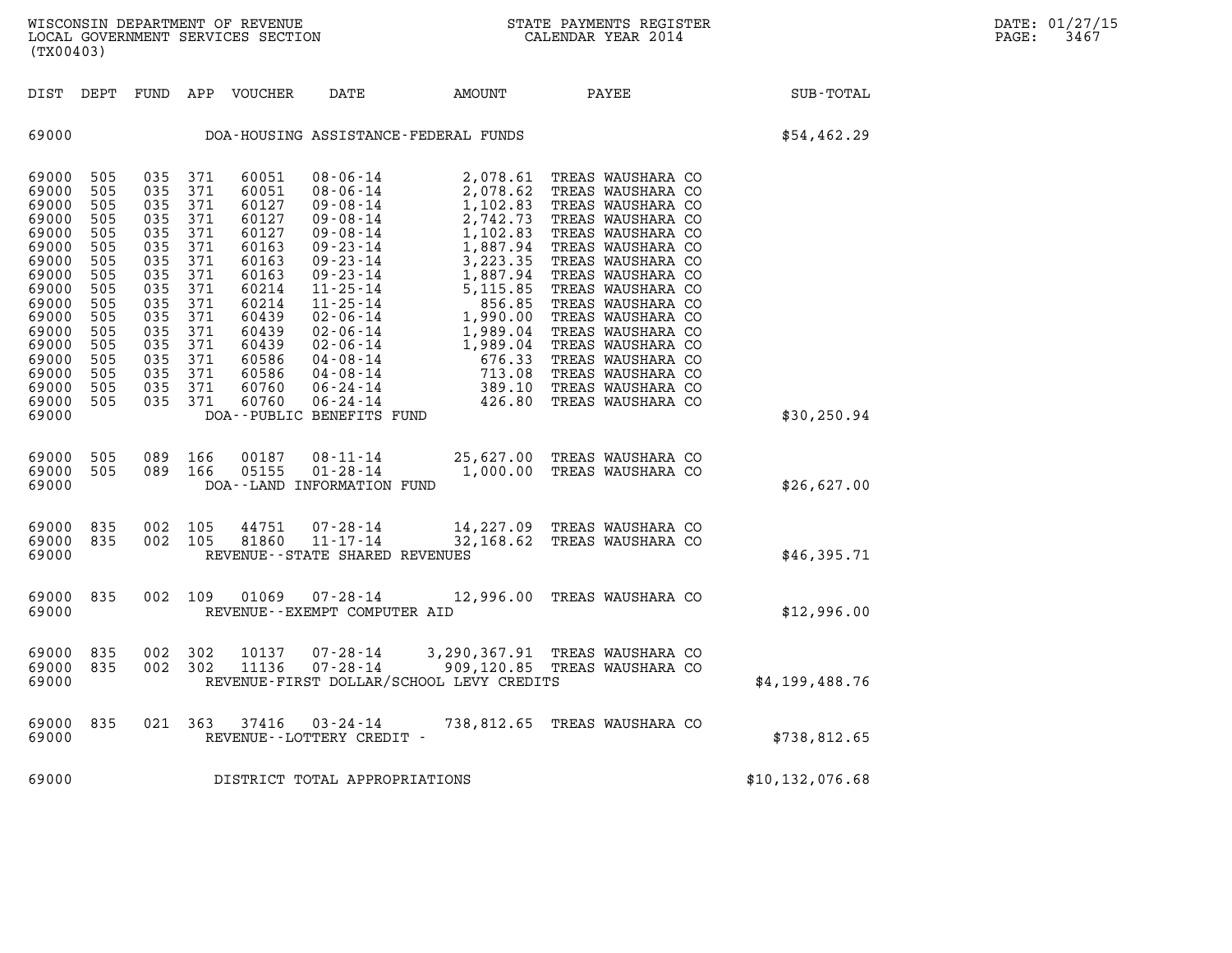| WISCONSIN DEPARTMENT OF REVENUE<br>LOCAL GOVERNMENT SERVICES SECTION<br>(TX00403)                                                                     |                                                                                                     | STATE PAYMENTS REGISTER<br>CALENDAR YEAR 2014                                                                |              | DATE: 01/27/15<br>PAGE:<br>3468 |
|-------------------------------------------------------------------------------------------------------------------------------------------------------|-----------------------------------------------------------------------------------------------------|--------------------------------------------------------------------------------------------------------------|--------------|---------------------------------|
| DIST DEPT<br>FUND<br>APP VOUCHER                                                                                                                      | AMOUNT<br>DATE                                                                                      | PAYEE                                                                                                        | SUB-TOTAL    |                                 |
| 002 225<br>69002<br>165<br>69002                                                                                                                      | 01770  06-30-14  3,234.52  TREAS TN AURORA<br>SAFETY/PROF SERV--FIRE INSURANCE DUES                 |                                                                                                              | \$3,234.52   |                                 |
| 38415<br>69002<br>012 571<br>370<br>69002                                                                                                             | 06-16-14 45.52 TREAS TN AURORA<br>NAT RESOURCES - - FOREST CROP/MFL/CO FOREST                       |                                                                                                              | \$45.52      |                                 |
| 69002<br>395<br>011 191<br>05770<br>69002<br>395<br>011 191<br>11770<br>69002<br>395<br>011 191<br>21770<br>395<br>011 191<br>31770<br>69002<br>69002 | $01 - 06 - 14$<br>04-07-14<br>$07 - 07 - 14$<br>10-06-14<br>TRANSPORTATION--GENERAL TRANSP AIDS-GTA | 14,633.76 TOWN OF AURORA<br>14,633.76 TOWN OF AURORA<br>14,633.76 TOWN OF AURORA<br>14,633.77 TOWN OF AURORA | \$58,535.05  |                                 |
| 69002<br>835<br>002 105<br>002 105<br>69002<br>835<br>81835<br>69002                                                                                  | 44726 07-28-14<br>$11 - 17 - 14$<br>REVENUE - - STATE SHARED REVENUES                               | 2,292.41 TREAS TN AURORA<br>12,990.32 TREAS TN AURORA                                                        | \$15, 282.73 |                                 |
| 69002<br>002<br>109<br>03614<br>835<br>69002                                                                                                          | 36.00<br>07-28-14<br>REVENUE--EXEMPT COMPUTER AID                                                   | TREAS TN AURORA                                                                                              | \$36.00      |                                 |
| 69002                                                                                                                                                 | DISTRICT TOTAL APPROPRIATIONS                                                                       |                                                                                                              | \$77, 133.82 |                                 |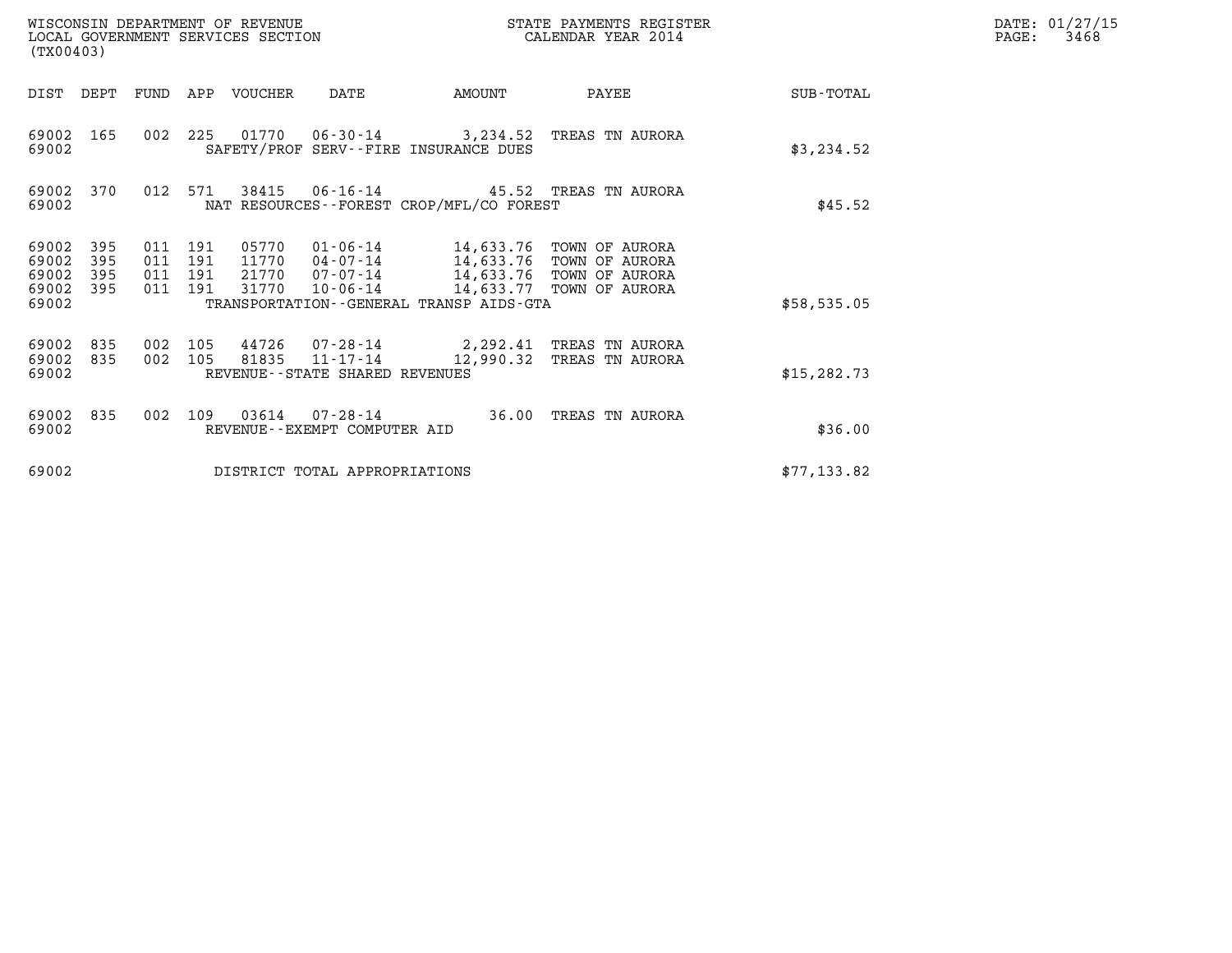| WISCONSIN DEPARTMENT OF REVENUE<br>STATE PAYMENTS REGISTER<br>LOCAL GOVERNMENT SERVICES SECTION<br>CALENDAR YEAR 2014<br>(TX00403) |                   |                                          |         |                                 |                                                  |                                          |                                                                                                                                                                                    |                  | DATE: 01/27/15<br>$\mathtt{PAGE:}$<br>3469 |
|------------------------------------------------------------------------------------------------------------------------------------|-------------------|------------------------------------------|---------|---------------------------------|--------------------------------------------------|------------------------------------------|------------------------------------------------------------------------------------------------------------------------------------------------------------------------------------|------------------|--------------------------------------------|
|                                                                                                                                    |                   |                                          |         | DIST DEPT FUND APP VOUCHER DATE |                                                  | AMOUNT                                   | PAYEE                                                                                                                                                                              | <b>SUB-TOTAL</b> |                                            |
| 69004 165<br>69004                                                                                                                 |                   |                                          |         |                                 |                                                  | SAFETY/PROF SERV--FIRE INSURANCE DUES    | 002 225 01771 06-30-14 3,270.46 TREAS TN BLOOMFIELD                                                                                                                                | \$3,270.46       |                                            |
| 69004                                                                                                                              | 69004 370         |                                          | 012 571 |                                 |                                                  | NAT RESOURCES--FOREST CROP/MFL/CO FOREST | 38416  06-16-14  383.96  TREAS TN BLOOMFIELD                                                                                                                                       | \$383.96         |                                            |
| 69004                                                                                                                              | 69004 370         |                                          |         |                                 |                                                  | NAT RESOURCES--AIDS IN LIEU OF TAXES     | 012 579 19917 04-16-14 23.43 TREAS TN BLLOMFIELD                                                                                                                                   | \$23.43          |                                            |
| 69004 395<br>69004<br>69004<br>69004<br>69004                                                                                      | 395<br>395<br>395 | 011 191<br>011 191<br>011 191<br>011 191 |         | 31771                           | 10-06-14                                         | TRANSPORTATION--GENERAL TRANSP AIDS-GTA  | 05771  01-06-14  23,641.59  TOWN OF BLOOMFIELD<br>11771  04-07-14  23,641.59  TOWN OF BLOOMFIELD<br>21771  07-07-14  23,641.59  TOWN OF BLOOMFIELD<br>23,641.62 TOWN OF BLOOMFIELD | \$94,566.39      |                                            |
| 69004 835<br>69004 835<br>69004                                                                                                    |                   | 002 105<br>002 105                       |         | 81836                           | $11 - 17 - 14$<br>REVENUE--STATE SHARED REVENUES |                                          | 44727 07-28-14 2,944.01 TREAS TN BLOOMFIELD<br>16,682.71 TREAS TN BLOOMFIELD                                                                                                       | \$19,626.72      |                                            |
| 69004                                                                                                                              | 69004 835         |                                          |         |                                 | REVENUE--EXEMPT COMPUTER AID                     |                                          | 002 109 03615 07-28-14 29.00 TREAS TN BLOOMFIELD                                                                                                                                   | \$29.00          |                                            |
| 69004                                                                                                                              |                   |                                          |         |                                 | DISTRICT TOTAL APPROPRIATIONS                    |                                          |                                                                                                                                                                                    | \$117,899.96     |                                            |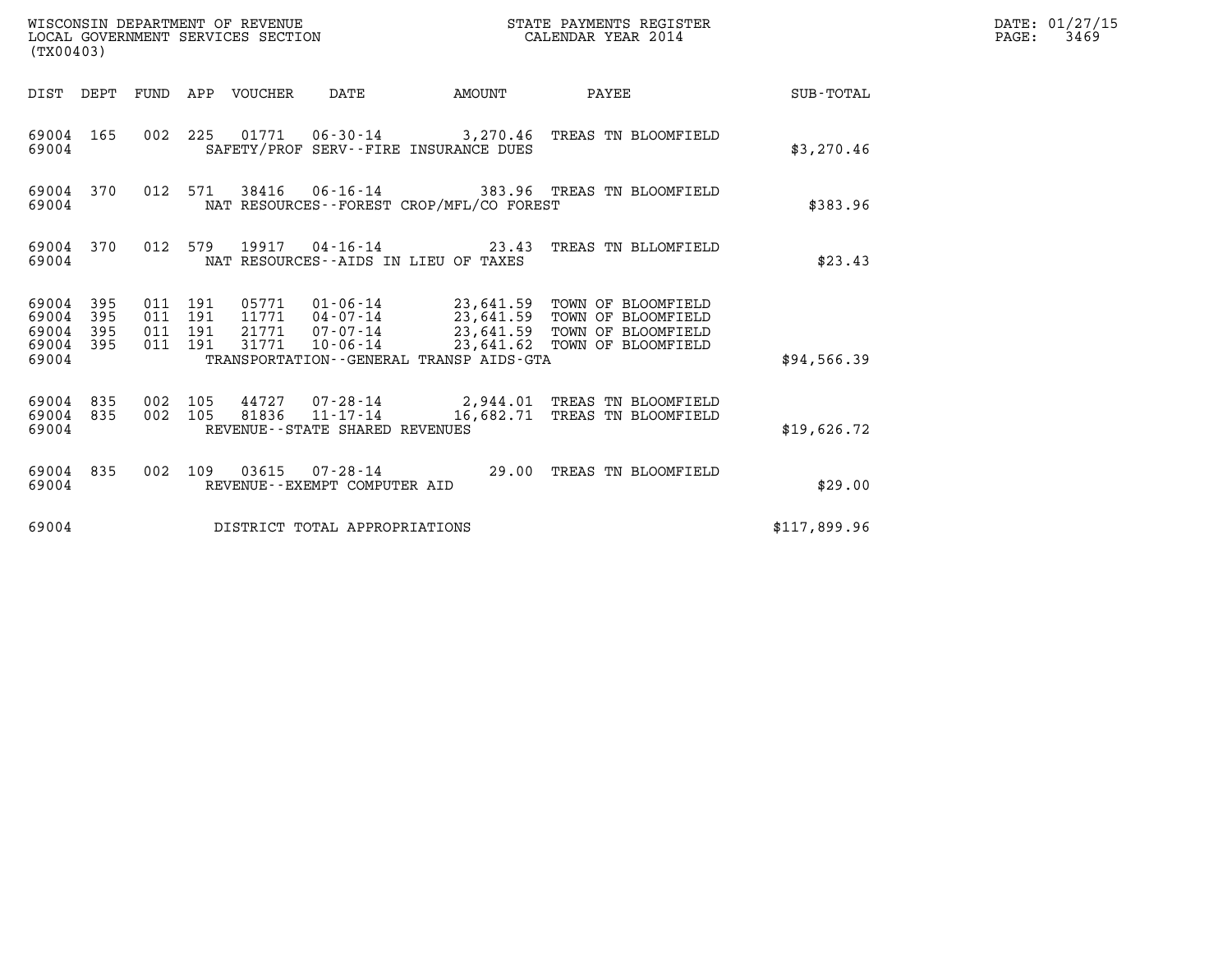| DATE: | 01/27/15 |
|-------|----------|
| PAGE: | 3470     |

|                                                                    |                                                                                                                                                                                                                                                                             |               | DATE: 01/27/15<br>$\mathtt{PAGE}$ :<br>3470 |
|--------------------------------------------------------------------|-----------------------------------------------------------------------------------------------------------------------------------------------------------------------------------------------------------------------------------------------------------------------------|---------------|---------------------------------------------|
| (TX00403)                                                          |                                                                                                                                                                                                                                                                             |               |                                             |
|                                                                    | DIST DEPT FUND APP VOUCHER DATE AMOUNT PAYEE TOTAL                                                                                                                                                                                                                          |               |                                             |
| 69006 165<br>69006                                                 | 01772<br>002 225<br>06-30-14 2,749.34 TREAS TN COLOMA<br>SAFETY/PROF SERV--FIRE INSURANCE DUES                                                                                                                                                                              | \$2,749.34    |                                             |
| 69006 370<br>69006 370<br>69006                                    | 000 001<br>01DNR<br>$06 - 19 - 14$<br>1,029.71 TREAS TOWN COLOMA<br>11-04-14 533.15 TREAS TOWN COLOMA<br>000 001<br>03DNR<br>NAT RESOURCES-SEVERANCE/YIELD/WITHDRAWAL                                                                                                       | \$1,562.86    |                                             |
| 69006<br>370<br>69006<br>370                                       | 002 503<br>17153<br>02-14-14 18,315.14 TREAS TN COLOMA<br>002 503<br>17153<br>02-14-14 9,639.10 TREAS TN COLOMA                                                                                                                                                             |               |                                             |
| 69006                                                              | <b>TOWN SHARE 3038.19</b><br>NAT RESOURCES--AIDS IN LIEU OF TAXES                                                                                                                                                                                                           | \$27,954.24   |                                             |
| 370<br>69006<br>69006                                              | 38417  06-16-14  687.35  TREAS TN COLOMA<br>012 571<br>NAT RESOURCES - - FOREST CROP/MFL/CO FOREST                                                                                                                                                                          | \$687.35      |                                             |
| 69006 370<br>69006 370<br>69006                                    | 012 579<br>$19918 \t 04-16-14 \t 269.62 \t TREAS TN COLOMA19918 \t 04-16-14 \t 415.87 \t TREAS TN COLOMA$<br>012 579<br>NAT RESOURCES--AIDS IN LIEU OF TAXES                                                                                                                | \$685.49      |                                             |
| 69006<br>395<br>69006<br>395<br>69006<br>395<br>69006 395<br>69006 | 011 191<br>05772  01-06-14  27,166.40  TOWN OF COLOMA<br>11772  04-07-14  27,166.40  TOWN OF COLOMA<br>011 191<br>011 191<br>27,166.40 TOWN OF COLOMA<br>21772 07-07-14<br>31772 10-06-14<br>011 191<br>27,166.41 TOWN OF COLOMA<br>TRANSPORTATION--GENERAL TRANSP AIDS-GTA | \$108.665.61  |                                             |
| 69006<br>835<br>69006<br>835<br>69006                              | 44728<br>002 105<br>07-28-14<br>1,910.51 TREAS TN COLOMA<br>10,868.41 TREAS TN COLOMA<br>$11 - 17 - 14$<br>002 105<br>81837<br>REVENUE - - STATE SHARED REVENUES                                                                                                            | \$12,778.92   |                                             |
| 69006 835<br>69006                                                 | 002 501<br>00004<br>02-03-14 146.45 TREAS TN COLOMA<br>DOA-PAYMENT FOR MUNICIPAL SERVICES AID                                                                                                                                                                               | \$146.45      |                                             |
| 69006                                                              | DISTRICT TOTAL APPROPRIATIONS                                                                                                                                                                                                                                               | \$155, 230.26 |                                             |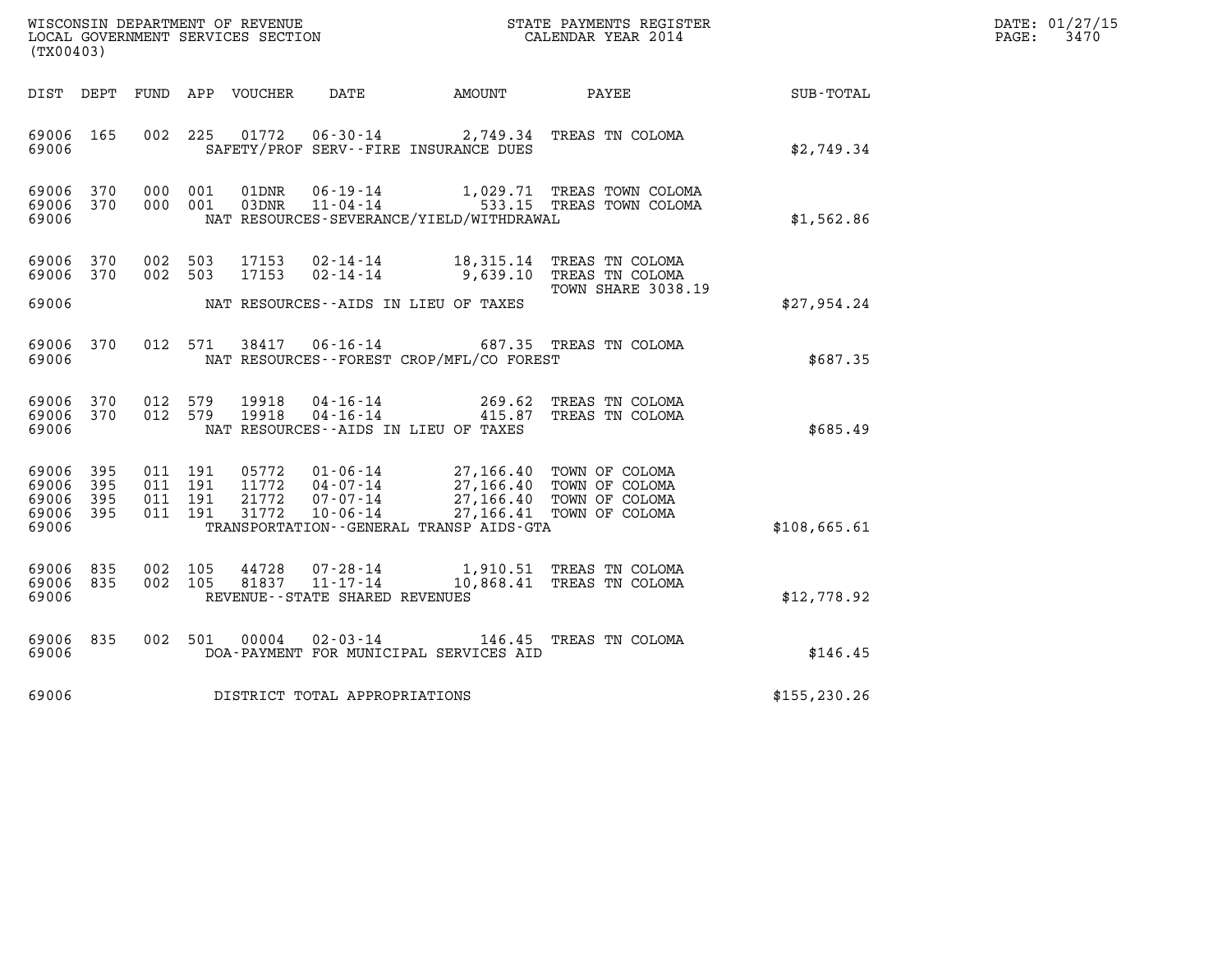| WISCONSIN DEPARTMENT OF REVENUE   | STATE PAYMENTS REGISTER | DATE: 01/27/15 |
|-----------------------------------|-------------------------|----------------|
| LOCAL GOVERNMENT SERVICES SECTION | CALENDAR YEAR 2014      | 3471<br>PAGE:  |

| (TX00403)                                                           |                          |                               |                                                                                                                                                                                                                                                |                                                                                                                                                                                                                                                                                           |                                                                                                                                                                                                                                                                                                                                                                |               | DATE: 01/27/15<br>PAGE:<br>3471 |
|---------------------------------------------------------------------|--------------------------|-------------------------------|------------------------------------------------------------------------------------------------------------------------------------------------------------------------------------------------------------------------------------------------|-------------------------------------------------------------------------------------------------------------------------------------------------------------------------------------------------------------------------------------------------------------------------------------------|----------------------------------------------------------------------------------------------------------------------------------------------------------------------------------------------------------------------------------------------------------------------------------------------------------------------------------------------------------------|---------------|---------------------------------|
|                                                                     |                          |                               | DIST DEPT FUND APP VOUCHER DATE AMOUNT PAYEE SUB-TOTAL                                                                                                                                                                                         |                                                                                                                                                                                                                                                                                           |                                                                                                                                                                                                                                                                                                                                                                |               |                                 |
| 69008                                                               | 69008 165                |                               | 002 225 01773 06-30-14 3,575.94 TREAS TN DAKOTA<br>SAFETY/PROF SERV--FIRE INSURANCE DUES                                                                                                                                                       |                                                                                                                                                                                                                                                                                           |                                                                                                                                                                                                                                                                                                                                                                | \$3,575.94    |                                 |
| 69008 370<br>69008 370                                              |                          |                               | 002 503<br>17154<br>002 503<br>17154                                                                                                                                                                                                           |                                                                                                                                                                                                                                                                                           | 02-14-14 21,304.89 TREAS TN DAKOTA<br>02-14-14 4,815.26 TREAS TN DAKOTA                                                                                                                                                                                                                                                                                        |               |                                 |
| 69008                                                               |                          |                               | NAT RESOURCES--AIDS IN LIEU OF TAXES                                                                                                                                                                                                           |                                                                                                                                                                                                                                                                                           | <b>TOWN SHARE 3351.03</b>                                                                                                                                                                                                                                                                                                                                      | \$26, 120.15  |                                 |
| 69008                                                               | 69008 370                |                               | 012 571 38418<br>NAT RESOURCES -- FOREST CROP/MFL/CO FOREST                                                                                                                                                                                    |                                                                                                                                                                                                                                                                                           | 06-16-14 391.91 TREAS TN DAKOTA                                                                                                                                                                                                                                                                                                                                | \$391.91      |                                 |
| 69008<br>69008<br>69008<br>69008<br>69008 370<br>69008 370<br>69008 | 370<br>370<br>370<br>370 | 012 579<br>012 579<br>012 579 | 012 579<br>19919<br>012 579<br>19919<br>19919<br>19919<br>012 579<br>19919<br>19919<br>NAT RESOURCES--AIDS IN LIEU OF TAXES                                                                                                                    |                                                                                                                                                                                                                                                                                           | $\begin{tabular}{lllllllllllll} 04-16-14 & 160.19 & \text{TREAS TN DAKOTA} \\ 04-16-14 & 10.56 & \text{TREAS TN DAKOTA} \\ 04-16-14 & 173.42 & \text{TREAS TN DAKOTA} \\ 04-16-14 & 970.30 & \text{TREAS TN DAKOTA} \\ 04-16-14 & 51.05 & \text{TREAS TN DAKOTA} \\ 04-16-14 & 2.04 & \text{TREAS TN DAKOTA} \\ 04-15-14 & 2.04 & \text{TREAS TN DAKOTA} \end$ | \$1,367.56    |                                 |
| 69008 395<br>69008<br>69008<br>69008 395<br>69008                   | 395<br>395               |                               | 011 191<br>05773<br>011 191<br>11773<br>21773<br>011 191<br>011 191<br>31773<br>TRANSPORTATION--GENERAL TRANSP AIDS-GTA                                                                                                                        | $\begin{array}{cccc} 01\text{-}06\text{-}14 & 21,170.00 & \text{TOWN OF DAKOTA} \\ 04\text{-}07\text{-}14 & 21,170.00 & \text{TOWN OF DAKOTA} \\ 07\text{-}07\text{-}14 & 21,170.00 & \text{TOWN OF DAKOTA} \\ 10\text{-}06\text{-}14 & 21,170.00 & \text{TOWN OF DAKOTA} \\ \end{array}$ |                                                                                                                                                                                                                                                                                                                                                                | \$84,680.00   |                                 |
| 69008 835<br>69008<br>69008                                         | 835                      |                               | $\begin{array}{cccc} 44729 & 07\texttt{-}28\texttt{-}14 & 3,159.97 & \texttt{TREAS TN DAKOTA}\\ 81838 & 11\texttt{-}17\texttt{-}14 & 17,932.98 & \texttt{TREAS TN DAKOTA} \end{array}$<br>002 105<br>002 105<br>REVENUE--STATE SHARED REVENUES |                                                                                                                                                                                                                                                                                           |                                                                                                                                                                                                                                                                                                                                                                | \$21,092.95   |                                 |
| 69008<br>69008                                                      | 835                      |                               | 002 109 03616<br>REVENUE--EXEMPT COMPUTER AID                                                                                                                                                                                                  |                                                                                                                                                                                                                                                                                           | 07-28-14 56.00 TREAS TN DAKOTA                                                                                                                                                                                                                                                                                                                                 | \$56.00       |                                 |
| 69008<br>69008                                                      | 835                      |                               | 021 363 36419<br>REVENUE--LOTTERY CREDIT -                                                                                                                                                                                                     |                                                                                                                                                                                                                                                                                           | 03-24-14 3,913.15 TREAS TN DAKOTA                                                                                                                                                                                                                                                                                                                              | \$3,913.15    |                                 |
| 69008                                                               |                          |                               | DISTRICT TOTAL APPROPRIATIONS                                                                                                                                                                                                                  |                                                                                                                                                                                                                                                                                           |                                                                                                                                                                                                                                                                                                                                                                | \$141, 197.66 |                                 |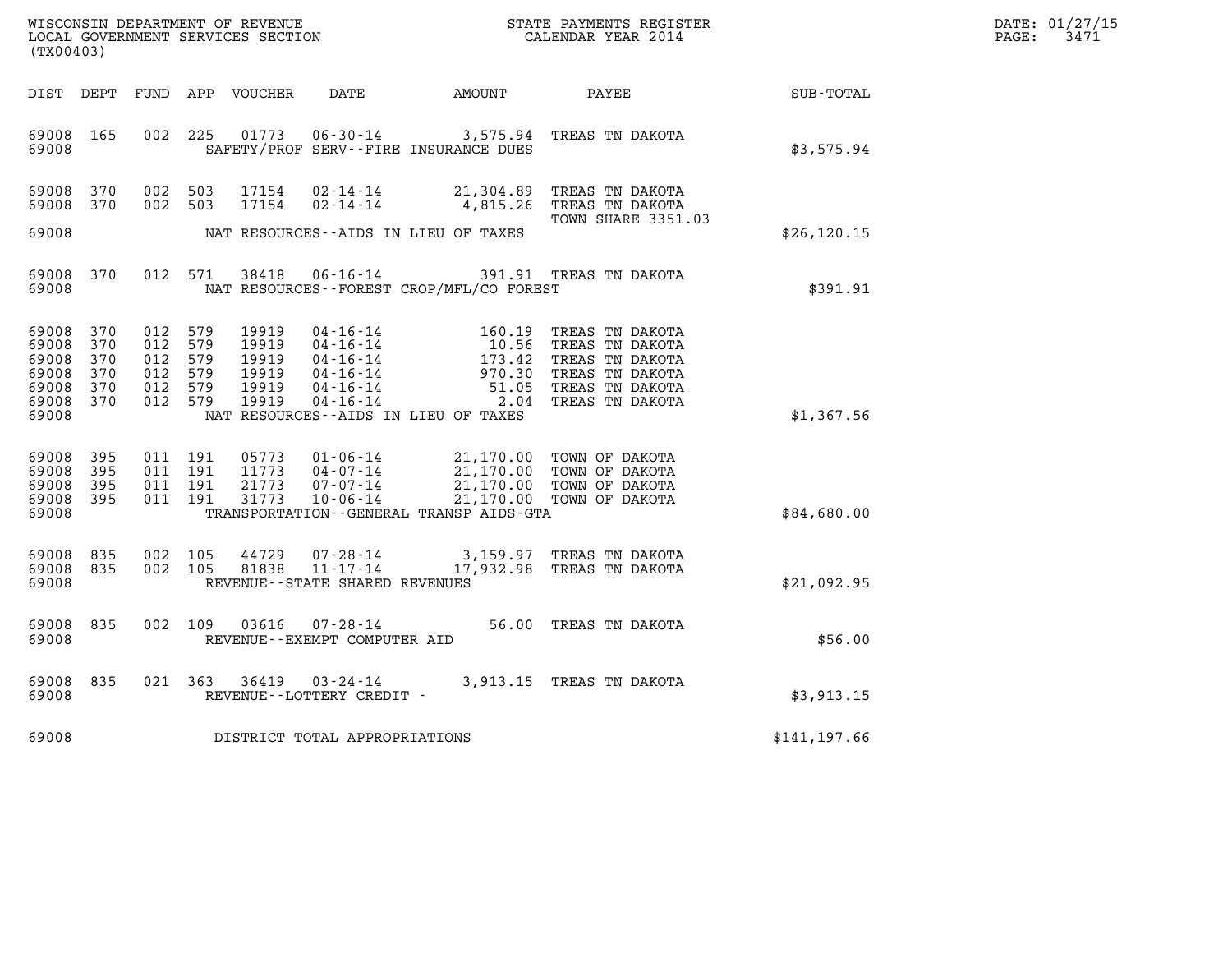| WISCONSIN DEPARTMENT OF REVENUE   | STATE PAYMENTS REGISTER | DATE: 01/27/15 |
|-----------------------------------|-------------------------|----------------|
| LOCAL GOVERNMENT SERVICES SECTION | CALENDAR YEAR 2014      | 3472<br>PAGE:  |

| (TX00403)                                 |                          |                          |                          | WISCONSIN DEPARTMENT OF REVENUE<br>LOCAL GOVERNMENT SERVICES SECTION |                                                                      |                                                                                             | STATE PAYMENTS REGISTER<br>CALENDAR YEAR 2014                                    |                  |
|-------------------------------------------|--------------------------|--------------------------|--------------------------|----------------------------------------------------------------------|----------------------------------------------------------------------|---------------------------------------------------------------------------------------------|----------------------------------------------------------------------------------|------------------|
| DIST                                      | DEPT                     | FUND                     | APP                      | <b>VOUCHER</b>                                                       | DATE                                                                 | AMOUNT                                                                                      | PAYEE                                                                            | <b>SUB-TOTAL</b> |
| 69010<br>69010                            | 165                      | 002                      | 225                      | 01774                                                                | $06 - 30 - 14$<br>SAFETY/PROF SERV--FIRE INSURANCE DUES              | 2,677.46                                                                                    | TREAS TN DEERFIELD                                                               | \$2,677.46       |
| 69010<br>69010<br>69010<br>69010          | 370<br>370<br>370        | 000<br>000<br>000        | 001<br>001<br>001        | 01DNR<br>02DNR<br>02DNR                                              | $06 - 19 - 14$<br>$09 - 25 - 14$<br>$09 - 11 - 14$                   | 4,173.84<br>33.84<br>859.39<br>NAT RESOURCES-SEVERANCE/YIELD/WITHDRAWAL                     | TREAS TOWN DEERFIELD<br>TREAS TOWN DEERFIELD<br>TREAS TOWN DEERFIELD             | \$5,067.07       |
| 69010<br>69010                            | 370                      | 002                      | 503                      | 17155                                                                | $02 - 14 - 14$<br>NAT RESOURCES -- AIDS IN LIEU OF TAXES             | 37,072.67                                                                                   | TREAS TN DEERFIELD<br>TOWN SHARE 3143.41                                         | \$37,072.67      |
| 69010<br>69010                            | 370                      | 012                      | 381                      | 00511                                                                | $03 - 28 - 14$<br>NAT RESOURCES - - BOAT PATROL                      | 889.27                                                                                      | TREAS TN DEERFIELD                                                               | \$889.27         |
| 69010<br>69010                            | 370                      | 012                      | 550                      | 00511                                                                | $03 - 28 - 14$                                                       | NAT RESOURCES - - BOATING ENFORCEMENT AIDS                                                  | 3,081.31 TREAS TN DEERFIELD                                                      | \$3,081.31       |
| 69010<br>69010                            | 370                      | 012                      | 571                      | 38419                                                                | $06 - 16 - 14$                                                       | 796.54<br>NAT RESOURCES - - FOREST CROP/MFL/CO FOREST                                       | TREAS TN DEERFIELD                                                               | \$796.54         |
| 69010<br>69010                            | 370                      | 012                      | 579                      | 19920                                                                | $04 - 16 - 14$<br>NAT RESOURCES -- AIDS IN LIEU OF TAXES             | 130.44                                                                                      | TREAS TN DEERFIELD                                                               | \$130.44         |
| 69010<br>69010<br>69010<br>69010<br>69010 | 395<br>395<br>395<br>395 | 011<br>011<br>011<br>011 | 191<br>191<br>191<br>191 | 05774<br>11774<br>21774<br>31774                                     | $01 - 06 - 14$<br>$04 - 07 - 14$<br>$07 - 07 - 14$<br>$10 - 06 - 14$ | 26,028.51<br>26,028.51<br>26,028.51<br>26,028.53<br>TRANSPORTATION--GENERAL TRANSP AIDS-GTA | TOWN OF DEERFIELD<br>TOWN OF DEERFIELD<br>TOWN OF DEERFIELD<br>TOWN OF DEERFIELD | \$104, 114.06    |
| 69010<br>69010<br>69010                   | 835<br>835               | 002<br>002               | 105<br>105               | 44730<br>81839                                                       | $07 - 28 - 14$<br>$11 - 17 - 14$<br>REVENUE--STATE SHARED REVENUES   | 6,593.96                                                                                    | 1,162.69 TREAS TN DEERFIELD<br>TREAS TN DEERFIELD                                | \$7,756.65       |
| 69010                                     |                          |                          |                          |                                                                      | DISTRICT TOTAL APPROPRIATIONS                                        |                                                                                             |                                                                                  | \$161, 585.47    |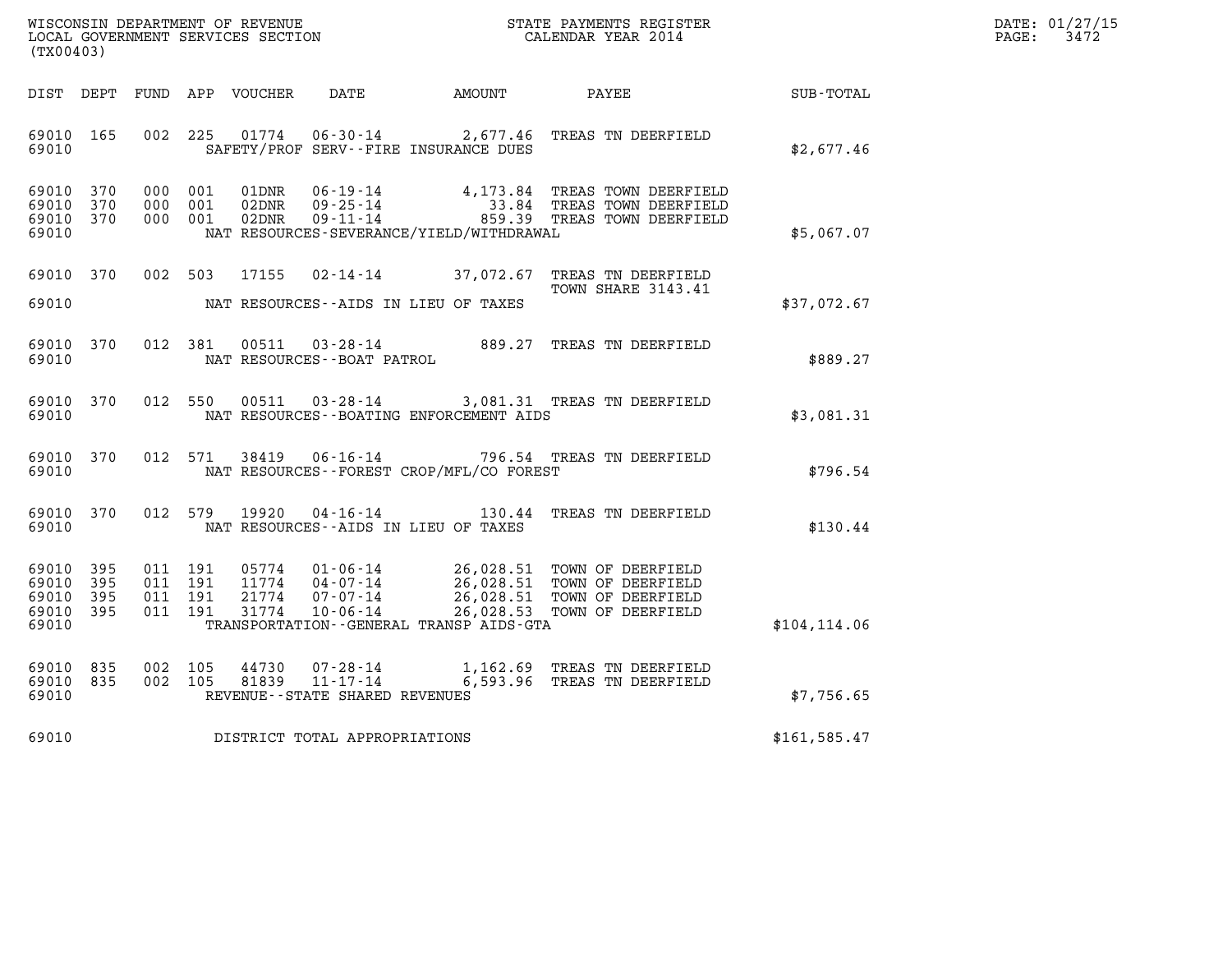| (TX00403)                                             |     |                                          |         |                |                                                  |                                              | WISCONSIN DEPARTMENT OF REVENUE<br>LOCAL GOVERNMENT SERVICES SECTION<br>LOCAL GOVERNMENT SERVICES SECTION<br>CALENDAR YEAR 2014                                  |              | DATE: 01/27/15<br>$\mathtt{PAGE:}$<br>3473 |
|-------------------------------------------------------|-----|------------------------------------------|---------|----------------|--------------------------------------------------|----------------------------------------------|------------------------------------------------------------------------------------------------------------------------------------------------------------------|--------------|--------------------------------------------|
|                                                       |     |                                          |         |                |                                                  |                                              | DIST DEPT FUND APP VOUCHER DATE AMOUNT PAYEE SUB-TOTAL                                                                                                           |              |                                            |
| 69012 165<br>69012                                    |     | 002 225                                  |         |                |                                                  | SAFETY/PROF SERV--FIRE INSURANCE DUES        | 01775  06-30-14  2,371.98  TREAS TN HANCOCK                                                                                                                      | \$2,371.98   |                                            |
| 69012 370<br>69012                                    |     | 000 001                                  |         | 01DNR          |                                                  | NAT RESOURCES-SEVERANCE/YIELD/WITHDRAWAL     | 06-19-14 193.89 TREAS TOWN HANCOCK                                                                                                                               | \$193.89     |                                            |
| 69012 370<br>69012                                    |     |                                          |         |                |                                                  | NAT RESOURCES--AIDS IN LIEU OF TAXES         | 002 503 16715 01-30-14 3,316.50 TREAS TN HANCOCK<br>TOWN SHARE 247.42                                                                                            | \$3,316.50   |                                            |
| 69012 370<br>69012                                    |     |                                          | 012 571 |                |                                                  | NAT RESOURCES--FOREST CROP/MFL/CO FOREST     | 38420  06-16-14  354.11  TREAS TN HANCOCK                                                                                                                        | \$354.11     |                                            |
| 69012 370<br>69012 370<br>69012 370<br>69012          |     | 012 579<br>012 579<br>012 579            |         |                |                                                  | NAT RESOURCES--AIDS IN LIEU OF TAXES         | 19921  04-16-14   13.97 TREAS TN HANCOCK<br>19921  04-16-14   1,135.20 TREAS TN HANCOCK<br>19921  04-16-14   161.58 TREAS TN HANCOCK                             | \$1,310.75   |                                            |
| 69012 395<br>69012<br>69012 395<br>69012 395<br>69012 | 395 | 011 191<br>011 191<br>011 191<br>011 191 |         | 21775<br>31775 |                                                  | TRANSPORTATION - - GENERAL TRANSP AIDS - GTA | 05775 01-06-14 21,544.52 TOWN OF HANCOCK<br>11775 04-07-14 21,544.52 TOWN OF HANCOCK<br>07-07-14 21,544.52 TOWN OF HANCOCK<br>10-06-14 21,544.54 TOWN OF HANCOCK | \$86,178.10  |                                            |
| 69012 835<br>69012 835<br>69012                       |     | 002 105                                  | 002 105 | 44731<br>81840 | $11 - 17 - 14$<br>REVENUE--STATE SHARED REVENUES |                                              | 07-28-14 1,234.46 TREAS TN HANCOCK<br>6,977.69 TREAS TN HANCOCK                                                                                                  | \$8,212.15   |                                            |
| 69012 835<br>69012                                    |     |                                          | 002 109 |                | REVENUE--EXEMPT COMPUTER AID                     |                                              | 03617 07-28-14 1.00 TREAS TN HANCOCK                                                                                                                             | \$1.00       |                                            |
| 69012 835<br>69012                                    |     |                                          |         |                |                                                  | DOA-PAYMENT FOR MUNICIPAL SERVICES AID       | 002 501 00004 02-03-14 699.18 TREAS TN HANCOCK                                                                                                                   | \$699.18     |                                            |
| 69012                                                 |     |                                          |         |                | DISTRICT TOTAL APPROPRIATIONS                    |                                              |                                                                                                                                                                  | \$102,637.66 |                                            |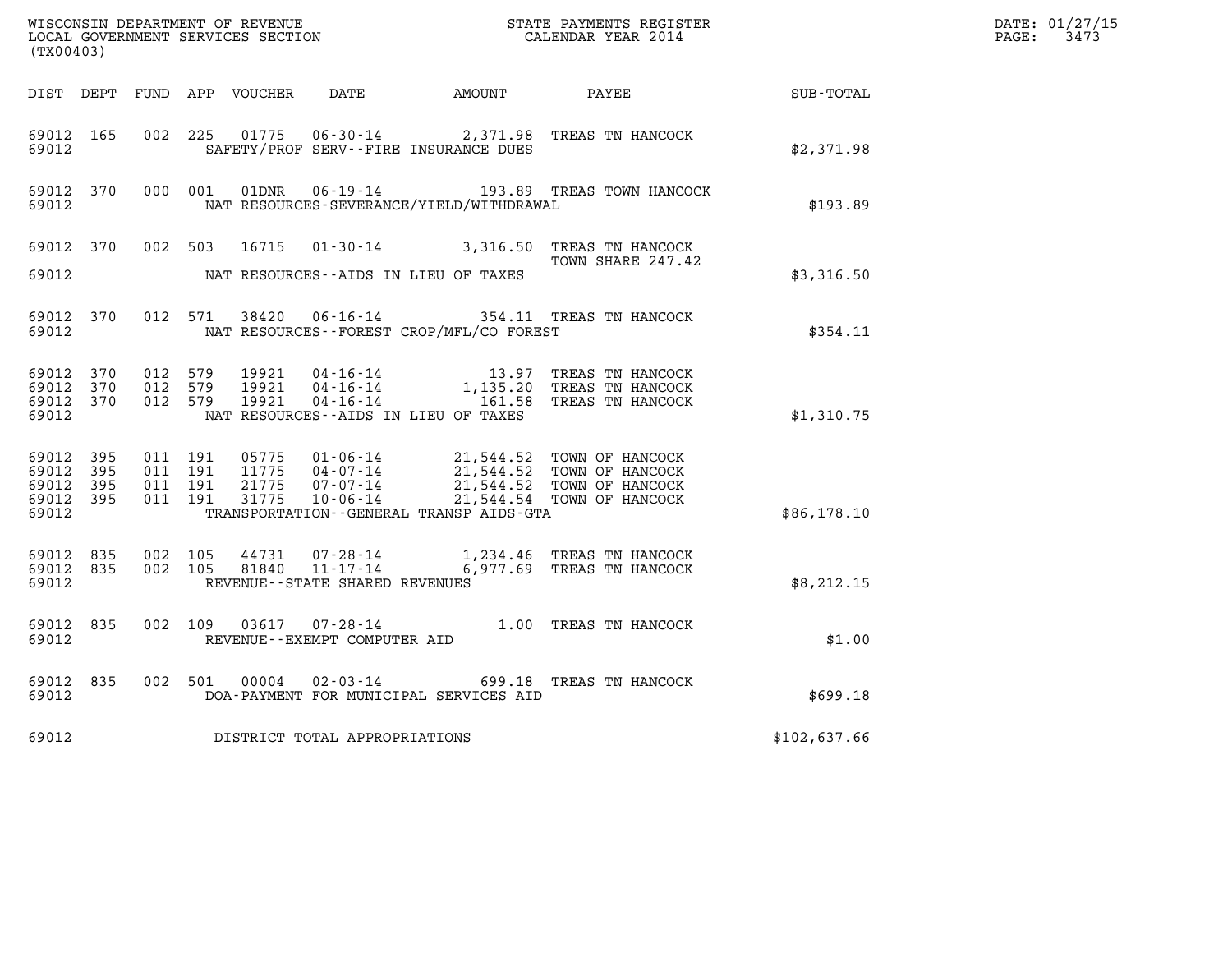| DATE: | 01/27/15 |
|-------|----------|
| PAGE: | 3474     |

| (TX00403)                                                 |  |                                          |                                                        |                                                                                                                                                                                                                         |                             |              | DATE: 01/27/15<br>$\mathtt{PAGE:}$<br>3474 |
|-----------------------------------------------------------|--|------------------------------------------|--------------------------------------------------------|-------------------------------------------------------------------------------------------------------------------------------------------------------------------------------------------------------------------------|-----------------------------|--------------|--------------------------------------------|
|                                                           |  | DIST DEPT FUND APP VOUCHER               |                                                        |                                                                                                                                                                                                                         | DATE AMOUNT PAYEE SUB-TOTAL |              |                                            |
| 69014 165<br>69014                                        |  | 002 225                                  |                                                        | 01776  06-30-14  6,091.68  TREAS TN LEON<br>SAFETY/PROF SERV--FIRE INSURANCE DUES                                                                                                                                       |                             | \$6,091.68   |                                            |
| 69014 370<br>69014 370<br>69014 370<br>69014              |  | 000 001<br>000 001<br>000 001            | 01DNR<br>02DNR                                         | 06-19-14 1,838.80 TREAS TOWN LEON<br>09-11-14 499.09 TREAS TOWN LEON<br>03DNR 11-04-14 4,129.06 TREAS TOWN LEON<br>NAT RESOURCES-SEVERANCE/YIELD/WITHDRAWAL                                                             |                             | \$6,466.95   |                                            |
| 69014 370<br>69014                                        |  | 002 503 17207                            |                                                        | 02-25-14 16,226.78 TREAS TN LEON<br>NAT RESOURCES--AIDS IN LIEU OF TAXES                                                                                                                                                | <b>TOWN SHARE 1071.98</b>   | \$16, 226.78 |                                            |
| 69014 370<br>69014                                        |  | 012 571                                  |                                                        | 38421  06-16-14  848.42  TREAS TN LEON<br>NAT RESOURCES--FOREST CROP/MFL/CO FOREST                                                                                                                                      |                             | \$848.42     |                                            |
| 69014 370<br>69014 370<br>69014                           |  | 012 579<br>012 579                       | 19922<br>19922                                         | 04-16-14 233.55 TREAS TN LEON<br>04-16-14 250.23 TREAS TN LEON<br>NAT RESOURCES--AIDS IN LIEU OF TAXES                                                                                                                  |                             | \$483.78     |                                            |
| 69014 395<br>69014 395<br>69014 395<br>69014 395<br>69014 |  | 011 191<br>011 191<br>011 191<br>011 191 |                                                        | 05776  01-06-14  27,415.15  TOWN OF LEON<br>11776  04-07-14  27,415.15  TOWN OF LEON<br>21776  07-07-14  27,415.15  TOWN OF LEON<br>31776  10-06-14  27,415.15  TOWN OF LEON<br>TRANSPORTATION--GENERAL TRANSP AIDS-GTA |                             | \$109,660.60 |                                            |
| 69014 395<br>69014                                        |  |                                          |                                                        | 011 278 32415 11-26-14 22,226.36 TREAS TN LEON<br>TRANSPORTATION - - LRIP/TRIP/MSIP GRANTS                                                                                                                              |                             | \$22,226.36  |                                            |
| 69014 835<br>69014 835<br>69014                           |  | 002 105<br>002 105                       | REVENUE--STATE SHARED REVENUES                         | $\begin{array}{cccccc} 44732 & 07\text{-}28\text{-}14 & & 2,171.57 & \text{TREAS TN LEON} \\ 81841 & 11\text{-}17\text{-}14 & & 12,303.36 & \text{TREAS TN LEON} \end{array}$                                           |                             | \$14,474.93  |                                            |
| 69014 835<br>69014                                        |  |                                          | 002 109 03618 07-28-14<br>REVENUE--EXEMPT COMPUTER AID |                                                                                                                                                                                                                         | 2.00 TREAS TN LEON          | \$2.00       |                                            |
|                                                           |  |                                          | 69014 DISTRICT TOTAL APPROPRIATIONS                    |                                                                                                                                                                                                                         |                             | \$176,481.50 |                                            |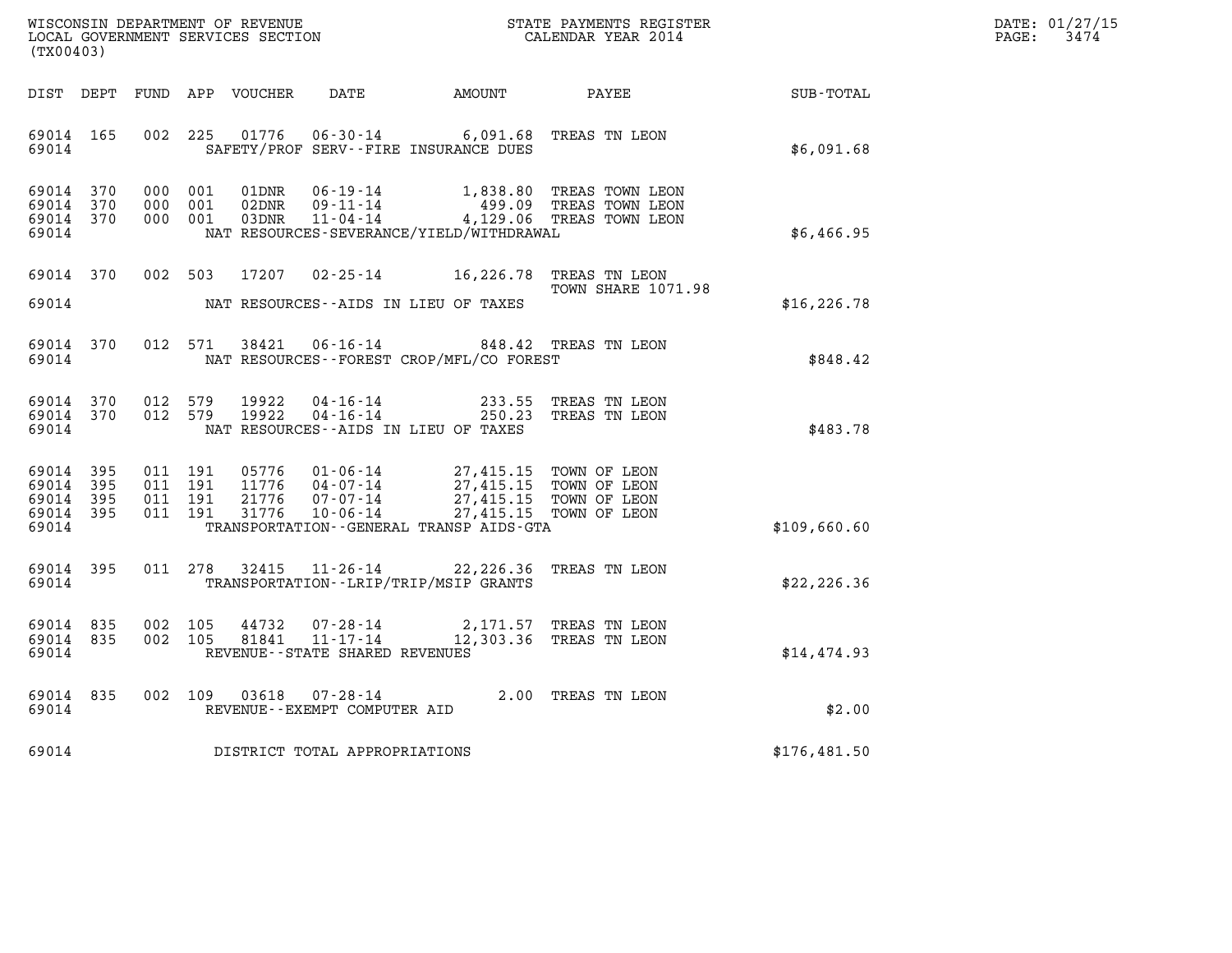| DATE: | 01/27/15 |
|-------|----------|
| PAGE: | 3475     |

| (TX00403)                                                                                                                                                                                                                                                                                                                                                                              | DATE: 01/27/15<br>3475<br>PAGE: |
|----------------------------------------------------------------------------------------------------------------------------------------------------------------------------------------------------------------------------------------------------------------------------------------------------------------------------------------------------------------------------------------|---------------------------------|
| DIST DEPT FUND APP VOUCHER<br>DATE<br>AMOUNT<br><b>PAYEE</b> FOUND THE PAYEE<br>SUB-TOTAL                                                                                                                                                                                                                                                                                              |                                 |
| 002 225<br>69016 165<br>01777  06-30-14   11,051.28   TREAS TN MARION<br>69016<br>SAFETY/PROF SERV--FIRE INSURANCE DUES<br>\$11,051.28                                                                                                                                                                                                                                                 |                                 |
| 69016 370<br>000 001<br>06-19-14 2,122.29 TREAS TOWN MARION<br>09-11-14 475.55 TREAS TOWN MARION<br>11-04-14 62.95 TREAS TOWN MARION<br>01DNR<br>69016 370<br>000 001<br>02DNR<br>69016 370<br>000 001<br>03DNR<br>69016<br>NAT RESOURCES-SEVERANCE/YIELD/WITHDRAWAL<br>\$2,660.79                                                                                                     |                                 |
| 69016 370<br>002 503<br>17156<br>02-14-14 2,732.15 TREAS TN MARION<br>$02 - 14 - 14$<br>69016 370<br>002 503<br>17156<br>455.46 TREAS TN MARION<br>TOWN SHARE 273.52<br>69016<br>NAT RESOURCES--AIDS IN LIEU OF TAXES<br>\$3,187.61                                                                                                                                                    |                                 |
| 69016 370<br>012 381 00518<br>03-28-14 1,999.32 TREAS TN MARION<br>69016<br>NAT RESOURCES--BOAT PATROL<br>\$1,999.32                                                                                                                                                                                                                                                                   |                                 |
| 69016 370<br>012 550<br>00518<br>03-28-14 6,927.64 TREAS TN MARION<br>69016<br>NAT RESOURCES - - BOATING ENFORCEMENT AIDS<br>\$6,927.64                                                                                                                                                                                                                                                |                                 |
| 06-16-14 405.06 TREAS TN MARION<br>69016 370<br>012 571<br>38422<br>NAT RESOURCES - - FOREST CROP/MFL/CO FOREST<br>69016<br>\$405.06                                                                                                                                                                                                                                                   |                                 |
| 04-16-14 149.78 TREAS TN MARION<br>69016 370<br>012 579<br>19923<br>69016<br>NAT RESOURCES--AIDS IN LIEU OF TAXES<br>\$149.78                                                                                                                                                                                                                                                          |                                 |
| 69016 395<br>011 185<br>27874 10-17-14<br>5,193.00 TREAS TN MARION<br>69016<br>TRANSPORTATION - - HIGHWAY SAFETY - FEDERAL<br>\$5,193.00                                                                                                                                                                                                                                               |                                 |
| 69016<br>395<br>011 191<br>05777<br>$01 - 06 - 14$<br>29,288.69 TOWN OF MARION<br>191<br>69016<br>395<br>011<br>11777<br>$04 - 07 - 14$<br>29,288.69 TOWN OF MARION<br>69016 395<br>011 191<br>21777<br>$07 - 07 - 14$<br>29,288.69 TOWN OF MARION<br>69016 395<br>011 191 31777 10-06-14 29,288.71 TOWN OF MARION<br>\$117,154.78<br>69016<br>TRANSPORTATION--GENERAL TRANSP AIDS-GTA |                                 |
| 011 278 24719 09-17-14 26,302.56 TREAS TN MARION<br>69016 395<br>69016<br>TRANSPORTATION - - LRIP/TRIP/MSIP GRANTS<br>\$26, 302.56                                                                                                                                                                                                                                                     |                                 |
| 002 231 01549 02-21-14 320.00 TREAS TN MARION<br>69016 455<br>69016<br>\$320.00<br>JUSTICE -- LAW ENFORCEMENT TRAINING                                                                                                                                                                                                                                                                 |                                 |
| 69016 835<br>44733<br>07-28-14 3,098.45 TREAS TN MARION<br>002 105<br>002 105<br>69016 835<br>81842<br>11-17-14<br>17,545.68 TREAS TN MARION                                                                                                                                                                                                                                           |                                 |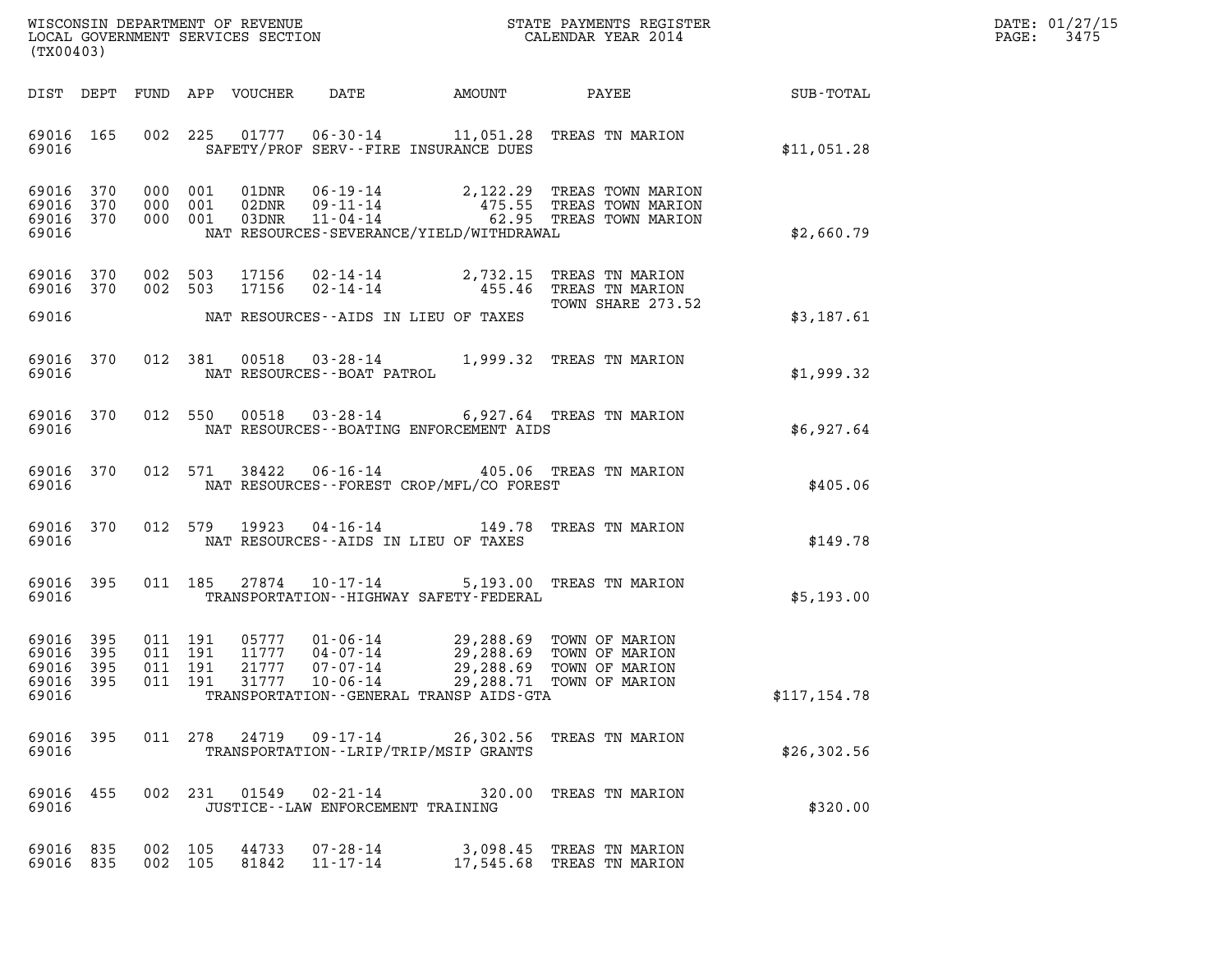| WISCONSIN DEPARTMENT OF REVENUE<br>LOCAL GOVERNMENT SERVICES SECTION |                                                          |        | STATE PAYMENTS REGISTER<br>CALENDAR YEAR 2014 | DATE: 01/27/15<br>3476<br>PAGE: |
|----------------------------------------------------------------------|----------------------------------------------------------|--------|-----------------------------------------------|---------------------------------|
| (TX00403)                                                            |                                                          |        |                                               |                                 |
| DIST<br>DEPT<br>FUND                                                 | VOUCHER<br>APP<br>DATE                                   | AMOUNT | PAYEE<br>SUB-TOTAL                            |                                 |
| 69016                                                                | REVENUE--STATE SHARED REVENUES                           |        | \$20,644.13                                   |                                 |
| 835<br>002<br>69016<br>69016                                         | 109<br>03619<br>07-28-14<br>REVENUE--EXEMPT COMPUTER AID | 43.00  | TREAS TN MARION<br>\$43.00                    |                                 |
| 69016                                                                | DISTRICT TOTAL APPROPRIATIONS                            |        | \$196,038.95                                  |                                 |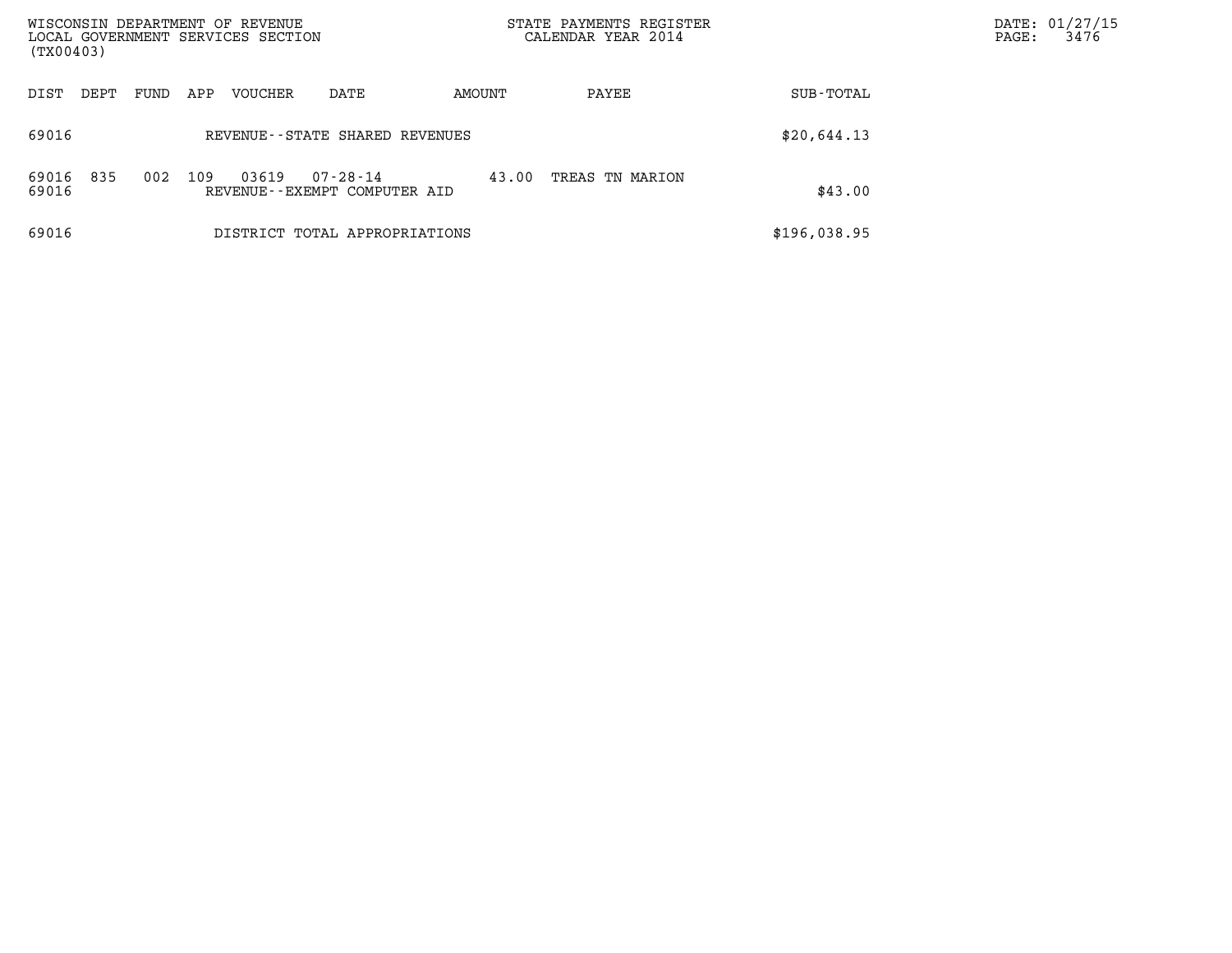| DATE: | 01/27/15 |
|-------|----------|
| PAGE: | 3477     |

| ${\tt WISCOONSIM} \begin{tabular}{lcccc} DEPARTMENT OF REVENUE & & & & & & \begin{tabular}{l} \bf STATE \textit{ PAYMENTS \textit{ REGISTER} \\ \bf LOCAL \textit{GOVERNMENT} \textit{SERVICES} \textit{SECTION} & & & & & \begin{tabular}{l} \bf CALENDAR \textit{ YEAR} \end{tabular} \end{tabular} \end{tabular}$<br>(TX00403) |           |         |                                          |                |                                                        |                                              |                                                                                                                                                                                                          |              | DATE: 01/27/15<br>$\mathtt{PAGE:}$<br>3477 |
|-----------------------------------------------------------------------------------------------------------------------------------------------------------------------------------------------------------------------------------------------------------------------------------------------------------------------------------|-----------|---------|------------------------------------------|----------------|--------------------------------------------------------|----------------------------------------------|----------------------------------------------------------------------------------------------------------------------------------------------------------------------------------------------------------|--------------|--------------------------------------------|
|                                                                                                                                                                                                                                                                                                                                   |           |         |                                          |                |                                                        |                                              |                                                                                                                                                                                                          |              |                                            |
|                                                                                                                                                                                                                                                                                                                                   |           |         |                                          |                |                                                        | DIST DEPT FUND APP VOUCHER DATE AMOUNT       | PAYEE                                                                                                                                                                                                    | SUB-TOTAL    |                                            |
| 69018 165<br>69018                                                                                                                                                                                                                                                                                                                |           |         | 002 225                                  |                |                                                        | SAFETY/PROF SERV--FIRE INSURANCE DUES        | 01778  06-30-14  6,235.44 TREAS TN MOUNT MORRIS                                                                                                                                                          | \$6, 235.44  |                                            |
| 69018 370<br>69018 370<br>69018                                                                                                                                                                                                                                                                                                   |           |         | 000 001<br>000 001                       | 01DNR<br>03DNR |                                                        | NAT RESOURCES-SEVERANCE/YIELD/WITHDRAWAL     | 06-19-14 7,391.47 TREAS TOWN MOUNT MORRIS<br>11-04-14 991.54 TREAS TOWN MOUNT MORRIS                                                                                                                     | \$8,383.01   |                                            |
| 69018 370<br>69018                                                                                                                                                                                                                                                                                                                |           |         | 002 503                                  |                |                                                        | NAT RESOURCES--AIDS IN LIEU OF TAXES         | 17157 02-14-14 4,892.17 TREAS TN MOUNT MORRIS<br>TOWN SHARE 238.01                                                                                                                                       | \$4,892.17   |                                            |
|                                                                                                                                                                                                                                                                                                                                   |           |         |                                          |                |                                                        |                                              |                                                                                                                                                                                                          |              |                                            |
| 69018                                                                                                                                                                                                                                                                                                                             | 69018 370 |         |                                          | 012 571 38423  |                                                        | NAT RESOURCES--FOREST CROP/MFL/CO FOREST     | 06-16-14 770.14 TREAS TN MOUNT MORRIS                                                                                                                                                                    | \$770.14     |                                            |
| 69018 370<br>69018 370<br>69018                                                                                                                                                                                                                                                                                                   |           | 012 579 | 012 579                                  | 19924<br>19924 |                                                        | NAT RESOURCES--AIDS IN LIEU OF TAXES         | 04-16-14 543.02 TREAS TN MOUNT MORRIS<br>04-16-14 176.15 TREAS TN MOUNT MORRIS                                                                                                                           | \$719.17     |                                            |
| 69018 395<br>69018<br>69018 395<br>69018 395<br>69018                                                                                                                                                                                                                                                                             | 395       |         | 011 191<br>011 191<br>011 191<br>011 191 |                |                                                        | TRANSPORTATION - - GENERAL TRANSP AIDS - GTA | 05778  01-06-14  26,203.16 TOWN OF MOUNT MORRIS<br>11778  04-07-14  26,203.16 TOWN OF MOUNT MORRIS<br>21778  07-07-14  26,203.16 TOWN OF MOUNT MORRIS<br>31778  10-06-14  26,203.19 TOWN OF MOUNT MORRIS | \$104,812.67 |                                            |
|                                                                                                                                                                                                                                                                                                                                   |           |         |                                          |                |                                                        |                                              |                                                                                                                                                                                                          |              |                                            |
| 69018 835<br>69018 835<br>69018                                                                                                                                                                                                                                                                                                   |           |         | 002 105<br>002 105                       | 44734<br>81843 | 07-28-14<br>11-17-14<br>REVENUE--STATE SHARED REVENUES |                                              | 1,624.06 TREAS TN MOUNT MORRIS<br>9,203.01 TREAS TN MOUNT MORRIS                                                                                                                                         | \$10.827.07  |                                            |
| 69018 835<br>69018                                                                                                                                                                                                                                                                                                                |           |         | 002 109                                  |                | REVENUE--EXEMPT COMPUTER AID                           |                                              | 03620  07-28-14  9.00 TREAS TN MOUNT MORRIS                                                                                                                                                              | \$9.00       |                                            |
| 69018                                                                                                                                                                                                                                                                                                                             |           |         |                                          |                | DISTRICT TOTAL APPROPRIATIONS                          |                                              |                                                                                                                                                                                                          | \$136,648.67 |                                            |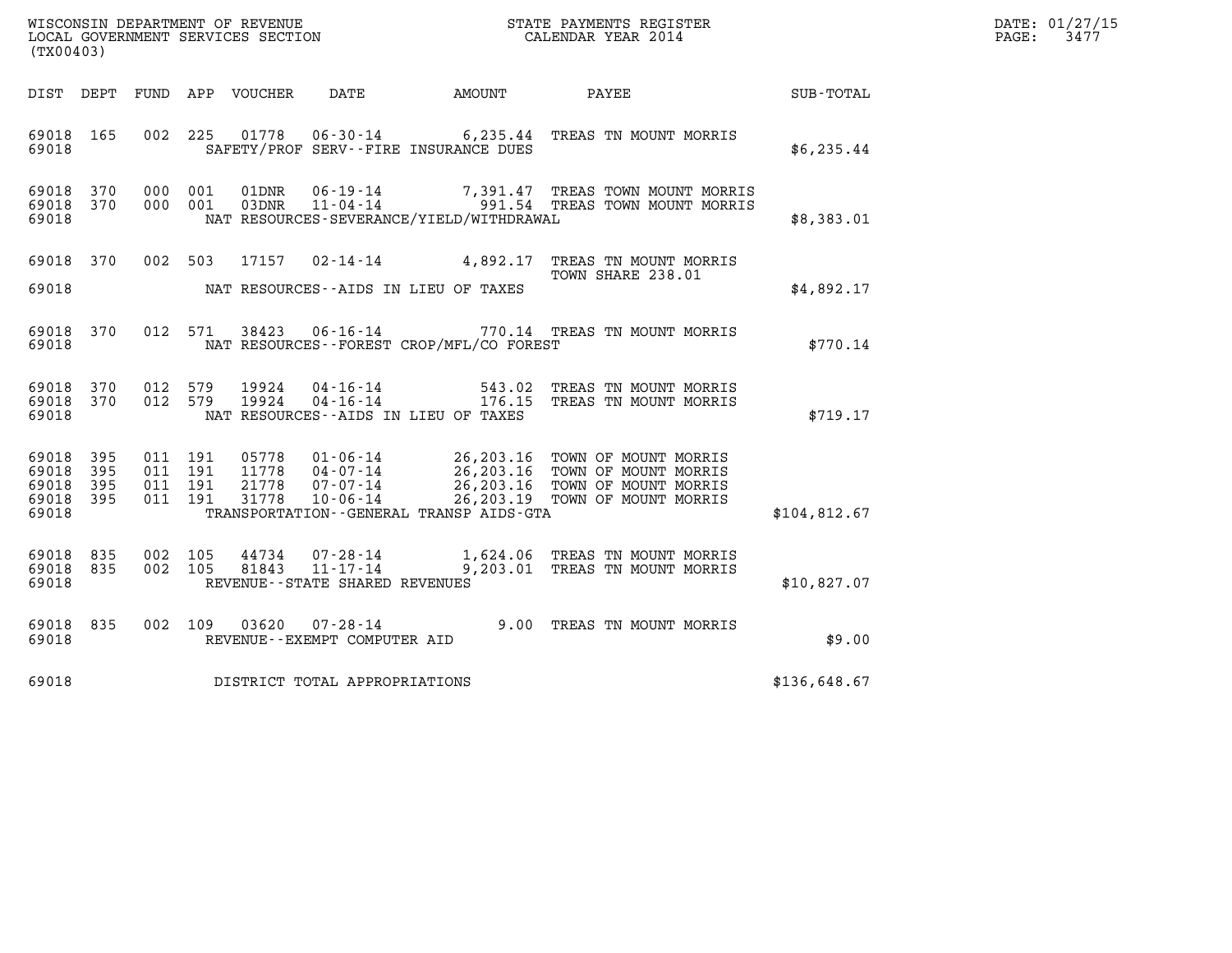| DATE: | 01/27/15 |
|-------|----------|
| PAGE: | 3478     |

| (TX00403)                                                             |                                                                                                                                                                                                                             |                                                                    | DATE: 01/27/15<br>3478<br>PAGE: |
|-----------------------------------------------------------------------|-----------------------------------------------------------------------------------------------------------------------------------------------------------------------------------------------------------------------------|--------------------------------------------------------------------|---------------------------------|
|                                                                       | DIST DEPT FUND APP VOUCHER DATE<br>AMOUNT                                                                                                                                                                                   | PAYEE<br>SUB-TOTAL                                                 |                                 |
| 69020 165<br>69020                                                    | 06-30-14 1,886.80 TREAS TN OASIS<br>002 225<br>01779<br>SAFETY/PROF SERV--FIRE INSURANCE DUES                                                                                                                               | \$1,886.80                                                         |                                 |
| 69020<br>370<br>69020 370<br>69020                                    | 000 001<br>01DNR<br>$06 - 19 - 14$<br>000 001<br>03DNR<br>$11 - 04 - 14$<br>NAT RESOURCES-SEVERANCE/YIELD/WITHDRAWAL                                                                                                        | 783.08 TREAS TOWN OASIS<br>2,817.97 TREAS TOWN OASIS<br>\$3,601.05 |                                 |
| 69020 370<br>69020                                                    | 17158  02-14-14   12,472.05   TREAS TN OASIS<br>002 503<br>NAT RESOURCES--AIDS IN LIEU OF TAXES                                                                                                                             | TOWN SHARE 1377.45<br>\$12,472.05                                  |                                 |
| 370<br>69020<br>69020                                                 | 38424  06-16-14  328.75  TREAS TN OASIS<br>012 571<br>NAT RESOURCES--FOREST CROP/MFL/CO FOREST                                                                                                                              | \$328.75                                                           |                                 |
| 69020 370<br>69020                                                    | 19925<br>012 579<br>04-16-14 64.22 TREAS TN OASIS<br>NAT RESOURCES -- AIDS IN LIEU OF TAXES                                                                                                                                 | \$64.22                                                            |                                 |
| 395<br>69020<br>69020<br>395<br>69020<br>395<br>69020<br>395<br>69020 | 011 191<br>05779  01-06-14  20,711.66 TOWN OF OASIS<br>11779  04-07-14  20,711.66 TOWN OF OASIS<br>011 191<br>011 191<br>21779<br>07-07-14<br>$10 - 06 - 14$<br>011 191<br>31779<br>TRANSPORTATION--GENERAL TRANSP AIDS-GTA | 20,711.66 TOWN OF OASIS<br>20,711.69 TOWN OF OASIS<br>\$82,846.67  |                                 |
| 69020 835<br>69020 835<br>69020                                       | 002 105<br>44735<br>07-28-14 856.96 TREAS TN OASIS<br>81844<br>$11 - 17 - 14$<br>002 105<br>REVENUE - - STATE SHARED REVENUES                                                                                               | 4,856.13 TREAS TN OASIS<br>\$5,713.09                              |                                 |
| 69020 835<br>69020                                                    | 07-28-14 15.00 TREAS TN OASIS<br>002 109<br>03621<br>REVENUE--EXEMPT COMPUTER AID                                                                                                                                           | \$15.00                                                            |                                 |
| 69020                                                                 | DISTRICT TOTAL APPROPRIATIONS                                                                                                                                                                                               | \$106, 927.63                                                      |                                 |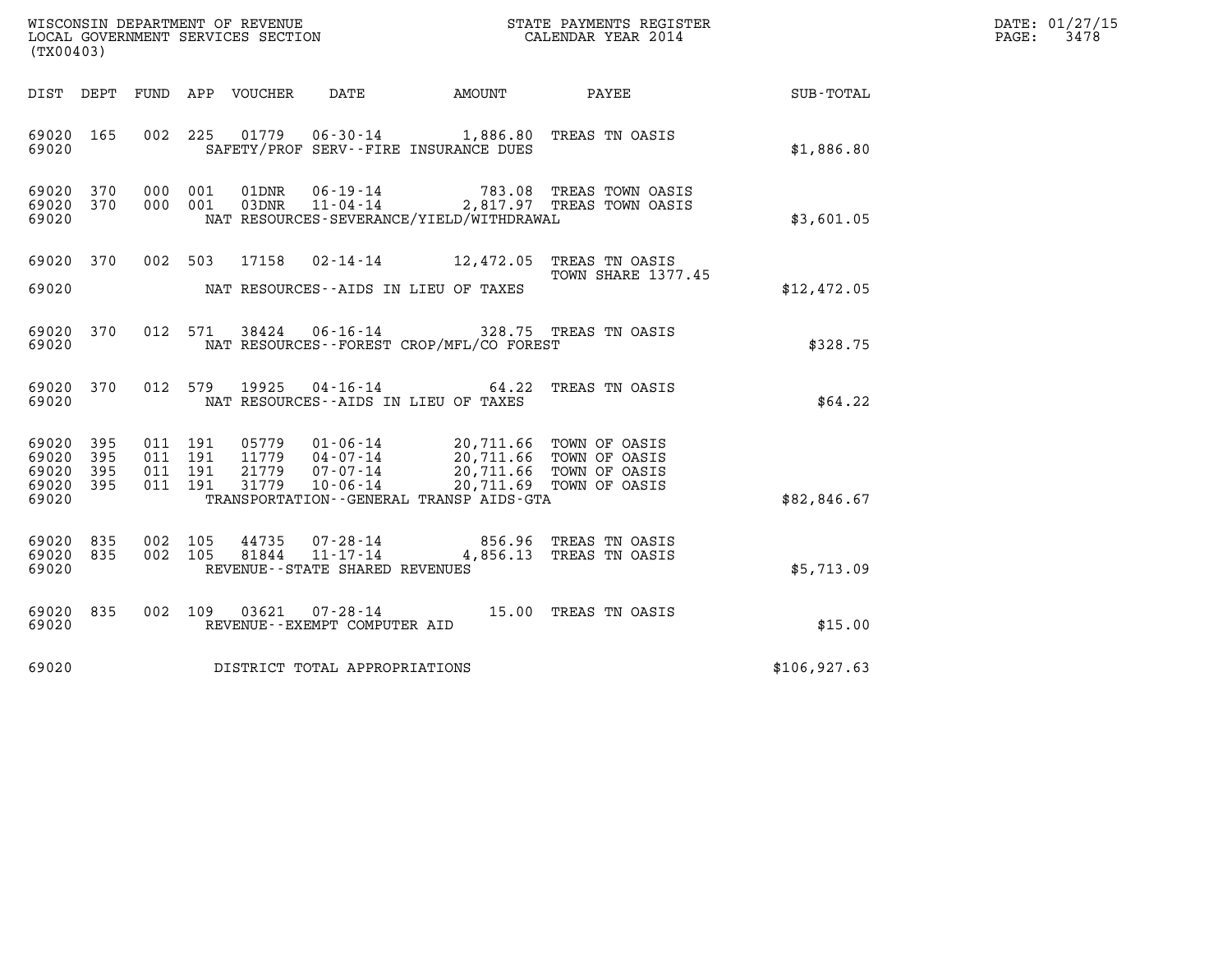| WISCONSIN DEPARTMENT OF REVENUE<br>LOCAL GOVERNMENT SERVICES SECTION<br>$1$ musical $1$ $0$ $0$ $1$ | STATE PAYMENTS REGISTER<br>CALENDAR YEAR 2014 | DATE: 01/27/15<br>3479<br>$\mathtt{PAGE}$ : |
|-----------------------------------------------------------------------------------------------------|-----------------------------------------------|---------------------------------------------|

| (TX00403)                                                             |                          |                                                                                                                                                                                                                                                                                                                            |                                   |
|-----------------------------------------------------------------------|--------------------------|----------------------------------------------------------------------------------------------------------------------------------------------------------------------------------------------------------------------------------------------------------------------------------------------------------------------------|-----------------------------------|
| DIST<br>DEPT                                                          | FUND                     | <b>DATE</b><br>APP<br>VOUCHER<br>AMOUNT<br>PAYEE                                                                                                                                                                                                                                                                           | <b>SUB-TOTAL</b>                  |
| 69022<br>165<br>69022                                                 | 002                      | 225<br>01780<br>06-30-14 1,653.20 TREAS TN PLAINFIELD<br>SAFETY/PROF SERV--FIRE INSURANCE DUES                                                                                                                                                                                                                             | \$1,653.20                        |
| 69022<br>370<br>370<br>69022<br>69022                                 | 000<br>000               | 06-19-14<br>001<br>01DNR<br>181.40<br>03DNR<br>$11 - 04 - 14$<br>001<br>187.67 TREAS TOWN PLAINFIELD<br>NAT RESOURCES-SEVERANCE/YIELD/WITHDRAWAL                                                                                                                                                                           | TREAS TOWN PLAINFIELD<br>\$369.07 |
| 69022<br>370<br>69022                                                 | 012                      | 571<br>38425<br>$06 - 16 - 14$<br>238.31 TREAS TN PLAINFIELD<br>NAT RESOURCES - - FOREST CROP/MFL/CO FOREST                                                                                                                                                                                                                | \$238.31                          |
| 69022<br>370<br>69022<br>370<br>69022                                 | 012<br>012               | 579<br>19926<br>04-16-14<br>TREAS TN PLAINFIELD<br>249.43<br>$04 - 16 - 14$<br>579<br>19926<br>127.67<br>TREAS TN PLAINFIELD<br>NAT RESOURCES - - AIDS IN LIEU OF TAXES                                                                                                                                                    | \$377.10                          |
| 69022<br>395<br>69022<br>395<br>69022<br>395<br>69022<br>395<br>69022 | 011<br>011<br>011<br>011 | 191<br>05780<br>$01 - 06 - 14$<br>29,262.23<br>TOWN OF PLAINFIELD<br>191<br>11780<br>04-07-14<br>29,262.23<br>TOWN OF PLAINFIELD<br>29,262.23<br>191<br>21780<br>$07 - 07 - 14$<br>TOWN OF PLAINFIELD<br>191<br>31780<br>$10 - 06 - 14$<br>29,262.24<br>TOWN OF PLAINFIELD<br>TRANSPORTATION - - GENERAL TRANSP AIDS - GTA | \$117,048.93                      |
| 69022<br>835<br>69022<br>835<br>69022                                 | 002<br>002               | 105<br>44736<br>$07 - 28 - 14$<br>2,046.74 TREAS TN PLAINFIELD<br>$11 - 17 - 14$<br>105<br>81845<br>11,600.97<br>TREAS TN PLAINFIELD<br>REVENUE - - STATE SHARED REVENUES                                                                                                                                                  | \$13,647.71                       |
| 69022<br>835<br>69022                                                 | 002                      | 109<br>03622<br>138.00 TREAS TN PLAINFIELD<br>$07 - 28 - 14$<br>REVENUE--EXEMPT COMPUTER AID                                                                                                                                                                                                                               | \$138.00                          |
| 69022                                                                 |                          | DISTRICT TOTAL APPROPRIATIONS                                                                                                                                                                                                                                                                                              | \$133,472.32                      |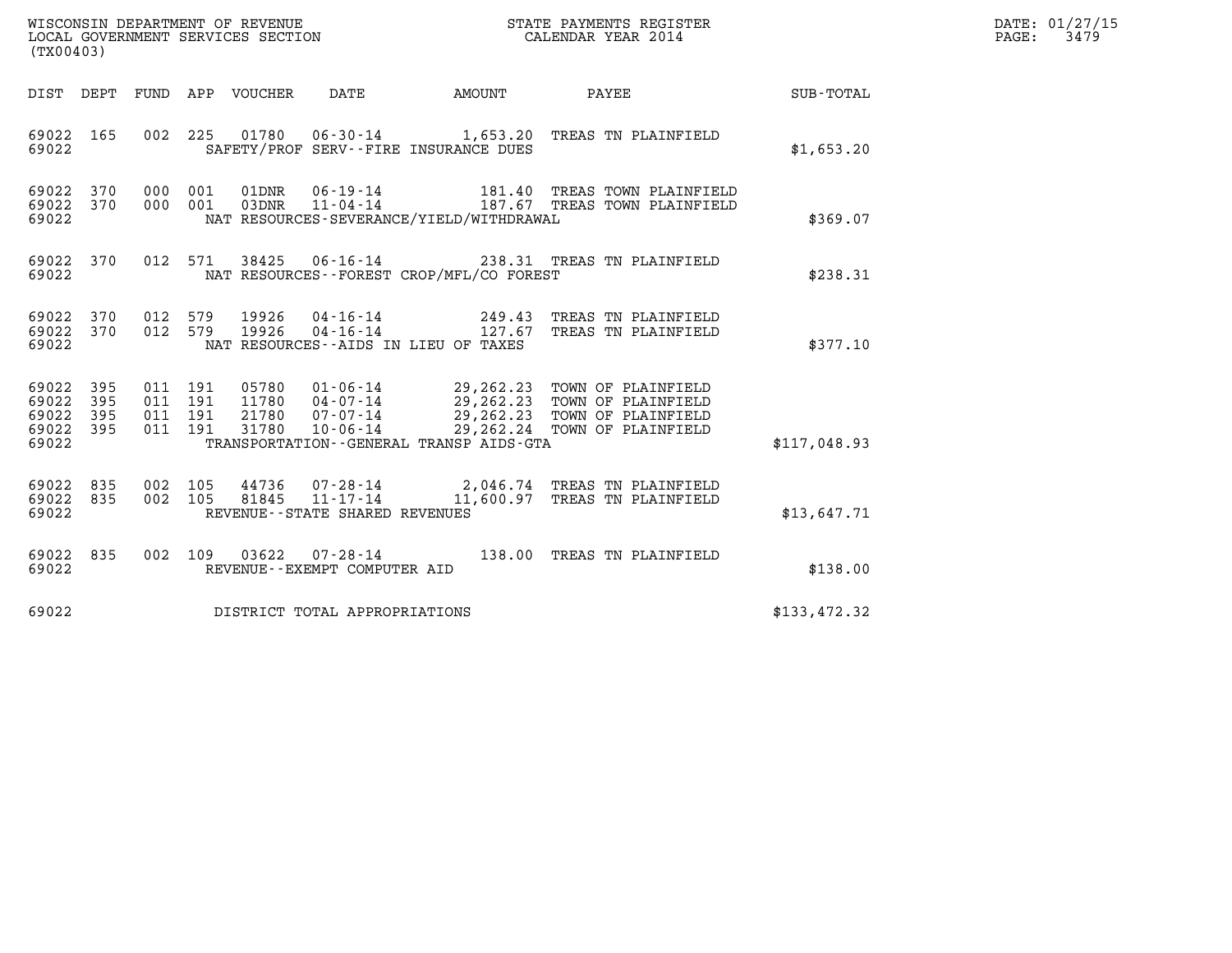| WISCONSIN DEPARTMENT OF REVENUE<br>LOCAL GOVERNMENT SERVICES SECTION<br>(TX00403) |                   |                                          |                    |                                 |                                   |                                          | STATE PAYMENTS REGISTER<br>CALENDAR YEAR 2014                                                                                                                                                    |              | DATE: 01/27/15<br>$\mathtt{PAGE:}$<br>3480 |
|-----------------------------------------------------------------------------------|-------------------|------------------------------------------|--------------------|---------------------------------|-----------------------------------|------------------------------------------|--------------------------------------------------------------------------------------------------------------------------------------------------------------------------------------------------|--------------|--------------------------------------------|
|                                                                                   |                   |                                          |                    | DIST DEPT FUND APP VOUCHER DATE |                                   |                                          | AMOUNT PAYEE SUB-TOTAL                                                                                                                                                                           |              |                                            |
| 69024 165<br>69024                                                                |                   |                                          |                    |                                 |                                   | SAFETY/PROF SERV--FIRE INSURANCE DUES    | 002 225 01781 06-30-14 2,300.10 TREAS TN POYSIPPI                                                                                                                                                | \$2,300.10   |                                            |
|                                                                                   |                   |                                          |                    |                                 |                                   |                                          | 69024 370 002 503 17159 02-14-14 22,883.59 TREAS TN POYSIPPI                                                                                                                                     |              |                                            |
| 69024                                                                             |                   |                                          |                    |                                 |                                   | NAT RESOURCES--AIDS IN LIEU OF TAXES     | <b>TOWN SHARE 1101.27</b>                                                                                                                                                                        | \$22,883.59  |                                            |
| 69024 370<br>69024                                                                |                   |                                          |                    |                                 |                                   | NAT RESOURCES--FOREST CROP/MFL/CO FOREST | 012 571 38426 06-16-14 116.34 TREAS TN POYSIPPI                                                                                                                                                  | \$116.34     |                                            |
| 69024<br>69024<br>69024<br>69024                                                  | 370<br>370<br>370 | 012 579<br>012 579<br>012 579            |                    | 19927<br>19927<br>19927         |                                   | NAT RESOURCES -- AIDS IN LIEU OF TAXES   | 04-16-14 853.70 TREAS TN POYSIPPI<br>04-16-14 1,473.86 TREAS TN POYSIPPI<br>04-16-14 24.72 TREAS TN POYSIPPI                                                                                     | \$2,352.28   |                                            |
| 69024 395<br>69024<br>69024<br>69024<br>69024                                     | 395<br>395<br>395 | 011 191<br>011 191<br>011 191<br>011 191 |                    |                                 |                                   | TRANSPORTATION--GENERAL TRANSP AIDS-GTA  | 05781  01-06-14  15,205.35  TOWN OF POY SIPPI<br>11781  04-07-14  15,205.35  TOWN OF POY SIPPI<br>21781  07-07-14  15,205.35  TOWN OF POY SIPPI<br>31781  10-06-14  15,205.36  TOWN OF POY SIPPI | \$60,821.41  |                                            |
| 69024 835<br>69024 835<br>69024                                                   |                   |                                          | 002 105<br>002 105 |                                 | REVENUE - - STATE SHARED REVENUES |                                          | 44737 07-28-14 5,616.84 TREAS TN POYSIPPI<br>81846  11-17-14  31,946.80 TREAS TN POYSIPPI                                                                                                        | \$37,563.64  |                                            |
| 69024 835<br>69024                                                                |                   |                                          |                    |                                 | REVENUE--EXEMPT COMPUTER AID      |                                          | 002 109 03623 07-28-14 19.00 TREAS TN POYSIPPI                                                                                                                                                   | \$19.00      |                                            |
| 69024                                                                             |                   |                                          |                    |                                 | DISTRICT TOTAL APPROPRIATIONS     |                                          |                                                                                                                                                                                                  | \$126,056.36 |                                            |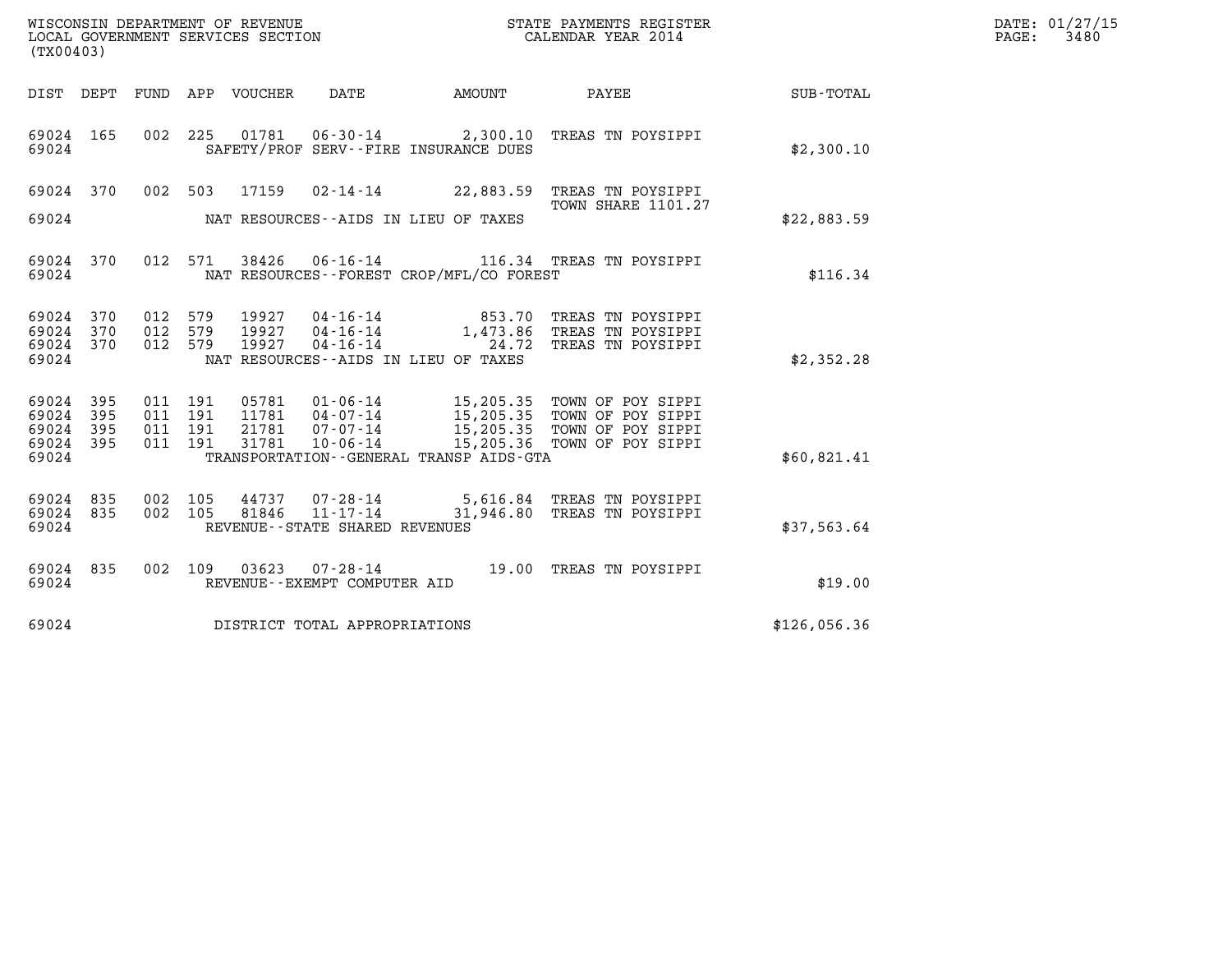| WISCONSIN DEPARTMENT OF REVENUE   | STATE PAYMENTS REGISTER | DATE: 01/27/15 |
|-----------------------------------|-------------------------|----------------|
| LOCAL GOVERNMENT SERVICES SECTION | CALENDAR YEAR 2014      | 3481<br>PAGE:  |

| WISCONSIN DEPARTMENT OF REVENUE<br>LOCAL GOVERNMENT SERVICES SECTION<br>CALENDAR YEAR 2014<br>(TX00403) |           |  |         |                                |                                   |                                          |                                                                                                                               |              | DATE: 01/27/15<br>$\mathtt{PAGE:}$<br>3481 |
|---------------------------------------------------------------------------------------------------------|-----------|--|---------|--------------------------------|-----------------------------------|------------------------------------------|-------------------------------------------------------------------------------------------------------------------------------|--------------|--------------------------------------------|
|                                                                                                         |           |  |         |                                |                                   |                                          | DIST DEPT FUND APP VOUCHER DATE AMOUNT PAYEE                                                                                  | SUB-TOTAL    |                                            |
| 69026                                                                                                   | 69026 165 |  |         |                                |                                   | SAFETY/PROF SERV--FIRE INSURANCE DUES    | 002 225 01782 06-30-14 2,012.59 TREAS TN RICHFORD                                                                             | \$2,012.59   |                                            |
| 69026<br>69026 370<br>69026                                                                             | 370       |  | 000 001 | 01DNR<br>000 001 02DNR         |                                   | NAT RESOURCES-SEVERANCE/YIELD/WITHDRAWAL | 06-19-14 658.18 TREAS TOWN RICHFORD<br>09-11-14 2,122.27 TREAS TOWN RICHFORD                                                  | \$2,780.45   |                                            |
| 69026 370                                                                                               | 69026 370 |  |         |                                |                                   |                                          | 002 503 16716 01-30-14 35,072.79 TREAS TN RICHFORD<br>002 503 16716 01-30-14 5,737.57 TREAS TN RICHFORD<br>TOWN SHARE 2976.88 |              |                                            |
| 69026                                                                                                   |           |  |         |                                |                                   | NAT RESOURCES--AIDS IN LIEU OF TAXES     |                                                                                                                               | \$40,810.36  |                                            |
| 69026<br>69026                                                                                          | 370       |  |         |                                |                                   | NAT RESOURCES--FOREST CROP/MFL/CO FOREST | 012 571 38427 06-16-14 534.21 TREAS TN RICHFORD                                                                               | \$534.21     |                                            |
| 69026<br>69026 370<br>69026                                                                             | 370       |  |         |                                |                                   | NAT RESOURCES--AIDS IN LIEU OF TAXES     | 012 579 19928 04-16-14 656.23 TREAS TN RICHFORD<br>012 579 19928 04-16-14 1,200.92 TREAS TN RICHFORD                          | \$1,857.15   |                                            |
| 69026 395<br>69026<br>69026 395<br>69026 395<br>69026                                                   | 395       |  |         |                                |                                   | TRANSPORTATION--GENERAL TRANSP AIDS-GTA  |                                                                                                                               | \$84,997.55  |                                            |
| 69026 835<br>69026 835<br>69026                                                                         |           |  |         | 002 105 44738<br>002 105 81847 | REVENUE - - STATE SHARED REVENUES |                                          | 07-28-14 1,031.45 TREAS TN RICHFORD<br>11-17-14 5,835.96 TREAS TN RICHFORD                                                    | \$6,867.41   |                                            |
| 69026 835<br>69026                                                                                      |           |  |         |                                | REVENUE - - EXEMPT COMPUTER AID   |                                          | 002 109 03624 07-28-14 40.00 TREAS TN RICHFORD                                                                                | \$40.00      |                                            |
| 69026                                                                                                   |           |  |         |                                | DISTRICT TOTAL APPROPRIATIONS     |                                          |                                                                                                                               | \$139,899.72 |                                            |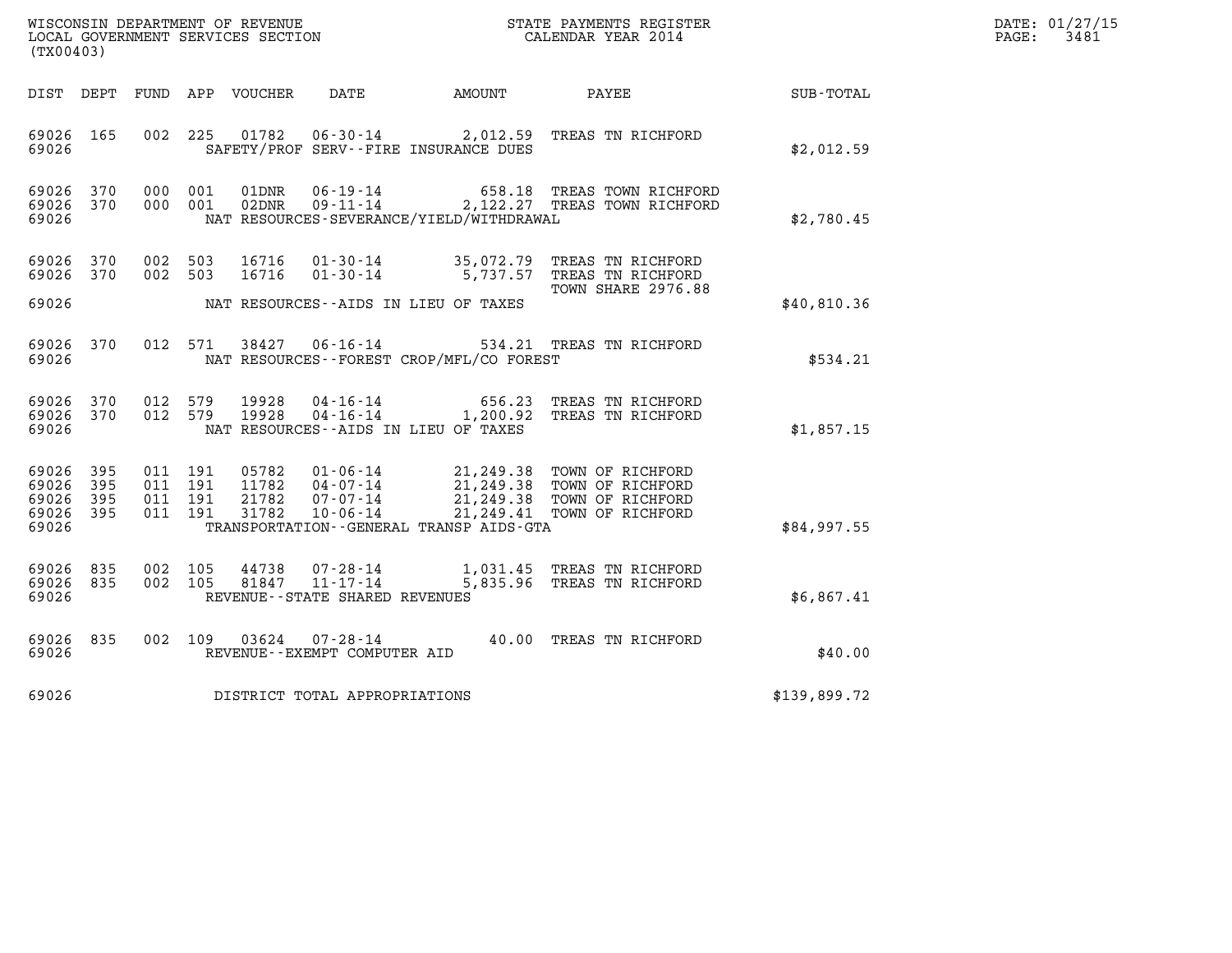| (TX00403)                                                       |                                                            |                                |                                                                                                                                                                                                       | WISCONSIN DEPARTMENT OF REVENUE<br>LOCAL GOVERNMENT SERVICES SECTION<br>(TWARA 2014 |             | DATE: 01/27/15<br>$\mathtt{PAGE:}$<br>3482 |
|-----------------------------------------------------------------|------------------------------------------------------------|--------------------------------|-------------------------------------------------------------------------------------------------------------------------------------------------------------------------------------------------------|-------------------------------------------------------------------------------------|-------------|--------------------------------------------|
|                                                                 |                                                            |                                |                                                                                                                                                                                                       | DIST DEPT FUND APP VOUCHER DATE AMOUNT PAYEE SUB-TOTAL                              |             |                                            |
| 69028 165<br>69028                                              | 002 225                                                    |                                | 01783  06-30-14  2,354.01 TREAS TN ROSE<br>SAFETY/PROF SERV--FIRE INSURANCE DUES                                                                                                                      |                                                                                     | \$2,354.01  |                                            |
| 69028<br>370<br>69028 370<br>69028                              | 000 001<br>01DNR<br>000 001<br>02DNR                       |                                | NAT RESOURCES-SEVERANCE/YIELD/WITHDRAWAL                                                                                                                                                              | 06-19-14 1,351.71 TREAS TOWN ROSE<br>09-11-14 162.28 TREAS TOWN ROSE                | \$1,513.99  |                                            |
| 69028 370<br>69028                                              |                                                            |                                | 002 503 17160 02-14-14 2,839.90 TREAS TN ROSE<br>NAT RESOURCES--AIDS IN LIEU OF TAXES                                                                                                                 | TOWN SHARE 202.41                                                                   | \$2,839.90  |                                            |
| 69028 370<br>69028                                              |                                                            |                                | 012 571 38428 06-16-14 780.34 TREAS TN ROSE<br>NAT RESOURCES - - FOREST CROP/MFL/CO FOREST                                                                                                            |                                                                                     | \$780.34    |                                            |
| 69028 370<br>69028 370<br>69028                                 | 012 579<br>012 579                                         |                                | NAT RESOURCES--AIDS IN LIEU OF TAXES                                                                                                                                                                  |                                                                                     | \$335.54    |                                            |
| 69028<br>395<br>69028<br>395<br>69028 395<br>69028 395<br>69028 | 011 191<br>011 191<br>011 191<br>21783<br>011 191<br>31783 |                                | 05783  01-06-14  19,471.10  TOWN OF ROSE<br>11783  04-07-14  19,471.10  TOWN OF ROSE<br>07-07-14 19,471.10 TOWN OF ROSE<br>10-06-14 19,471.13 TOWN OF ROSE<br>TRANSPORTATION--GENERAL TRANSP AIDS-GTA |                                                                                     | \$77.884.43 |                                            |
| 69028 835<br>69028 835<br>69028                                 | 002 105<br>44739<br>81848<br>002 105                       | REVENUE--STATE SHARED REVENUES | 07-28-14 1,202.45 TREAS TN ROSE<br>11-17-14 6,514.69 TREAS TN ROSE                                                                                                                                    |                                                                                     | \$7.717.14  |                                            |
| 69028<br>835<br>69028                                           | 03625<br>002 109                                           | REVENUE--EXEMPT COMPUTER AID   | 07-28-14 $1.00$ TREAS TN ROSE                                                                                                                                                                         |                                                                                     | \$1.00      |                                            |
| 69028<br>835<br>69028                                           | 002 501 00004                                              |                                | 02-03-14 3,944.41 TREAS TN ROSE<br>DOA-PAYMENT FOR MUNICIPAL SERVICES AID                                                                                                                             |                                                                                     | \$3,944.41  |                                            |
| 69028                                                           |                                                            | DISTRICT TOTAL APPROPRIATIONS  |                                                                                                                                                                                                       |                                                                                     | \$97,370.76 |                                            |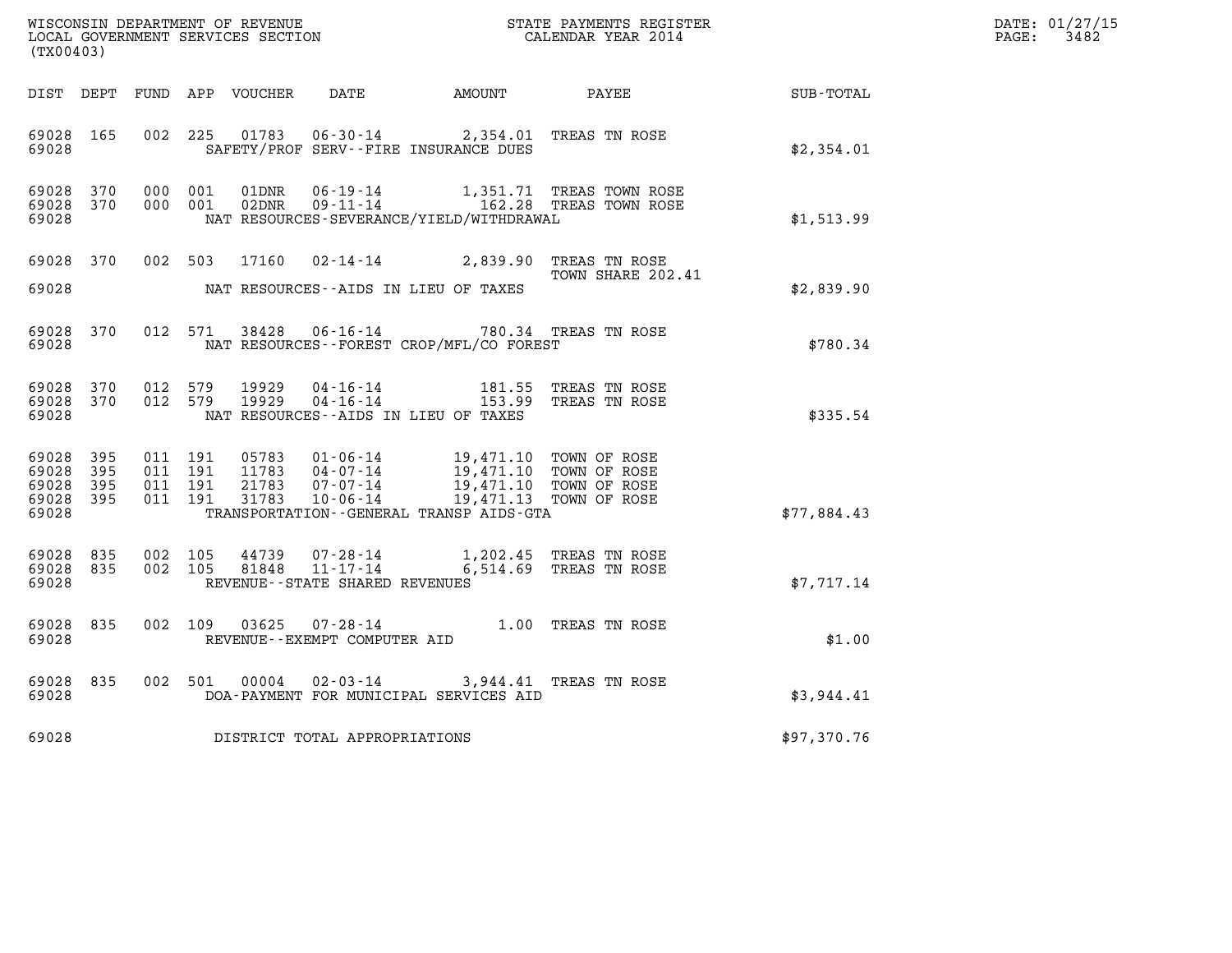| WISCONSIN DEPARTMENT OF REVENUE   | STATE PAYMENTS REGISTER | DATE: 01/27/15 |
|-----------------------------------|-------------------------|----------------|
| LOCAL GOVERNMENT SERVICES SECTION | CALENDAR YEAR 2014      | 3483<br>PAGE:  |

| DATE<br>PAYEE<br>DIST<br>DEPT<br>FUND<br>APP<br>VOUCHER<br>AMOUNT<br><b>SUB-TOTAL</b><br>002<br>69030<br>165<br>225<br>01784  06-30-14  4,348.63  TREAS TN SAXEVILLE<br>\$4,348.63<br>69030<br>SAFETY/PROF SERV--FIRE INSURANCE DUES<br>69030<br>370<br>000<br>001<br>01DNR<br>06-19-14 3,701.83 TREAS TOWN SAXEVILLE<br>370<br>000<br>001<br>1,751.71 TREAS TOWN SAXEVILLE<br>69030<br>02DNR<br>$09 - 11 - 14$<br>$11 - 04 - 14$<br>545.61 TREAS TOWN SAXEVILLE<br>370<br>001<br>69030<br>000<br>03DNR<br>NAT RESOURCES-SEVERANCE/YIELD/WITHDRAWAL<br>69030<br>\$5,999.15<br>370<br>012<br>571<br>38429   06-16-14   786.87   TREAS TN SAXEVILLE<br>69030<br>\$786.87<br>69030<br>NAT RESOURCES - - FOREST CROP/MFL/CO FOREST<br>395<br>69030<br>011<br>191<br>05784 01-06-14<br>19,936.84 TOWN OF SAXEVILLE<br>19,936.84 TOWN OF SAXEVILLE<br>11784 04-07-14<br>69030<br>395<br>011<br>191<br>21784 07-07-14<br>19,936.84 TOWN OF SAXEVILLE<br>69030<br>395<br>011<br>191<br>69030<br>31784<br>$10 - 06 - 14$<br>19,936.87 TOWN OF SAXEVILLE<br>395<br>011<br>191<br>69030<br>TRANSPORTATION--GENERAL TRANSP AIDS-GTA<br>\$79,747.39<br>69030<br>835<br>002<br>105<br>44740 07-28-14 1,769.23 TREAS TN SAXEVILLE<br>81849  11-17-14  10,025.66  TREAS TN SAXEVILLE<br>69030<br>835<br>002<br>105<br>REVENUE - - STATE SHARED REVENUES<br>\$11,794.89<br>69030<br>69030<br>835<br>002<br>109<br>03626<br>$07 - 28 - 14$<br>3.00<br>TREAS TN SAXEVILLE<br>69030<br>\$3.00<br>REVENUE--EXEMPT COMPUTER AID<br>69030<br>\$102,679.93<br>DISTRICT TOTAL APPROPRIATIONS | (TX00403) |  |  |  |  |  |
|---------------------------------------------------------------------------------------------------------------------------------------------------------------------------------------------------------------------------------------------------------------------------------------------------------------------------------------------------------------------------------------------------------------------------------------------------------------------------------------------------------------------------------------------------------------------------------------------------------------------------------------------------------------------------------------------------------------------------------------------------------------------------------------------------------------------------------------------------------------------------------------------------------------------------------------------------------------------------------------------------------------------------------------------------------------------------------------------------------------------------------------------------------------------------------------------------------------------------------------------------------------------------------------------------------------------------------------------------------------------------------------------------------------------------------------------------------------------------------------------------------------------------------------------------------------------|-----------|--|--|--|--|--|
|                                                                                                                                                                                                                                                                                                                                                                                                                                                                                                                                                                                                                                                                                                                                                                                                                                                                                                                                                                                                                                                                                                                                                                                                                                                                                                                                                                                                                                                                                                                                                                     |           |  |  |  |  |  |
|                                                                                                                                                                                                                                                                                                                                                                                                                                                                                                                                                                                                                                                                                                                                                                                                                                                                                                                                                                                                                                                                                                                                                                                                                                                                                                                                                                                                                                                                                                                                                                     |           |  |  |  |  |  |
|                                                                                                                                                                                                                                                                                                                                                                                                                                                                                                                                                                                                                                                                                                                                                                                                                                                                                                                                                                                                                                                                                                                                                                                                                                                                                                                                                                                                                                                                                                                                                                     |           |  |  |  |  |  |
|                                                                                                                                                                                                                                                                                                                                                                                                                                                                                                                                                                                                                                                                                                                                                                                                                                                                                                                                                                                                                                                                                                                                                                                                                                                                                                                                                                                                                                                                                                                                                                     |           |  |  |  |  |  |
|                                                                                                                                                                                                                                                                                                                                                                                                                                                                                                                                                                                                                                                                                                                                                                                                                                                                                                                                                                                                                                                                                                                                                                                                                                                                                                                                                                                                                                                                                                                                                                     |           |  |  |  |  |  |
|                                                                                                                                                                                                                                                                                                                                                                                                                                                                                                                                                                                                                                                                                                                                                                                                                                                                                                                                                                                                                                                                                                                                                                                                                                                                                                                                                                                                                                                                                                                                                                     |           |  |  |  |  |  |
|                                                                                                                                                                                                                                                                                                                                                                                                                                                                                                                                                                                                                                                                                                                                                                                                                                                                                                                                                                                                                                                                                                                                                                                                                                                                                                                                                                                                                                                                                                                                                                     |           |  |  |  |  |  |
|                                                                                                                                                                                                                                                                                                                                                                                                                                                                                                                                                                                                                                                                                                                                                                                                                                                                                                                                                                                                                                                                                                                                                                                                                                                                                                                                                                                                                                                                                                                                                                     |           |  |  |  |  |  |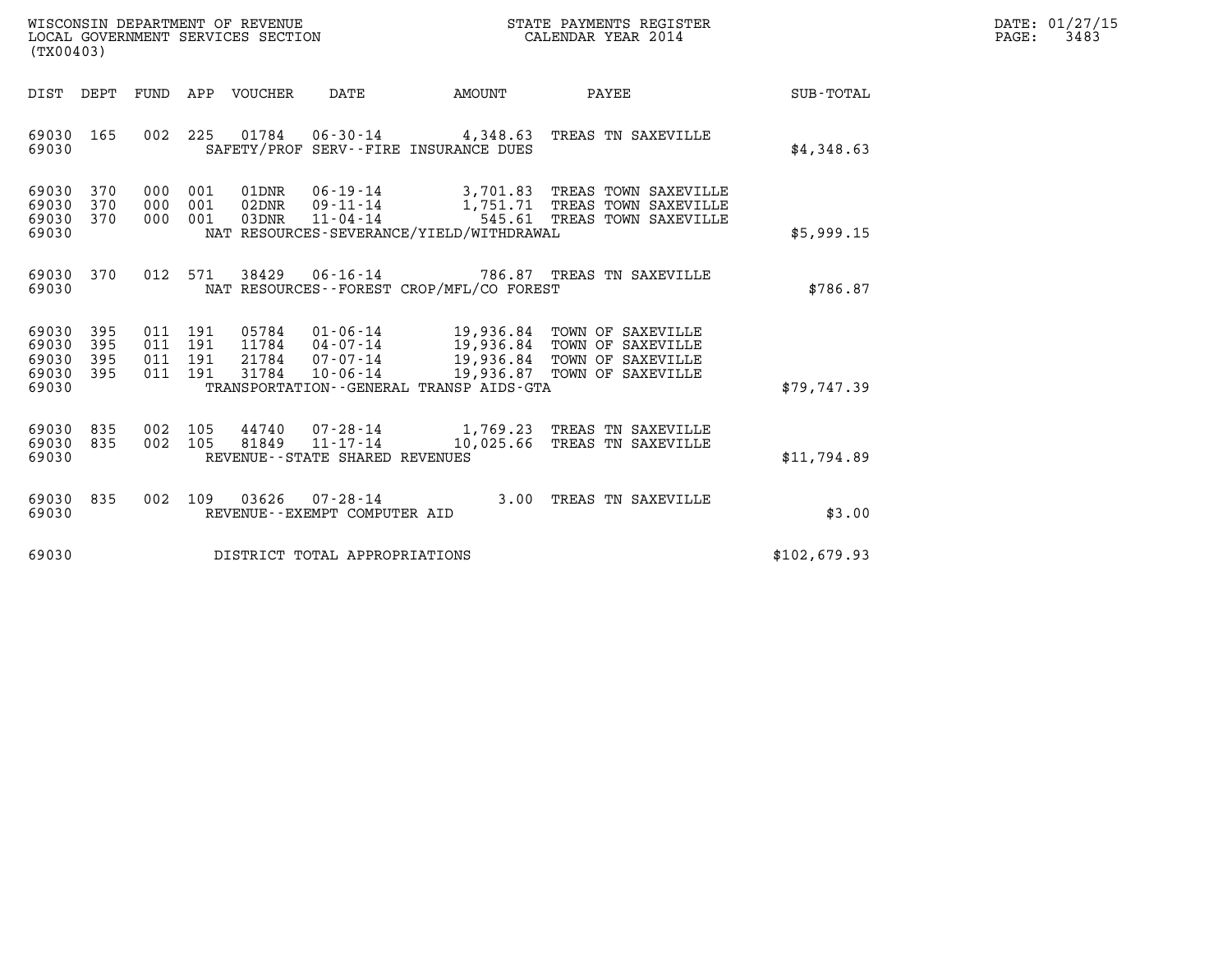| WISCONSIN DEPARTMENT OF REVENUE   | STATE PAYMENTS REGISTER | DATE: 01/27/15 |
|-----------------------------------|-------------------------|----------------|
| LOCAL GOVERNMENT SERVICES SECTION | CALENDAR YEAR 2014      | 3484<br>PAGE:  |

| (TX00403)                                 |                          |                                                      | WISCONSIN DEPARTMENT OF REVENUE<br>LOCAL GOVERNMENT SERVICES SECTION |                                                                                                                 |                                                  | STATE PAYMENTS REGISTER<br>CALENDAR YEAR 2014                                            |                  |
|-------------------------------------------|--------------------------|------------------------------------------------------|----------------------------------------------------------------------|-----------------------------------------------------------------------------------------------------------------|--------------------------------------------------|------------------------------------------------------------------------------------------|------------------|
| DIST                                      | DEPT                     | FUND<br>APP                                          | VOUCHER                                                              | DATE                                                                                                            | AMOUNT                                           | PAYEE                                                                                    | <b>SUB-TOTAL</b> |
| 69032<br>69032                            | 165                      | 002<br>225                                           | 01785                                                                | $06 - 30 - 14$<br>SAFETY/PROF SERV--FIRE INSURANCE DUES                                                         | 8,266.00                                         | TREAS TN SPRINGWATER                                                                     | \$8,266.00       |
| 69032<br>69032<br>69032<br>69032          | 370<br>370<br>370        | 000<br>001<br>000<br>001<br>000<br>001               | 01DNR<br>02DNR<br>02DNR                                              | $06 - 19 - 14$<br>$09 - 25 - 14$<br>$09 - 11 - 14$<br>NAT RESOURCES-SEVERANCE/YIELD/WITHDRAWAL                  | 1,587.78<br>254.06<br>622.85                     | TREAS TOWN SPRINGWATER<br>TREAS TOWN SPRINGWATER<br>TREAS TOWN SPRINGWATER               | \$2,464.69       |
| 69032<br>69032                            | 370<br>370               | 002<br>503<br>002<br>503                             | 16717<br>16717                                                       | $01 - 30 - 14$<br>$01 - 30 - 14$                                                                                | 12,071.45<br>3,371.53                            | TREAS TN SPRINGWATER<br>TREAS TN SPRINGWATER<br>TOWN SHARE 1149.19                       |                  |
| 69032                                     |                          |                                                      |                                                                      | NAT RESOURCES - AIDS IN LIEU OF TAXES                                                                           |                                                  |                                                                                          | \$15,442.98      |
| 69032<br>69032                            | 370                      | 012<br>571                                           | 38430                                                                | $06 - 16 - 14$<br>NAT RESOURCES--FOREST CROP/MFL/CO FOREST                                                      |                                                  | 683.03 TREAS TN SPRINGWATER                                                              | \$683.03         |
| 69032<br>69032<br>69032                   | 370<br>370               | 012<br>579<br>579<br>012                             | 19930<br>19930                                                       | $04 - 16 - 14$<br>$04 - 16 - 14$<br>NAT RESOURCES - AIDS IN LIEU OF TAXES                                       | 387.12<br>1,544.91                               | TREAS TN SPRINGWATER<br>TREAS TN SPRINGWATER                                             | \$1,932.03       |
| 69032<br>69032<br>69032<br>69032<br>69032 | 395<br>395<br>395<br>395 | 011<br>191<br>011<br>191<br>191<br>011<br>011<br>191 | 05785<br>11785<br>21785<br>31785                                     | $01 - 06 - 14$<br>$04 - 07 - 14$<br>$07 - 07 - 14$<br>$10 - 06 - 14$<br>TRANSPORTATION--GENERAL TRANSP AIDS-GTA | 27,669.19<br>27,669.19<br>27,669.19<br>27,669.19 | TOWN OF SPRINGWATER<br>TOWN OF SPRINGWATER<br>TOWN OF SPRINGWATER<br>TOWN OF SPRINGWATER | \$110,676.76     |
| 69032<br>69032<br>69032                   | 835<br>835               | 002<br>105<br>002<br>105                             | 44741<br>81850                                                       | $07 - 28 - 14$<br>$11 - 17 - 14$<br>REVENUE - - STATE SHARED REVENUES                                           | 2,205.45<br>12,493.86                            | TREAS TN SPRINGWATER<br>TREAS TN SPRINGWATER                                             | \$14,699.31      |
| 69032<br>69032                            | 835                      | 002<br>109                                           | 03627                                                                | $07 - 28 - 14$<br>REVENUE--EXEMPT COMPUTER AID                                                                  | 26.00                                            | TREAS TN SPRINGWATER                                                                     | \$26.00          |
| 69032<br>69032                            | 835                      | 002<br>501                                           | 00004                                                                | $02 - 03 - 14$<br>DOA-PAYMENT FOR MUNICIPAL SERVICES AID                                                        | 3,318.81                                         | TREAS TN SPRINGWATER                                                                     | \$3,318.81       |
| 69032                                     |                          |                                                      |                                                                      | DISTRICT TOTAL APPROPRIATIONS                                                                                   |                                                  |                                                                                          | \$157,509.61     |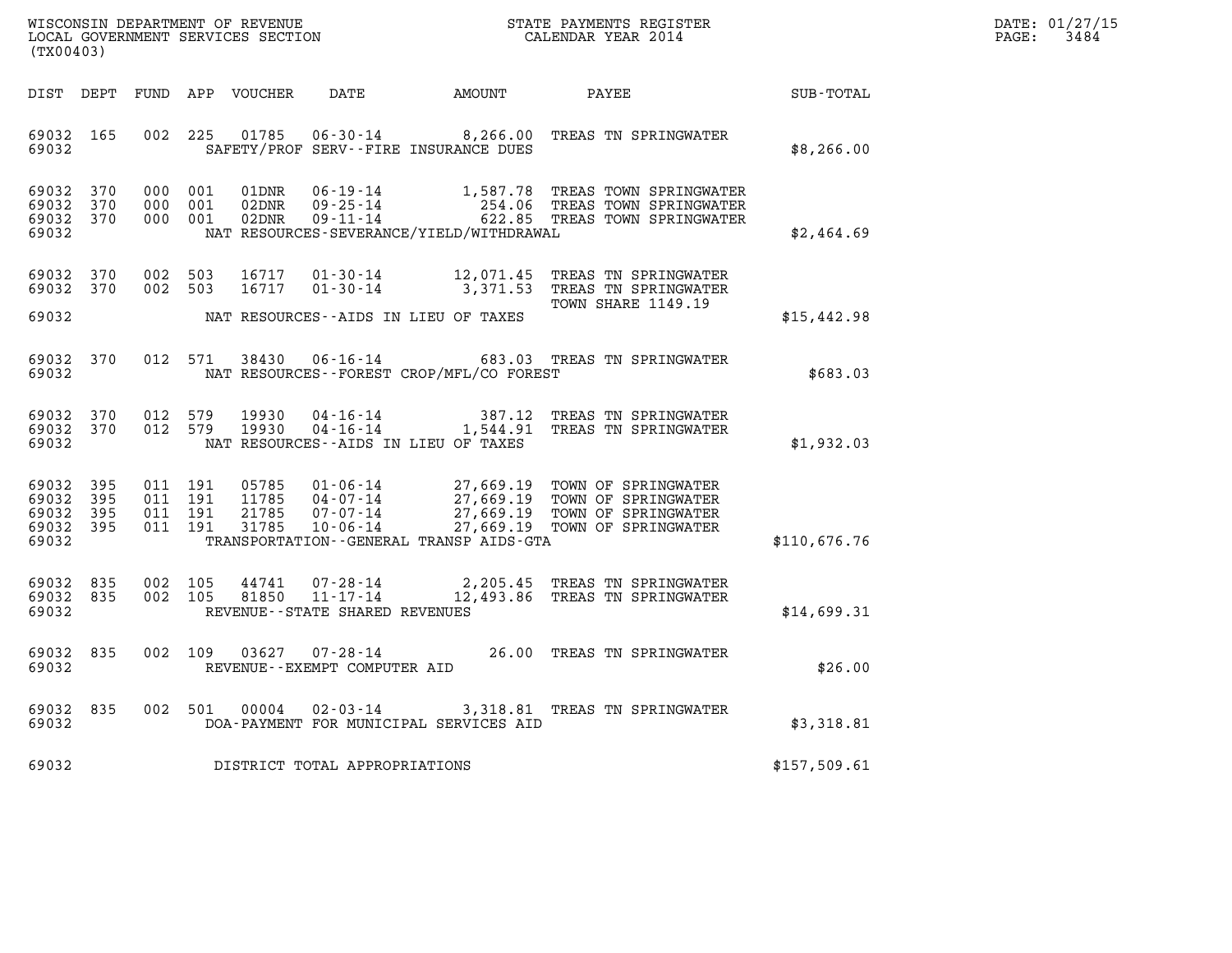| (TX00403)                                             |     |                                          |                            |                                       |                                              |                                                                                                                                                                       | DATE: 01/27/15<br>3485<br>$\mathtt{PAGE:}$ |  |
|-------------------------------------------------------|-----|------------------------------------------|----------------------------|---------------------------------------|----------------------------------------------|-----------------------------------------------------------------------------------------------------------------------------------------------------------------------|--------------------------------------------|--|
|                                                       |     |                                          | DIST DEPT FUND APP VOUCHER | DATE                                  |                                              | AMOUNT PAYEE                                                                                                                                                          | SUB-TOTAL                                  |  |
| 69034 165<br>69034                                    |     |                                          |                            | SAFETY/PROF SERV--FIRE INSURANCE DUES |                                              | 002 225 01786 06-30-14 1,689.14 TREAS TN WARREN                                                                                                                       | \$1,689.14                                 |  |
| 69034 370<br>69034                                    |     |                                          | 000 001                    |                                       | NAT RESOURCES-SEVERANCE/YIELD/WITHDRAWAL     | 01DNR  06-19-14  1,060.03  TREAS TOWN WARREN                                                                                                                          | \$1,060.03                                 |  |
| 69034                                                 |     |                                          |                            | NAT RESOURCES--AIDS IN LIEU OF TAXES  |                                              | 69034 370 002 503 17161 02-14-14 2,386.21 TREAS TN WARREN<br>TOWN SHARE 214.04                                                                                        | \$2,386.21                                 |  |
| 69034 370<br>69034                                    |     |                                          | 012 571                    |                                       | NAT RESOURCES--FOREST CROP/MFL/CO FOREST     | 38431  06-16-14  253.54  TREAS TN WARREN                                                                                                                              | \$253.54                                   |  |
| 69034 370<br>69034                                    |     |                                          | 012 579<br>19931           | NAT RESOURCES--AIDS IN LIEU OF TAXES  |                                              | 04-16-14 125.60 TREAS TN WARREN                                                                                                                                       | \$125.60                                   |  |
| 69034 395<br>69034<br>69034 395<br>69034 395<br>69034 | 395 | 011 191<br>011 191<br>011 191<br>011 191 | 31786                      | 10-06-14                              | TRANSPORTATION - - GENERAL TRANSP AIDS - GTA | 05786   01-06-14   18,629.60 TOWN OF WARREN<br>11786   04-07-14   18,629.60 TOWN OF WARREN<br>21786   07-07-14   18,629.60 TOWN OF WARREN<br>18,629.60 TOWN OF WARREN | \$74,518.40                                |  |
| 69034 835<br>69034 835<br>69034                       |     | 002 105                                  | 44742                      | REVENUE--STATE SHARED REVENUES        |                                              | 07-28-14 1,692.60 TREAS TN WARREN<br>002 105 81851 11-17-14 9,591.42 TREAS TN WARREN                                                                                  | \$11, 284.02                               |  |
| 69034 835<br>69034                                    |     |                                          |                            | REVENUE--EXEMPT COMPUTER AID          |                                              | 002 109 03628 07-28-14 4.00 TREAS TN WARREN                                                                                                                           | \$4.00                                     |  |
| 69034                                                 |     |                                          |                            | DISTRICT TOTAL APPROPRIATIONS         |                                              |                                                                                                                                                                       | \$91,320.94                                |  |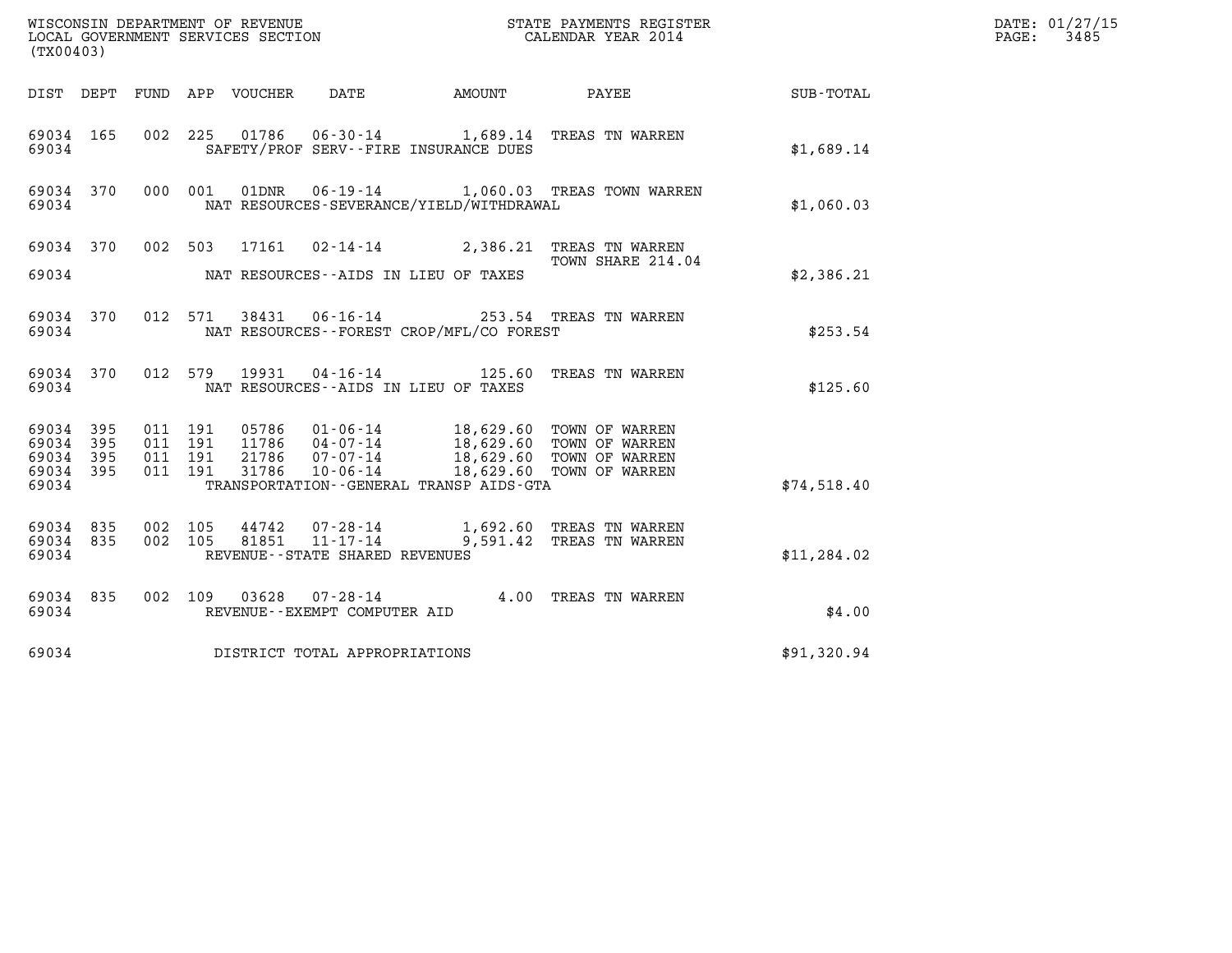| WISCONSIN DEPARTMENT OF REVENUE   | STATE PAYMENTS REGISTER | DATE: 01/27/15 |
|-----------------------------------|-------------------------|----------------|
| LOCAL GOVERNMENT SERVICES SECTION | CALENDAR YEAR 2014      | 3486<br>PAGE:  |

| (TX00403)                                                                                         | WISCONSIN DEPARTMENT OF REVENUE<br>STATE PAYMENTS REGISTER<br>LOCAL GOVERNMENT SERVICES SECTION<br>CALENDAR YEAR 2014                                                                                          |                                                                                                    |                  |  |  |  |  |
|---------------------------------------------------------------------------------------------------|----------------------------------------------------------------------------------------------------------------------------------------------------------------------------------------------------------------|----------------------------------------------------------------------------------------------------|------------------|--|--|--|--|
| DEPT<br>FUND<br>DIST                                                                              | APP<br>VOUCHER<br>DATE<br><b>AMOUNT</b>                                                                                                                                                                        | PAYEE                                                                                              | <b>SUB-TOTAL</b> |  |  |  |  |
| 002<br>69036<br>165<br>69036                                                                      | 225<br>SAFETY/PROF SERV--FIRE INSURANCE DUES                                                                                                                                                                   | 01787  06-30-14  4,761.93  TREAS TN WAUTOMA                                                        | \$4,761.93       |  |  |  |  |
| 69036<br>370<br>000<br>69036<br>370<br>000<br>69036<br>370<br>000<br>69036                        | 01DNR<br>$06 - 19 - 14$<br>001<br>001<br>02DNR<br>$09 - 11 - 14$<br>001<br>03DNR<br>$11 - 04 - 14$<br>NAT RESOURCES-SEVERANCE/YIELD/WITHDRAWAL                                                                 | 310.01 TREAS TOWN WAUTOMA<br>262.50 TREAS TOWN WAUTOMA<br>1,415.88 TREAS TOWN WAUTOMA              | \$1,988.39       |  |  |  |  |
| 69036<br>370<br>002<br>69036                                                                      | 503<br>17162<br>$02 - 14 - 14$<br>NAT RESOURCES -- AIDS IN LIEU OF TAXES                                                                                                                                       | 4,259.08 TREAS TN WAUTOMA<br>TOWN SHARE 264.73                                                     | \$4,259.08       |  |  |  |  |
| 012<br>69036<br>370<br>69036                                                                      | $06 - 16 - 14$<br>571<br>38432<br>NAT RESOURCES - - FOREST CROP/MFL/CO FOREST                                                                                                                                  | 538.25 TREAS TN WAUTOMA                                                                            | \$538.25         |  |  |  |  |
| 69036<br>370<br>012<br>012<br>69036<br>370<br>69036                                               | 579<br>19932<br>04 - 16 - 14 247.40<br>04 - 16 - 14 777.52<br>579<br>19932<br>NAT RESOURCES -- AIDS IN LIEU OF TAXES                                                                                           | TREAS TN WAUTOMA<br>TREAS TN WAUTOMA                                                               | \$1,024.92       |  |  |  |  |
| 69036<br>395<br>011<br>69036<br>395<br>011<br>69036<br>395<br>011<br>69036<br>395<br>011<br>69036 | 191<br>05787<br>01-06-14<br>04-07-14<br>04-07-14<br>21,953.29<br>191<br>11787<br>$04 - 07 - 14$<br>191<br>21787<br>$07 - 07 - 14$<br>191<br>31787<br>$10 - 06 - 14$<br>TRANSPORTATION--GENERAL TRANSP AIDS-GTA | TOWN OF WAUTOMA<br>TOWN OF WAUTOMA<br>21,953.29<br>TOWN OF WAUTOMA<br>21,953.29<br>TOWN OF WAUTOMA | \$87,813.16      |  |  |  |  |
| 69036<br>835<br>002<br>69036<br>835<br>002<br>69036                                               | 105<br>44743<br>$07 - 28 - 14$<br>11-17-14<br>13,698.46<br>81852<br>105<br>REVENUE - - STATE SHARED REVENUES                                                                                                   | TREAS TN WAUTOMA<br>TREAS TN WAUTOMA                                                               | \$16, 109.91     |  |  |  |  |
| 835<br>002<br>69036<br>69036                                                                      | 109<br>03629<br>$07 - 28 - 14$<br>REVENUE--EXEMPT COMPUTER AID                                                                                                                                                 | 456.00<br>TREAS TN WAUTOMA                                                                         | \$456.00         |  |  |  |  |
| 69036                                                                                             | DISTRICT TOTAL APPROPRIATIONS                                                                                                                                                                                  |                                                                                                    | \$116,951.64     |  |  |  |  |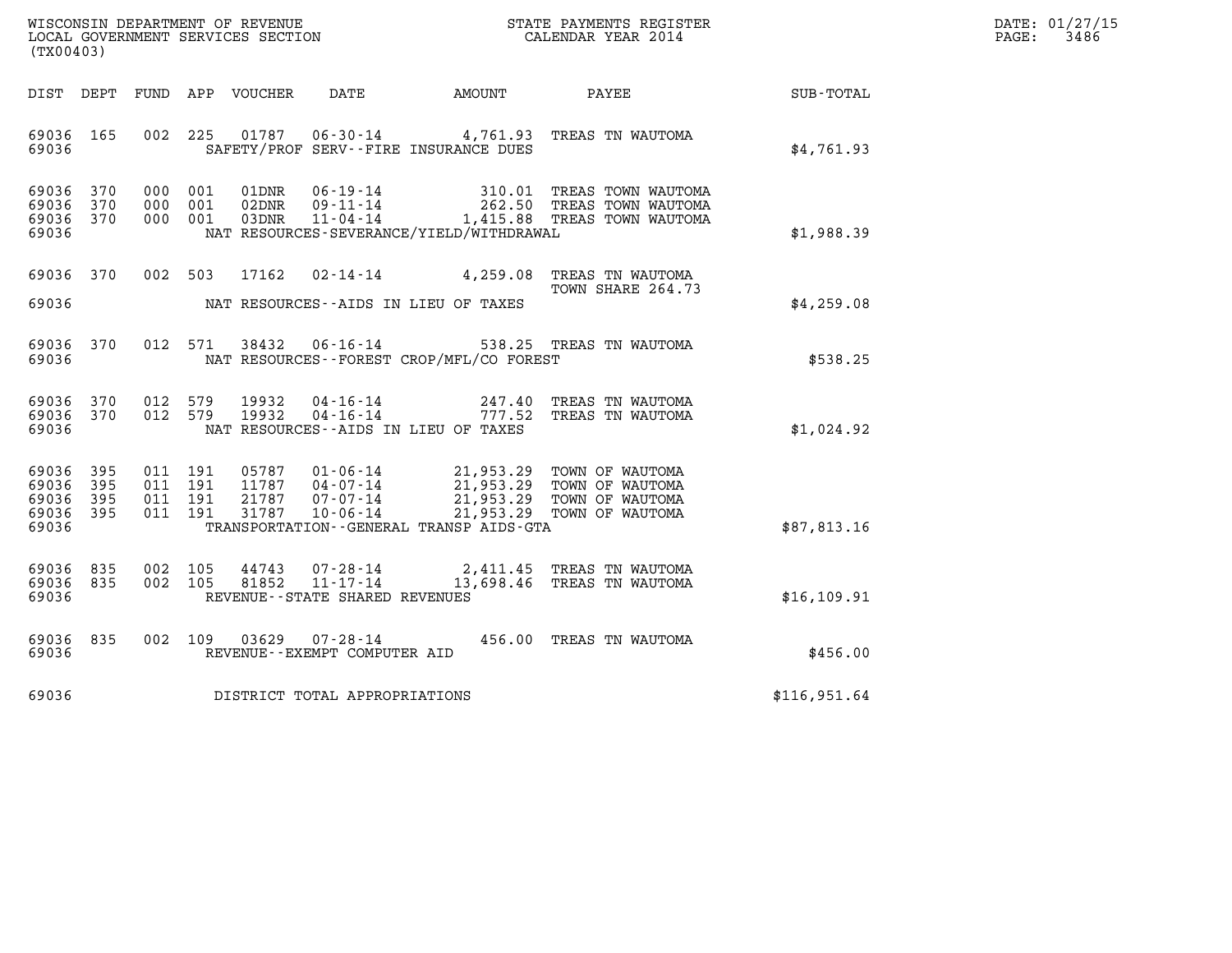| (TX00403)                                             |           |                                          |         |       | WISCONSIN DEPARTMENT OF REVENUE<br>LOCAL GOVERNMENT SERVICES SECTION |                                             | STATE PAYMENTS REGISTER<br>CALENDAR YEAR 2014                                                                                                                              |                                                    | DATE: 01/27/15<br>$\mathtt{PAGE:}$<br>3487 |
|-------------------------------------------------------|-----------|------------------------------------------|---------|-------|----------------------------------------------------------------------|---------------------------------------------|----------------------------------------------------------------------------------------------------------------------------------------------------------------------------|----------------------------------------------------|--------------------------------------------|
|                                                       |           |                                          |         |       |                                                                      |                                             |                                                                                                                                                                            | DIST DEPT FUND APP VOUCHER DATE AMOUNT PAYEE TOTAL |                                            |
| 69111 165<br>69111                                    |           |                                          |         |       |                                                                      | SAFETY/PROF SERV--FIRE INSURANCE DUES       | 002  225  01788  06-30-14  988.33  TREAS VIL COLOMA                                                                                                                        | \$988.33                                           |                                            |
| 69111                                                 | 69111 370 |                                          |         |       |                                                                      | NAT RESOURCES - - FOREST CROP/MFL/CO FOREST | 012 571 38433 06-16-14 10.02 TREAS VIL COLOMA                                                                                                                              | \$10.02                                            |                                            |
| 69111 395<br>69111                                    |           |                                          |         |       |                                                                      | TRANSPORTATION - - HIGHWAY SAFETY - FEDERAL | 011 185 17158 07-09-14 10,166.00 TREAS VIL COLOMA                                                                                                                          | \$10, 166.00                                       |                                            |
| 69111 395<br>69111 395<br>69111<br>69111 395<br>69111 | 395       | 011 191<br>011 191<br>011 191<br>011 191 |         | 31788 | $10 - 06 - 14$                                                       | TRANSPORTATION--GENERAL TRANSP AIDS-GTA     | 05788  01-06-14  4,634.33  VILLAGE OF COLOMA<br>11788  04-07-14  4,634.33  VILLAGE OF COLOMA<br>21788  07-07-14  4,634.33  VILLAGE OF COLOMA<br>4,634.33 VILLAGE OF COLOMA | \$18,537.32                                        |                                            |
| 69111 455<br>69111                                    |           |                                          |         |       | JUSTICE - - LAW ENFORCEMENT TRAINING                                 |                                             | 002 231 01305 02-18-14 160.00 TREAS VIL COLOMA                                                                                                                             | \$160.00                                           |                                            |
| 69111 835<br>69111 835<br>69111                       |           | 002 105                                  | 002 105 |       | REVENUE - - STATE SHARED REVENUES                                    |                                             | 44744 07-28-14 22, 251.57 TREAS VIL COLOMA<br>81853 11-17-14 72,753.09 TREAS VIL COLOMA                                                                                    | \$95,004.66                                        |                                            |
| 69111 835<br>69111 835<br>69111                       |           | 002 109                                  | 002 109 |       | REVENUE--EXEMPT COMPUTER AID                                         |                                             | 03630  07-28-14  353.00 TREAS VIL COLOMA<br>05366  07-28-14  251.00 TREAS VIL COLOMA                                                                                       | \$604.00                                           |                                            |
| 69111                                                 |           |                                          |         |       | DISTRICT TOTAL APPROPRIATIONS                                        |                                             |                                                                                                                                                                            | \$125,470.33                                       |                                            |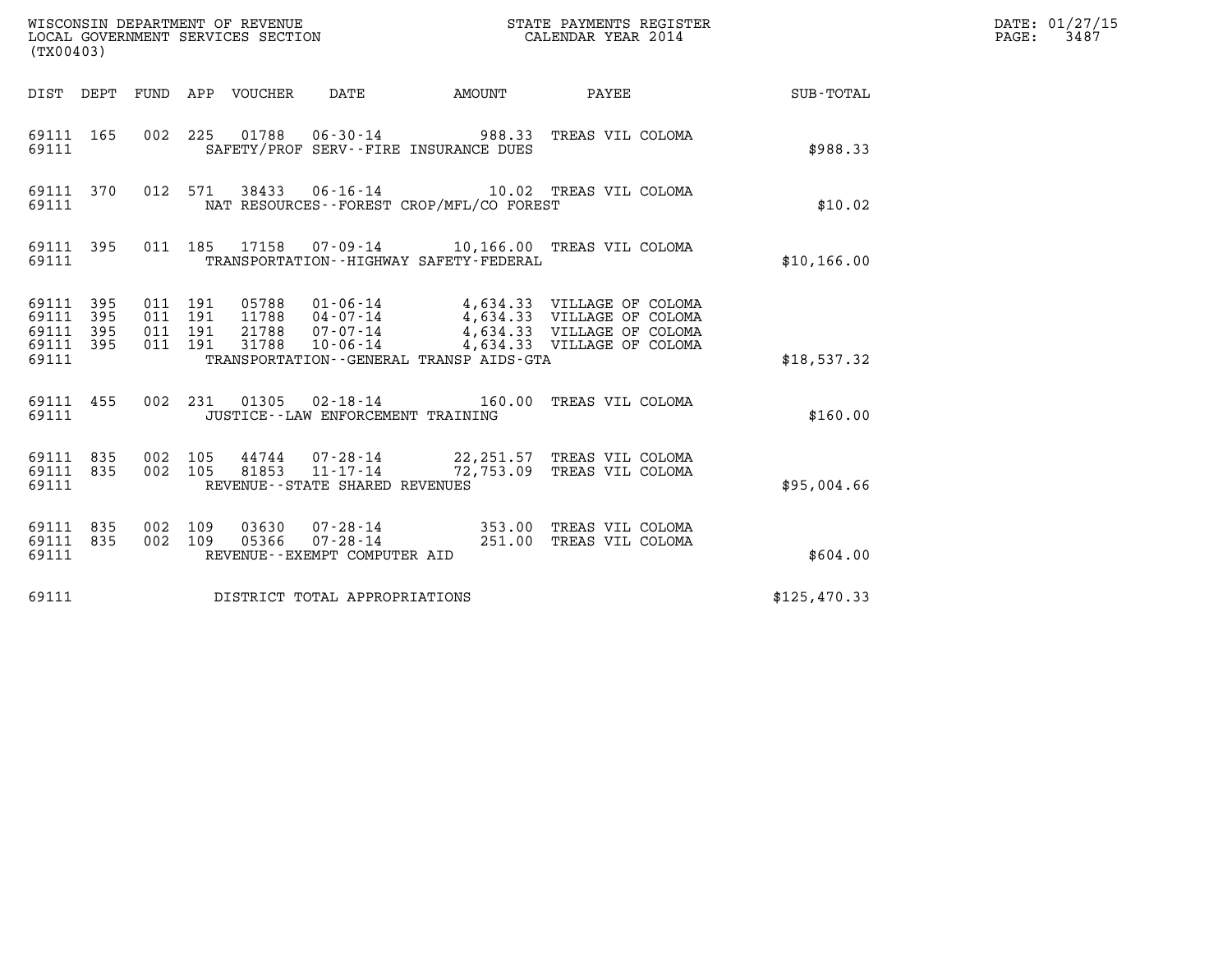| (TX00403)                                                 |  |                                          |  |  |                                      |                                              |                                                                                                                                                                                                   |               | DATE: 01/27/15<br>$\mathtt{PAGE}$ :<br>3488 |
|-----------------------------------------------------------|--|------------------------------------------|--|--|--------------------------------------|----------------------------------------------|---------------------------------------------------------------------------------------------------------------------------------------------------------------------------------------------------|---------------|---------------------------------------------|
|                                                           |  |                                          |  |  |                                      |                                              | DIST DEPT FUND APP VOUCHER DATE AMOUNT PAYEE SUB-TOTAL                                                                                                                                            |               |                                             |
| 69136 165<br>69136                                        |  |                                          |  |  |                                      | SAFETY/PROF SERV--FIRE INSURANCE DUES        | 002 225 01789 06-30-14 682.84 TREAS VIL HANCOCK                                                                                                                                                   | \$682.84      |                                             |
| 69136 370<br>69136                                        |  |                                          |  |  |                                      | NAT RESOURCES-SEVERANCE/YIELD/WITHDRAWAL     | 000 001 01DNR 06-19-14 355.57 TREAS VILL HANCOCK                                                                                                                                                  | \$355.57      |                                             |
| 69136 370<br>69136                                        |  |                                          |  |  |                                      | NAT RESOURCES - - FOREST CROP/MFL/CO FOREST  | 012 571 38434 06-16-14 4.00 TREAS VIL HANCOCK                                                                                                                                                     | \$4.00        |                                             |
| 69136 395<br>69136                                        |  |                                          |  |  |                                      | TRANSPORTATION - - HIGHWAY SAFETY - FEDERAL  | 011 185 06716 03-17-14 5,123.00 TREAS VIL HANCOCK                                                                                                                                                 | \$5,123.00    |                                             |
| 69136 395<br>69136 395<br>69136 395<br>69136 395<br>69136 |  | 011 191<br>011 191<br>011 191<br>011 191 |  |  |                                      | TRANSPORTATION - - GENERAL TRANSP AIDS - GTA | 05789  01-06-14  4,713.01  VILLAGE OF HANCOCK<br>11789  04-07-14  4,713.01  VILLAGE OF HANCOCK<br>21789  07-07-14  4,713.01  VILLAGE OF HANCOCK<br>31789  10-06-14   4,713.03  VILLAGE OF HANCOCK | \$18,852.06   |                                             |
| 69136                                                     |  |                                          |  |  | JUSTICE - - LAW ENFORCEMENT TRAINING |                                              | 69136 455 002 231 02995 12-10-14 160.00 TREAS VIL HANCOCK                                                                                                                                         | \$160.00      |                                             |
| 69136 505<br>69136                                        |  |                                          |  |  | DOA--HOUSING ASSISTANCE GRANTS       |                                              | 002 743 03747 12-05-14 80,654.00 TREAS VIL HANCOCK                                                                                                                                                | \$80,654.00   |                                             |
| 69136 835<br>69136 835<br>69136                           |  | 002 105<br>002 105                       |  |  | REVENUE - - STATE SHARED REVENUES    |                                              | $\begin{array}{cccc} 44745 & 07\text{-}28\text{-}14 & 22,737.77 & \text{TREAS VIL HANCOCK} \\ 81854 & 11\text{-}17\text{-}14 & 128,847.35 & \text{TREAS VIL HANCOCK} \end{array}$                 | \$151, 585.12 |                                             |
| 69136 835<br>69136                                        |  |                                          |  |  | REVENUE--EXEMPT COMPUTER AID         |                                              | 002 109 03631 07-28-14 17.00 TREAS VIL HANCOCK                                                                                                                                                    | \$17.00       |                                             |
| 69136                                                     |  |                                          |  |  | DISTRICT TOTAL APPROPRIATIONS        |                                              |                                                                                                                                                                                                   | \$257,433.59  |                                             |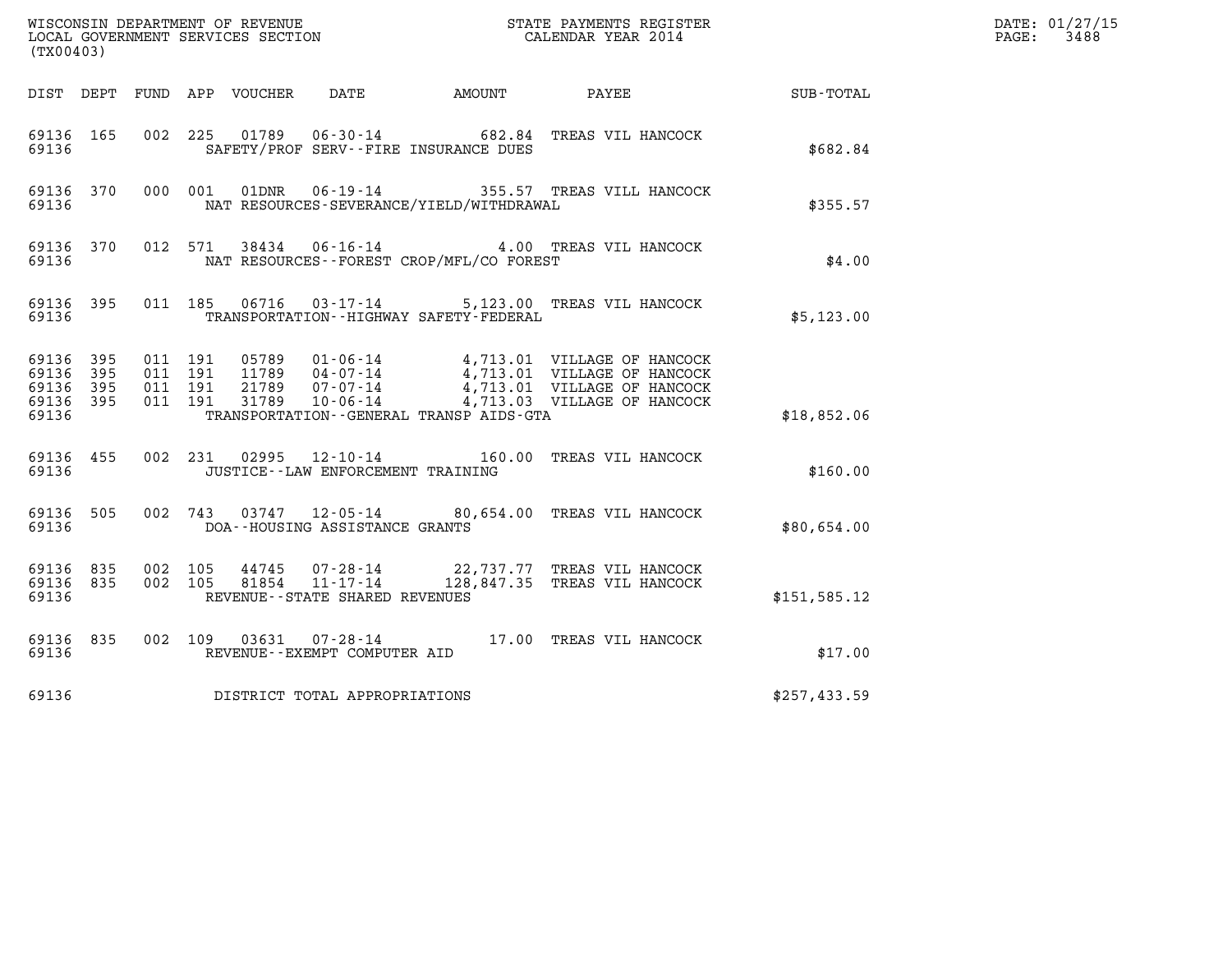| WISCONSIN DEPARTMENT OF REVENUE<br>LOCAL GOVERNMENT SERVICES SECTION<br>. | STATE PAYMENTS REGISTER<br>CALENDAR YEAR 2014 | DATE: 01/27/15<br>3489<br>PAGE: |
|---------------------------------------------------------------------------|-----------------------------------------------|---------------------------------|

| WISCONSIN DEPARTMENT OF REVENUE<br>LOCAL GOVERNMENT SERVICES SECTION<br>(TX00403) |                          |                                          |  |                                 |                                 |                                          | STATE PAYMENTS REGISTER<br>NGALENDAR YEAR 2014                                                                                                  | DATE: 01/27/15<br>$\mathtt{PAGE:}$<br>3489 |  |
|-----------------------------------------------------------------------------------|--------------------------|------------------------------------------|--|---------------------------------|---------------------------------|------------------------------------------|-------------------------------------------------------------------------------------------------------------------------------------------------|--------------------------------------------|--|
|                                                                                   |                          |                                          |  | DIST DEPT FUND APP VOUCHER DATE |                                 | <b>AMOUNT</b>                            | <b>PAYEE</b>                                                                                                                                    | SUB-TOTAL                                  |  |
| 69146                                                                             |                          |                                          |  |                                 |                                 | SAFETY/PROF SERV--FIRE INSURANCE DUES    | 69146 165 002 225 01790 06-30-14 736.75 TREAS VIL LOHRVILLE                                                                                     | \$736.75                                   |  |
| 69146                                                                             | 69146 370                | 012 571                                  |  |                                 |                                 | NAT RESOURCES--FOREST CROP/MFL/CO FOREST |                                                                                                                                                 | \$14.74                                    |  |
| 69146<br>69146<br>69146<br>69146<br>69146                                         | 395<br>395<br>395<br>395 | 011 191<br>011 191<br>011 191<br>011 191 |  |                                 |                                 | TRANSPORTATION--GENERAL TRANSP AIDS-GTA  | 11790  04-07-14  4,763.25  VILLAGE OF LOHRVILLE<br>21790 07-07-14 4,763.25 VILLAGE OF LOHRVILLE<br>31790 10-06-14 4,763.25 VILLAGE OF LOHRVILLE | \$19,053.00                                |  |
| 69146                                                                             | 69146 835<br>69146 835   | 002 105<br>002 105                       |  |                                 | REVENUE--STATE SHARED REVENUES  | 81855 11-17-14 26,494.02                 | 44746 07-28-14 4,674.07 TREAS VIL LOHRVILLE<br>TREAS VIL LOHRVILLE                                                                              | \$31,168.09                                |  |
| 69146                                                                             | 69146 835                |                                          |  |                                 | REVENUE - - EXEMPT COMPUTER AID |                                          | 002 109 03632 07-28-14 1.00 TREAS VIL LOHRVILLE                                                                                                 | \$1.00                                     |  |
| 69146                                                                             |                          |                                          |  |                                 | DISTRICT TOTAL APPROPRIATIONS   |                                          |                                                                                                                                                 | \$50,973.58                                |  |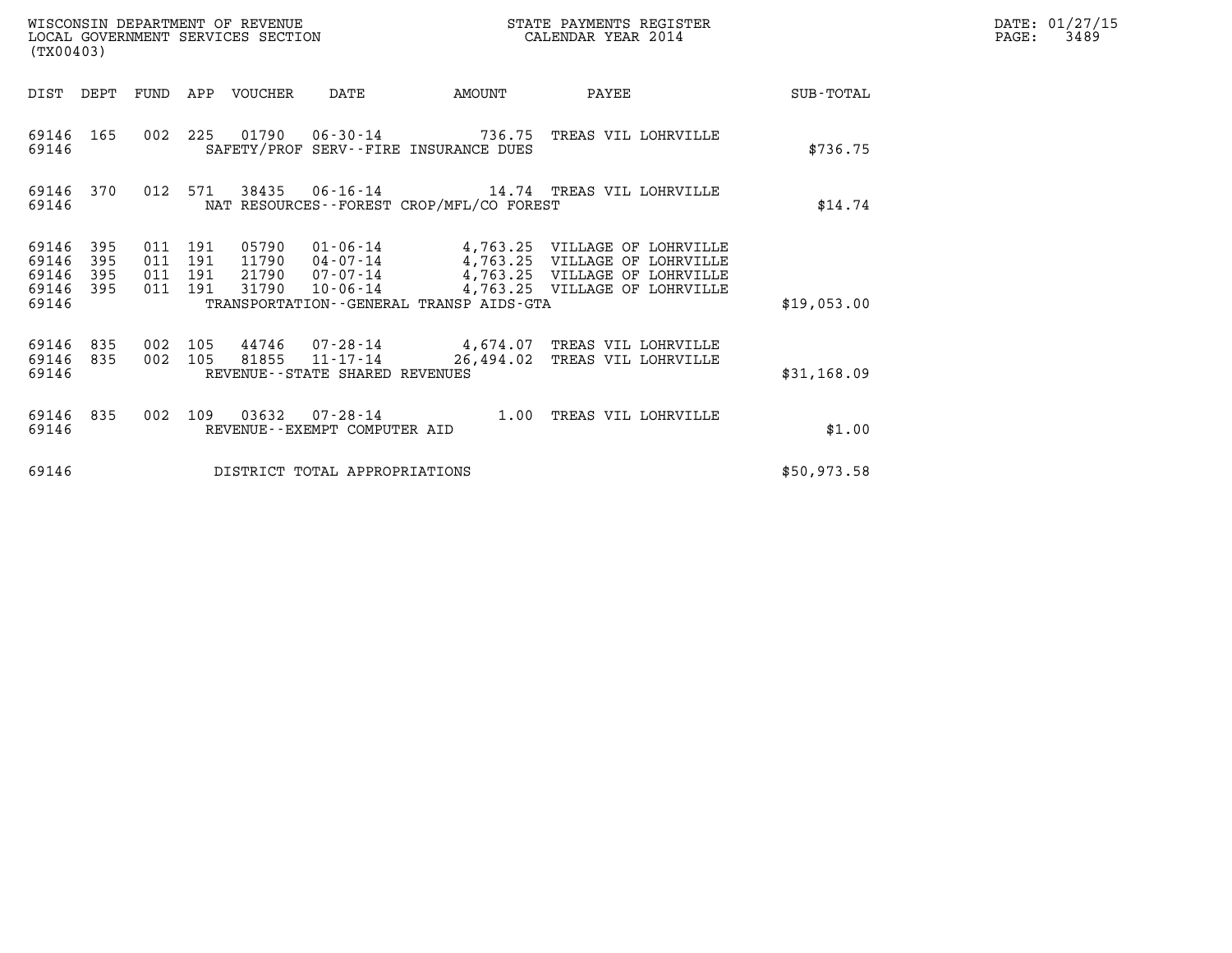| WISCONSIN DEPARTMENT OF REVENUE<br>LOCAL GOVERNMENT SERVICES SECTION<br>(TX00403) |            |                                          |         |                                 |                                                                 |                                              | STATE PAYMENTS REGISTER<br>CALENDAR YEAR 2014                                                                                              |              | DATE: 01/27/15<br>$\mathtt{PAGE:}$<br>3490 |
|-----------------------------------------------------------------------------------|------------|------------------------------------------|---------|---------------------------------|-----------------------------------------------------------------|----------------------------------------------|--------------------------------------------------------------------------------------------------------------------------------------------|--------------|--------------------------------------------|
|                                                                                   |            |                                          |         | DIST DEPT FUND APP VOUCHER DATE |                                                                 |                                              | AMOUNT PAYEE SUB-TOTAL                                                                                                                     |              |                                            |
| 69171 165<br>69171                                                                |            |                                          |         |                                 |                                                                 | SAFETY/PROF SERV--FIRE INSURANCE DUES        | 002 225 01791 06-30-14 1,635.23 TREAS VIL PLAINFIELD                                                                                       | \$1,635.23   |                                            |
| 69171                                                                             | 69171 370  |                                          | 012 587 |                                 |                                                                 | NAT RESOURCES--URBAN FORESTRY GRANTS         | 01748  02-28-14  2,000.00  TREAS VIL PLAINFIELD                                                                                            | \$2,000.00   |                                            |
| 69171 395<br>69171<br>69171<br>69171 395<br>69171                                 | 395<br>395 | 011 191<br>011 191<br>011 191<br>011 191 |         | 31791                           | $10 - 06 - 14$                                                  | TRANSPORTATION - - GENERAL TRANSP AIDS - GTA | 11791  04-07-14   6,060.92  VILLAGE OF PLAINFIELD<br>21791  07-07-14   6,060.92    VILLAGE OF PLAINFIELD<br>6,060.95 VILLAGE OF PLAINFIELD | \$24, 243.71 |                                            |
| 69171 455<br>69171                                                                |            |                                          |         |                                 | JUSTICE - - LAW ENFORCEMENT TRAINING                            |                                              | 002 231 01664 02-24-14 320.00 TREAS VIL PLAINFIELD                                                                                         | \$320.00     |                                            |
| 69171 835<br>69171                                                                | 69171 835  | 002 105                                  | 002 105 |                                 | 81856 $11 - 17 - \bar{14}$<br>REVENUE - - STATE SHARED REVENUES |                                              | 44747 07-28-14 25,880.28 TREAS VIL PLAINFIELD<br>130,138.76 TREAS VIL PLAINFIELD                                                           | \$156,019.04 |                                            |
| 69171                                                                             | 69171 835  |                                          |         |                                 | REVENUE--EXEMPT COMPUTER AID                                    |                                              | 002 109 03633 07-28-14 369.00 TREAS VIL PLAINFIELD                                                                                         | \$369.00     |                                            |
| 69171                                                                             |            |                                          |         |                                 | DISTRICT TOTAL APPROPRIATIONS                                   |                                              |                                                                                                                                            | \$184,586.98 |                                            |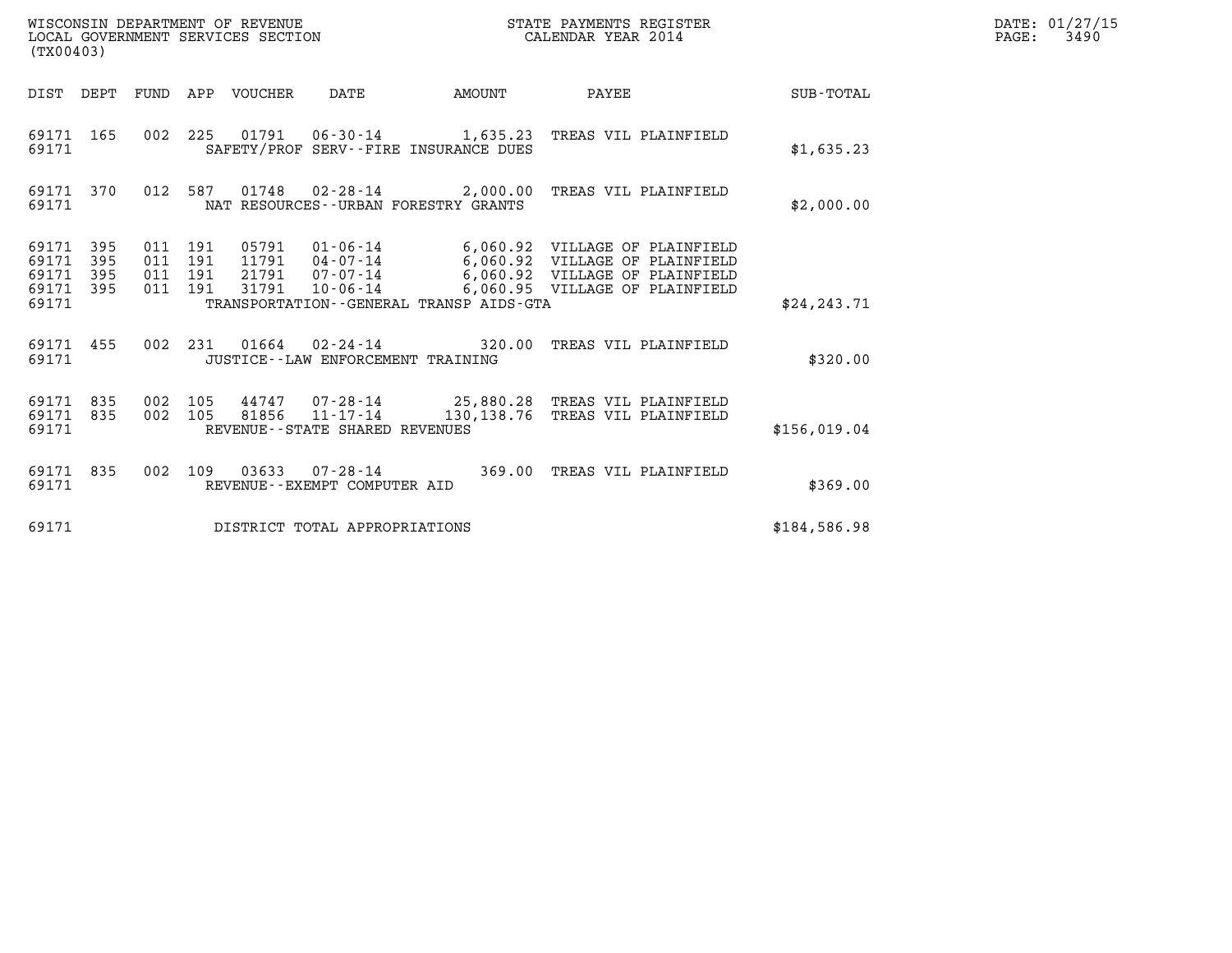| DATE: | 01/27/15 |
|-------|----------|
| PAGE: | 3491     |

|                                              | (TX00403) |                    |  |               |                                                     |  |                                                                                                                                                                                                                                                                                                                                                |              | DATE: 01/27/15<br>3491<br>$\mathtt{PAGE:}$ |
|----------------------------------------------|-----------|--------------------|--|---------------|-----------------------------------------------------|--|------------------------------------------------------------------------------------------------------------------------------------------------------------------------------------------------------------------------------------------------------------------------------------------------------------------------------------------------|--------------|--------------------------------------------|
|                                              |           |                    |  |               |                                                     |  |                                                                                                                                                                                                                                                                                                                                                |              |                                            |
|                                              |           | 69176 700          |  |               | SAFETY/PROF SERV--FIRE INSURANCE DUES               |  | 69176 165 002 225 01792 06-30-14 2,066.50 TREAS VIL REDGRANITE                                                                                                                                                                                                                                                                                 | \$2,066.50   |                                            |
|                                              |           |                    |  |               | 69176 MAT RESOURCES--AIDS IN LIEU OF TAXES          |  | 69176 370 002 503 16718 01-30-14 670.98 TREAS VIL REDGRANITE                                                                                                                                                                                                                                                                                   | \$670.98     |                                            |
|                                              |           | 69176              |  |               | NAT RESOURCES - - FOREST CROP/MFL/CO FOREST         |  | 69176 370 012 571 38436 06-16-14 8.00 TREAS VIL REDGRANITE                                                                                                                                                                                                                                                                                     | \$8.00       |                                            |
|                                              |           |                    |  |               |                                                     |  | 69176 370 012 579 19933 04-16-14 60.85 TREAS VIL REDGRANITE                                                                                                                                                                                                                                                                                    | \$60.85      |                                            |
| 69176 395<br>69176 395<br>69176 395<br>69176 | 69176 395 |                    |  |               | TRANSPORTATION--GENERAL TRANSP AIDS-GTA             |  | $\begin{array}{cccc} 011 & 191 & 05792 & 01\cdot 06\cdot 14 & 10\,, 375\,.78 & \text{VILLAGE OF REDGRANITE} \\ 011 & 191 & 11792 & 04\cdot 07\cdot 14 & 10\,, 375\,.78 & \text{VILLAGE OF REDGRANITE} \\ 011 & 191 & 21792 & 07\cdot 07\cdot 14 & 10\,, 375\,.78 & \text{VILLAGE OF REDGRANITE} \\ 011 & 191 & 31792 & 10\cdot 06\cdot 14 & 1$ | \$41,503.12  |                                            |
| 69176                                        |           |                    |  |               | TRANSPORTATION--LRIP/TRIP/MSIP GRANTS               |  | 69176 395 011 278 30273 11-05-14 12,038.45 TREAS VIL REDGRANITE                                                                                                                                                                                                                                                                                | \$12,038.45  |                                            |
|                                              |           | 69176 700          |  |               | JUSTICE--LAW ENFORCEMENT TRAINING                   |  | 69176 455 002 231 01692 02-24-14 480.00 TREAS VIL REDGRANITE                                                                                                                                                                                                                                                                                   | \$480.00     |                                            |
| 69176                                        |           |                    |  |               | REVENUE--STATE SHARED REVENUES                      |  | 69176 835 002 105 44748 07-28-14 38,103.33 TREAS VIL REDGRANITE 69176 835 002 105 81857 11-17-14 189,251.80 TREAS VIL REDGRANITE                                                                                                                                                                                                               | \$227,355.13 |                                            |
| 69176 835<br>69176 835<br>69176              |           | 002 109<br>002 109 |  |               | REVENUE--EXEMPT COMPUTER AID                        |  |                                                                                                                                                                                                                                                                                                                                                | \$545.00     |                                            |
| 69176 835<br>69176                           |           |                    |  | 002 501 00004 | DOA-PAYMENT FOR MUNICIPAL SERVICES AID              |  | 02-03-14 24,775.57 TREAS VIL REDGRANITE                                                                                                                                                                                                                                                                                                        | \$24,775.57  |                                            |
| 69176 835<br>69176                           |           |                    |  |               | 021 363 36420 03-24-14<br>REVENUE--LOTTERY CREDIT - |  | 1,039.53 TREAS VIL REDGRANITE                                                                                                                                                                                                                                                                                                                  | \$1,039.53   |                                            |
| 69176                                        |           |                    |  |               | DISTRICT TOTAL APPROPRIATIONS                       |  |                                                                                                                                                                                                                                                                                                                                                | \$310,543.13 |                                            |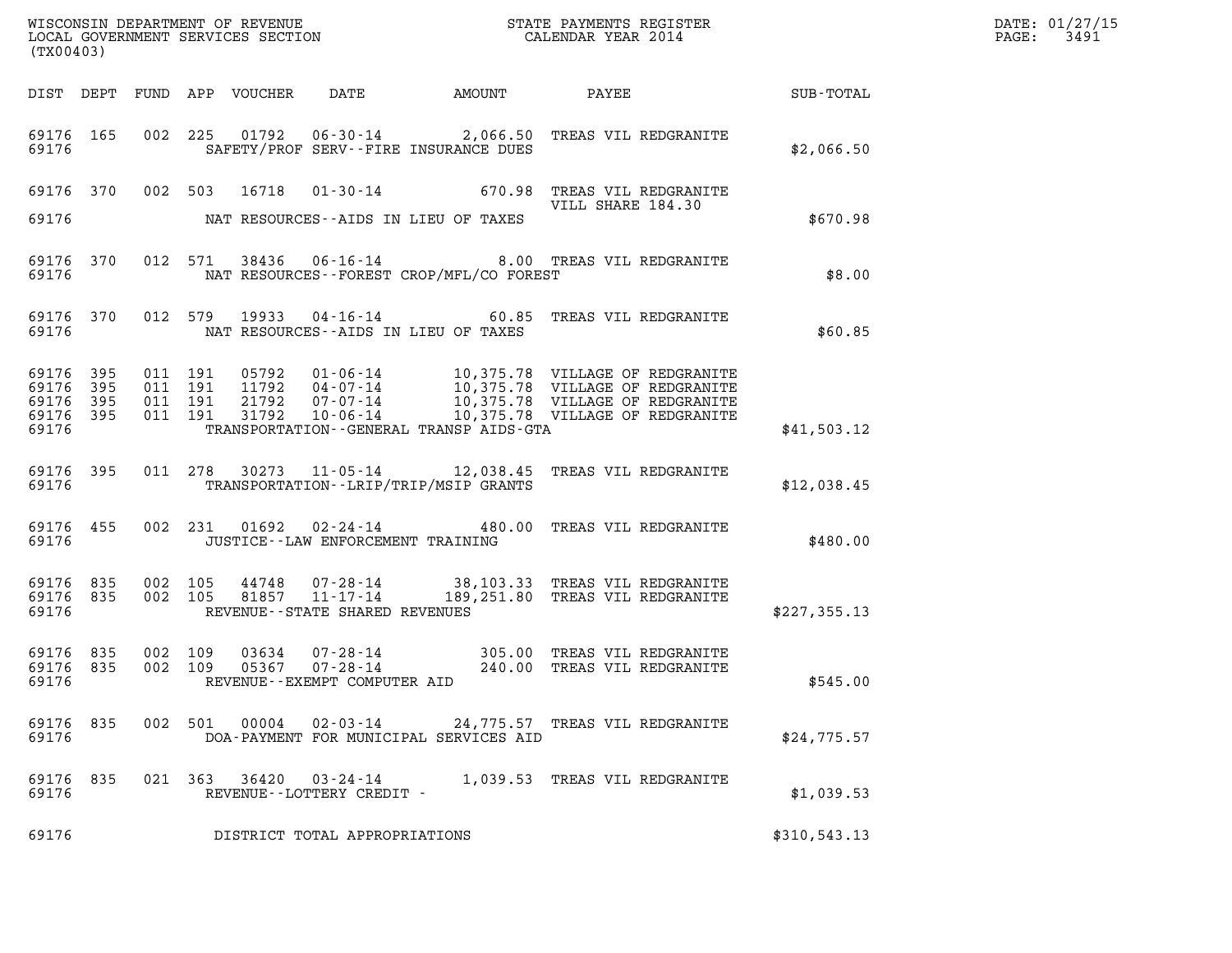| (TX00403)                                             |           |                                                            |                                                                       |              |                                                                                                                                                                      |              | DATE: 01/27/15<br>3492<br>$\mathtt{PAGE}$ : |
|-------------------------------------------------------|-----------|------------------------------------------------------------|-----------------------------------------------------------------------|--------------|----------------------------------------------------------------------------------------------------------------------------------------------------------------------|--------------|---------------------------------------------|
|                                                       | DIST DEPT | FUND APP VOUCHER                                           | DATE                                                                  | AMOUNT PAYEE |                                                                                                                                                                      | SUB-TOTAL    |                                             |
| 69191 165<br>69191                                    |           |                                                            | SAFETY/PROF SERV--FIRE INSURANCE DUES                                 |              | 002 225 01793 06-30-14 1,329.75 TREAS VIL WILD ROSE                                                                                                                  | \$1,329.75   |                                             |
| 69191 370<br>69191                                    |           | 012 579                                                    | 19934 04-16-14 29.96<br>NAT RESOURCES -- AIDS IN LIEU OF TAXES        |              | TREAS VIL WILD ROSE                                                                                                                                                  | \$29.96      |                                             |
| 69191 370<br>69191                                    |           | 074 670                                                    | NAT RESOURCES--RU RECYCLING GRANT                                     |              | 42184  05-23-14  5,551.85  TREAS VIL WILD ROSE                                                                                                                       | \$5,551.85   |                                             |
| 69191 395<br>69191 395<br>69191<br>69191 395<br>69191 | 395       | 011 191<br>011 191<br>011 191<br>21793<br>011 191<br>31793 | $07 - 07 - 14$<br>10-06-14<br>TRANSPORTATION--GENERAL TRANSP AIDS-GTA |              | 05793  01-06-14  9,362.29  VILLAGE OF WILD ROSE<br>11793  04-07-14  9,362.29  VILLAGE OF WILD ROSE<br>9,362.29 VILLAGE OF WILD ROSE<br>9,362.32 VILLAGE OF WILD ROSE | \$37,449.19  |                                             |
| 69191 455<br>69191                                    |           | 002 231                                                    | 01840  02-26-14<br>JUSTICE - - LAW ENFORCEMENT TRAINING               |              | 320.00 TREAS VIL WILD ROSE                                                                                                                                           | \$320.00     |                                             |
| 69191 835<br>69191 835<br>69191                       |           | 002 105<br>44749<br>002 105<br>81858                       | 07-28-14<br>$11 - 17 - 14$<br>REVENUE - - STATE SHARED REVENUES       |              | 36,985.91 TREAS VIL WILD ROSE<br>156,034.13 TREAS VIL WILD ROSE                                                                                                      | \$193,020.04 |                                             |
| 69191 835<br>69191 835<br>69191                       |           | 002 109<br>03635<br>002 109<br>05368                       | 07-28-14<br>REVENUE--EXEMPT COMPUTER AID                              |              | 07-28-14 582.00 TREAS VIL WILD ROSE<br>07-28-14 660.00 TREAS VIL WILD ROSE<br>660.00 TREAS VIL WILD ROSE                                                             | \$1,242.00   |                                             |
| 69191 835<br>69191                                    |           |                                                            | REVENUE--LOTTERY CREDIT -                                             |              | 021 363 36421 03-24-14 801.41 TREAS VIL WILD ROSE                                                                                                                    | \$801.41     |                                             |
| 69191                                                 |           |                                                            | DISTRICT TOTAL APPROPRIATIONS                                         |              |                                                                                                                                                                      | \$239,744.20 |                                             |